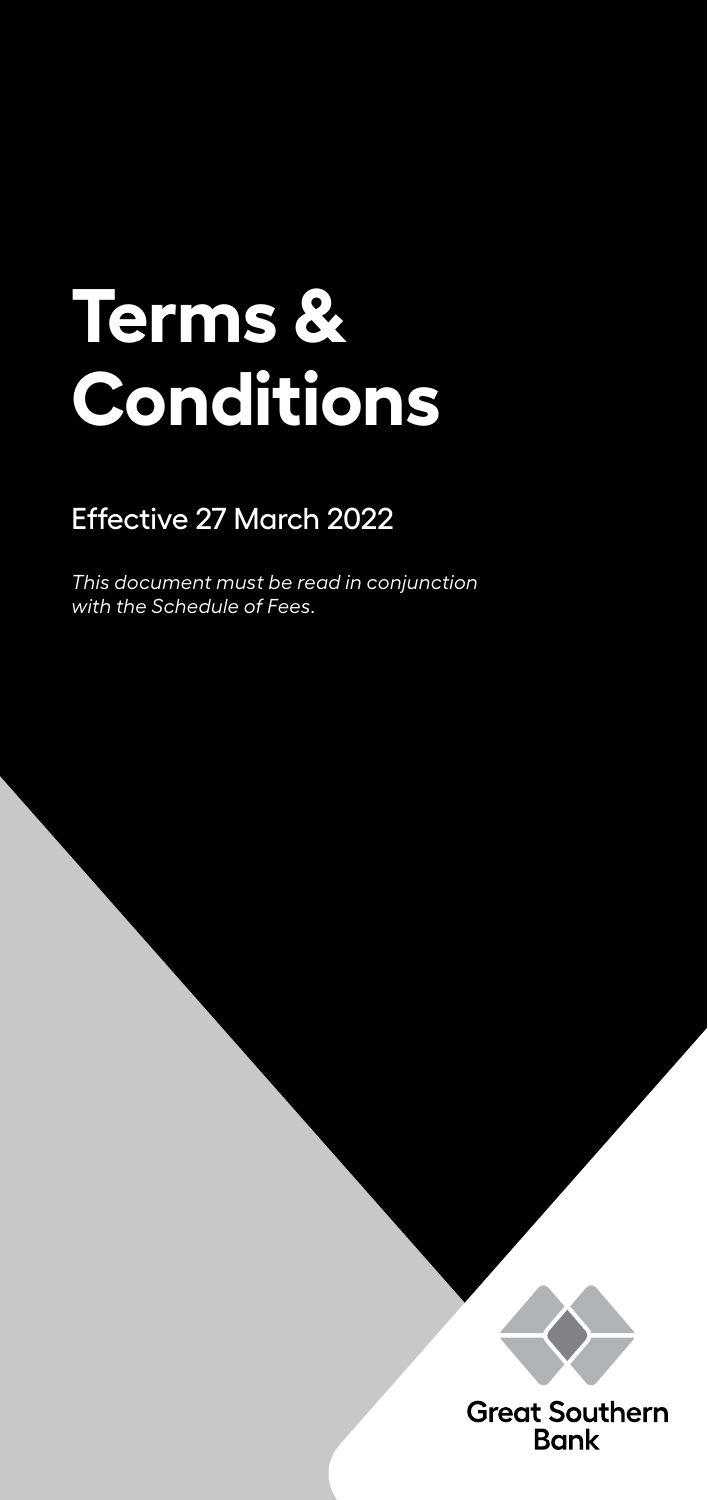# **Important Contact Information**

#### **How to contact us**

Call Great Southern Bank on **133 282** Visit **greatsouthernbank.com.au** Through **Online Banking** Drop into your local branch

### **Lost and Stolen Card Hotlines - Visa Debit Card and eftpos Debit Card** Call us on **133 282** or **+61 7 3552 4713** (international)

After hours call: **1800 648 027** or **+61 2 8299 9534** (international)

#### **Financial Hardship**

If you ever experience financial difficulty and need financial assistance you should inform us promptly by calling **07 3552 4700** or **1800 110 440**.

This page has been left intentionally blank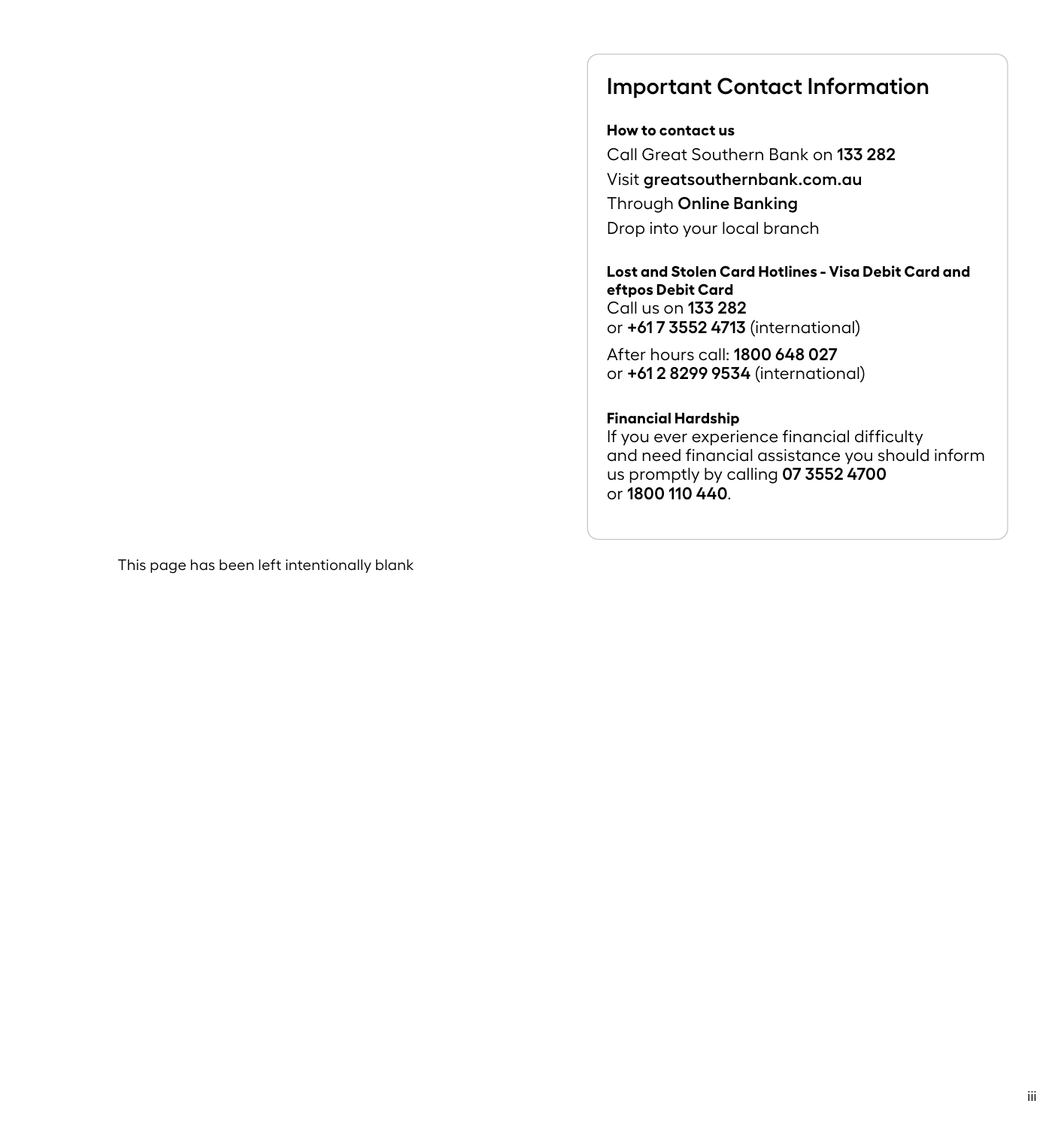# **Contents**

| 1.               | Introduction                                                                                                                                           |          |
|------------------|--------------------------------------------------------------------------------------------------------------------------------------------------------|----------|
| 2.               | The Customer Owned Banking Code of Practice                                                                                                            | 1        |
| 2.1              | About the Customer Owned Banking Code of Practice                                                                                                      | 1        |
| 3.<br>3.1<br>3.2 | <b>Accounts with Great Southern Bank</b><br>Everyday banking, savings and term deposit accounts<br>Summary of Accounts, Access Facilities and Features | 2<br>2   |
| 3.3              | Everyday Banking Accounts<br>Summary of Accounts, Access Facilities and Features<br>Savings Accounts (excluding Term Deposits)                         | 3<br>6   |
| 4.               | <b>Term Deposit accounts</b>                                                                                                                           | 7        |
| 4.1              | Establishing and reinvesting Term Deposits                                                                                                             | 7        |
| 4.2              | Term Deposits entered into prior to 1 October 2018                                                                                                     | 8        |
| 4.3              | Term Deposits entered into after 1 October 2018                                                                                                        | 9        |
| 4.4              | Example of how the interest adjustment is calculated                                                                                                   | 10       |
| 4.5              | For all Term Deposits                                                                                                                                  | 10       |
| 5.               | Fees, charges and interest                                                                                                                             | 11       |
| 5.1              | Fees and charges                                                                                                                                       | 11       |
| 5.2              | Earning interest                                                                                                                                       | 12       |
| 6.               | <b>Opening your account</b>                                                                                                                            | 12       |
| 6.1              | Opening your account at Great Southern Bank                                                                                                            | 12       |
| 6.2              | Membership with Credit UnionAustralia Limited (CUA)                                                                                                    | 12       |
| 6.3              | Identity check requirements                                                                                                                            | 13       |
| 6.4              | Opening a Youth account                                                                                                                                | 14       |
| 6.5              | Privacy                                                                                                                                                | 14       |
| 6.6              | Tax file numbers (TFNs) and tax residency status                                                                                                       | 14       |
| 7.               | Putting money in                                                                                                                                       | 15       |
| 7.1              | Introduction                                                                                                                                           | 15       |
| 7.2              | Making deposits to the account                                                                                                                         | 15       |
| 7.3              | Direct credits – inwards(third party crediting your                                                                                                    | 15       |
| 7.4<br>7.5       | GSB account)<br>Cheque deposits<br>Outward Direct Debits Arrangements and<br>PayTo credits to your GSB account                                         | 16<br>17 |
| 7.6              | Telegraphic transfers into your account                                                                                                                | 18       |
| 8.               | Taking money out                                                                                                                                       | 18       |
| 8.1              | Introduction                                                                                                                                           | 18       |
| 8.2              | <b>Transaction limits</b>                                                                                                                              | 18       |
| 8.3              | eftpos Debit Card and Visa Debit Card                                                                                                                  | 20       |
| 8.4              | Fast Payments - Osko, NPP and PayTo                                                                                                                    | 25       |
| 8.5              | PayTo - Mandated Payment Services                                                                                                                      | 29       |
| 8.6              | BPAY                                                                                                                                                   | 35       |
| 8.7              | Direct debits - inwards (third party debiting your account)                                                                                            | 37       |
| 8.8              | <b>Periodical Payments</b>                                                                                                                             | 37       |
| 8.9              | Over the counter withdrawals                                                                                                                           | 39       |
| 8.10             | Cheque withdrawals                                                                                                                                     | 39       |
| 8.11             | GSB financial institution cheques                                                                                                                      | 42       |
| 8.12             | Sending an International Telegraphic Transfer                                                                                                          | 43       |
| 8.13             | Third party payment services                                                                                                                           | 43       |
| 8.14             | Debiting transactions                                                                                                                                  | 43       |

| 9.   | Managing your account                                                                 | 43 |
|------|---------------------------------------------------------------------------------------|----|
| 9.1  | Change name and address                                                               | 43 |
| 9.2  | <b>Account statements</b>                                                             | 43 |
| 9.3  | About joint accounts                                                                  | 44 |
| 9.4  | Operating your account                                                                | 44 |
| 9.5  | Varying the signing instructions                                                      | 45 |
| 9.6  | <b>Trust accounts</b>                                                                 | 45 |
| 9.7  | Adding a signatory or attorney                                                        | 45 |
| 9.8  | Overdrawing your account                                                              | 47 |
| 9.9  | Renewal and Cancellation of Cards or access to<br>Digital Banking, Telebanker or BPAY | 48 |
| 10.  | ePayments Code                                                                        | 49 |
| 10.1 | ePayments Code                                                                        | 49 |
| 10.2 | Pass Code security requirements                                                       | 49 |
| 11.  | Mistaken payments and transaction disputes                                            | 50 |
| 11.1 | Mistaken online payments                                                              | 50 |
| 11.2 | When you are not liable for loss                                                      | 52 |
| 11.3 | When you are liable for loss                                                          | 52 |
| 11.4 | Liability for loss caused by system or<br>equipment malfunction                       | 54 |
| 12.  | Accessing your account and other features                                             | 55 |
| 12.1 | Using Telebanker and Digital Banking                                                  | 55 |
| 12.2 | How to report unauthorised use of Telebanker or<br>Digital Banking                    | 55 |
| 12.3 | SMS/Email Alerts and Notifications                                                    | 55 |
| 12.4 | iM CUA: Online access and security                                                    | 56 |
| 12.5 | The Boost (previously Savings Top Up)                                                 | 58 |
| 12.6 | Mortgage Offset                                                                       | 59 |
| 12.7 | The Vault                                                                             | 60 |
| 13.  | Closing accounts, blocking transactions and                                           |    |
|      | combining accounts                                                                    | 61 |
| 13.1 | Our right to suspend accounts and to block,<br>freeze or refuse transactions          | 61 |
| 13.2 | Dormant/inactive accounts                                                             | 62 |
| 13.3 | Closing accounts, memberships and cancelling                                          |    |
|      | <b>Access Facilities</b>                                                              | 62 |
| 13.4 | Suspension of Digital Banking                                                         | 63 |
| 13.5 | Our right to combine accounts or offset funds held                                    | 63 |
| 14.  | How will we contact you?                                                              | 64 |
| 14.1 | Notifying changes, providing notices and statements                                   | 64 |
| 15.  | If you have a complaint or feedback                                                   | 65 |
| 16.  | <b>Financial Claims Scheme</b>                                                        | 65 |
| 17.  | <b>Definitions</b>                                                                    | 66 |
|      | Schedule 1 - Visa Secure Conditions of Use                                            | 73 |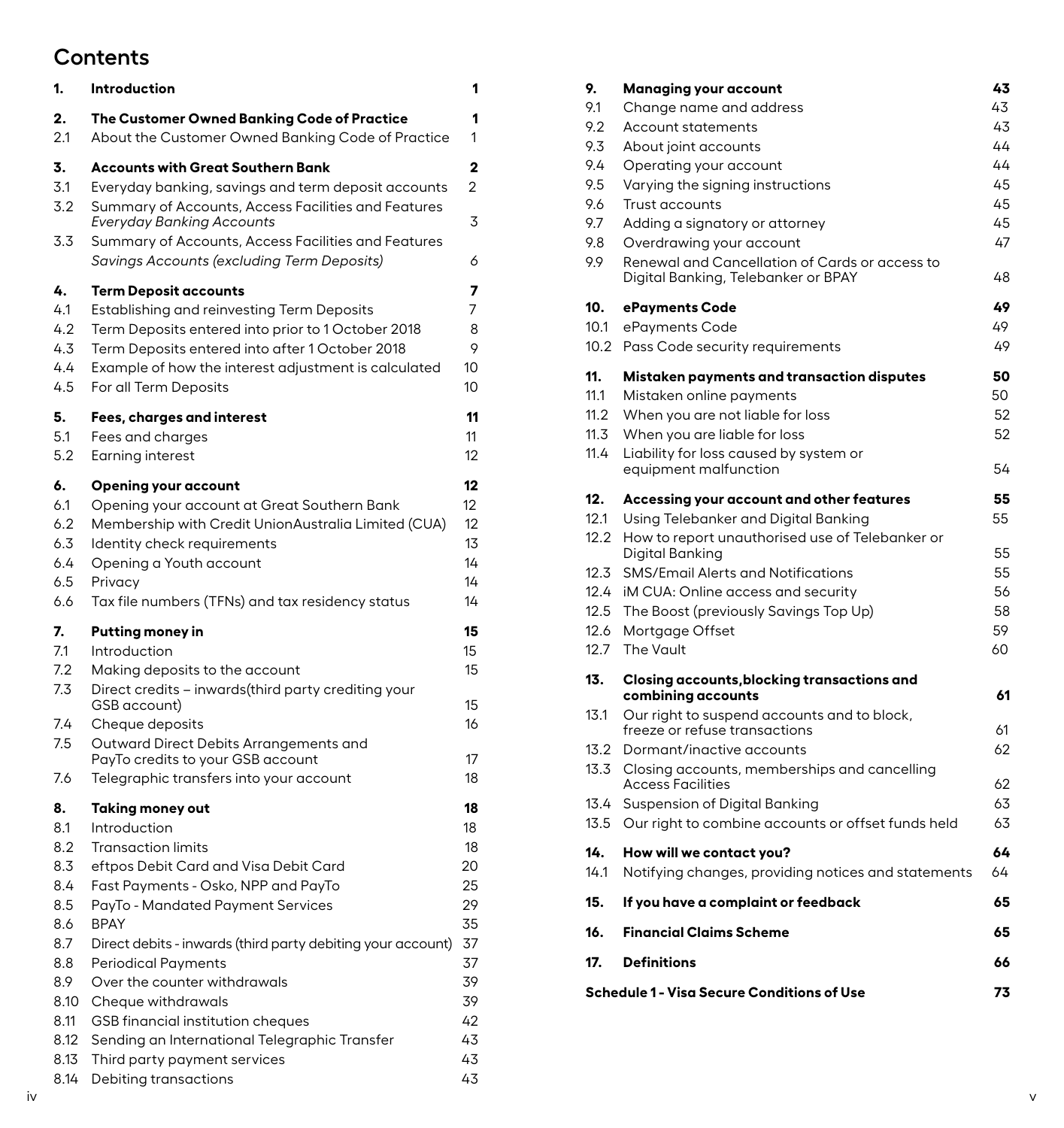# <span id="page-3-0"></span>**1. Introduction**

- **(a)** These Terms and Conditions ("T&C") apply to our products. Some products have additional information that you also need to read. This will be made available to you when you apply for those products.
- **(b)** By opening an account or accessing it, you become bound by these T&C. The most current version of the T&C can be found at greatsouthernbank.com.au. This document was previously known as our *General Information, Terms & Conditions Accounts and Access Facilities.*
- **(c)** By becoming a customer of Great Southern Bank (GSB), you become a member of Credit Union Australia Limited and are bound by its Constitution, which is available on our website at greatsouthernbank.com.au/about-us.

# **2. The Customer Owned Banking Code of Practice**

### **2.1 About the Customer Owned Banking Code of Practice**

- **(a)** We commit to complying with the Customer Owned Banking Code of Practice (COBCOP), and promise we'll:
	- (i) be fair and ethical in our dealings with you;
	- (ii) focus on our customers;
	- (iii) give you clear information about our products and services;
	- (iv) be responsible lenders;
	- (v) deliver high customer service and standards;
	- (vi) deal fairly with any complaints;
	- (vii) recognise our customers' rights as owners;
	- (viii) comply with our legal and industry obligations;
	- (ix) recognise our impact on the wider community; and
	- (x) support and promote the COBCOP.
- **(b)** You can download a copy of the COBCOP from the Customer Owned Banking Association website at: www.customerownedbanking.asn.au.

# **3. Accounts with Great Southern Bank**

#### **3.1 Everyday banking, savings and term deposit accounts**

- **(a)** Our everyday banking, savings and term deposit accounts are set out in the table below (including some that are no longer available).
- **(b)** We may, from time to time, remove a product from sale, vary the eligibility requirements and/or limit the availability of a product. Any change affecting an Account Holder will be notified in accordance with these T&C.
- **(c)** All available product options and eligibility requirements for our products are set out on our website at greatsouthernbank.com.au.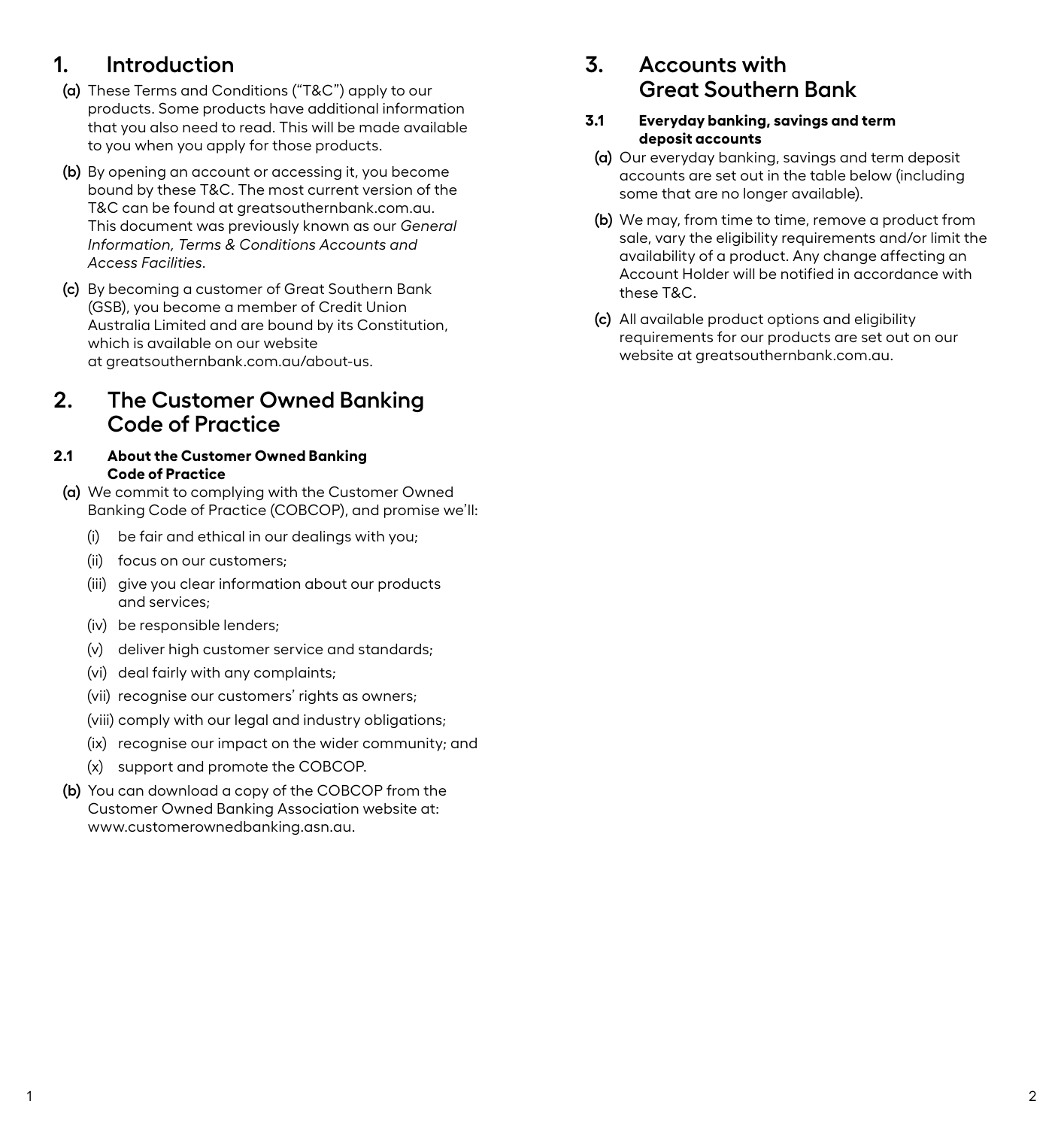# <span id="page-4-0"></span>**Everyday Banking Accounts**

| <b>ACCOUNT</b>                                                | <b>EVERYDAY</b><br>EDGE <sup>1</sup><br>(previously<br><b>Everyday Snap)</b> | <b>EVERYDAY</b> <sup>2</sup> | <b>EVERYDAY</b><br>YOUTH <sup>3</sup> | <b>EVERYDAY</b><br>$50+4$ | <b>EVERYDAY</b><br><b>BUSINESS<sup>5</sup></b> | <b>PRIME</b><br><b>ACCESS</b> | <b>PLATINUM</b><br><b>PLUS</b> | <b>CASH</b><br><b>MANAGEMENT</b> | <b>SPECIAL</b><br><b>PURPOSE</b> | <b>FREEDOM</b><br><b>PLUS</b> <sup>6</sup> | <b>EVERYDAY</b><br>$55+$ |
|---------------------------------------------------------------|------------------------------------------------------------------------------|------------------------------|---------------------------------------|---------------------------|------------------------------------------------|-------------------------------|--------------------------------|----------------------------------|----------------------------------|--------------------------------------------|--------------------------|
| <b>CURRENTLY AVAILABLE</b><br><b>FOR SALE</b>                 | ✓                                                                            | ✓                            | ✓                                     | ✓                         | $\sqrt{2}$                                     | X                             | Х                              | Х                                | Х                                | Х                                          | Х                        |
| <b>MINIMUM OPENING</b><br><b>DEPOSIT</b>                      | \$1                                                                          | \$1                          | \$1                                   | \$1                       | \$1                                            | \$1                           | \$1                            | \$1                              | \$1                              | \$1                                        | \$1                      |
| <b>WHEN INTEREST</b><br><b>CREDITED</b>                       | N/A                                                                          | N/A                          | N/A                                   | Month<br>end              | N/A                                            | N/A                           | N/A                            | Month<br>end                     | N/A                              | N/A                                        | Month<br>end             |
| <b>CHEQUE BOOK 7</b>                                          | No                                                                           | Yes                          | No                                    | Yes                       | Yes                                            | Yes                           | Yes                            | Yes                              | <b>Yes</b>                       | No                                         | Yes                      |
| <b>DEPOSIT BOOK</b>                                           | Yes                                                                          | Yes                          | No                                    | Yes                       | Yes                                            | Yes                           | Yes                            | Yes                              | Yes                              | Yes                                        | Yes                      |
| <b>VISA DEBIT CARD</b><br>ACCESS <sup>7/8</sup>               | Yes                                                                          | Yes                          | Yes                                   | Yes                       | Yes                                            | Yes                           | Yes                            | Yes                              | No                               | Yes                                        | Yes                      |
| <b>THE BOOST</b>                                              | Yes                                                                          | Yes                          | Yes                                   | Yes                       | No.                                            | Yes                           | Yes                            | Yes                              | Yes                              | <b>Yes</b>                                 | <b>Yes</b>               |
| THE VAULT                                                     | Yes                                                                          | Yes                          | Yes                                   | Yes                       | Yes                                            | Yes                           | Yes                            | Yes                              | Yes                              | Yes                                        | Yes                      |
| eftpos DEBIT CARD<br>ACCESS <sup>7/8</sup>                    | No                                                                           | Yes                          | Yes                                   | Yes                       | Yes                                            | Yes                           | Yes                            | Yes                              | No                               | Yes                                        | Yes                      |
| <b>DIGITAL BANKING &amp;</b><br><b>TELEBANKER<sup>7</sup></b> | Yes                                                                          | Yes                          | Yes                                   | Yes                       | See note 7                                     | Yes                           | Yes                            | Yes                              | Yes                              | Yes                                        | Yes                      |
| <b>DIRECT DEBIT / CREDIT</b>                                  | Yes                                                                          | Yes                          | Yes                                   | Yes                       | Yes                                            | Yes                           | Yes                            | Yes                              | Yes                              | Yes                                        | Yes                      |
| OSKO, NPP AND PAYTO                                           | Yes                                                                          | Yes                          | Yes                                   | Yes                       | Yes                                            | Yes                           | Yes                            | Yes                              | Yes                              | Yes                                        | Yes                      |
| <b>BPAY</b>                                                   | Yes                                                                          | Yes                          | Yes                                   | Yes                       | Yes                                            | Yes                           | Yes                            | Yes                              | Yes                              | Yes                                        | Yes                      |
| <b>PERIODICAL PAYMENTS</b>                                    | Yes                                                                          | Yes                          | Yes                                   | Yes                       | Yes                                            | Yes                           | Yes                            | Yes                              | Yes                              | Yes                                        | Yes                      |
| <b>MORTGAGE OFFSET</b><br><b>FACILITY</b> <sup>9</sup>        | No                                                                           | Yes                          | No                                    | No                        | Yes                                            | Yes                           | Yes                            | No                               | Yes                              | No                                         | Yes                      |
| <b>WITHDRAW FUNDS</b><br><b>ON DEMAND</b>                     | Yes                                                                          | Yes                          | Yes                                   | Yes                       | Yes                                            | Yes                           | Yes                            | Yes                              | Yes                              | Yes                                        | Yes                      |
| <b>DIGITAL BANKING</b><br><b>WITHDRAWALS7</b>                 | Yes                                                                          | Yes                          | Yes                                   | Yes                       | Yes                                            | Yes                           | Yes                            | Yes                              | Yes                              | Yes                                        | Yes                      |
| <b>TELEPHONE</b><br><b>WITHDRAWALS7</b>                       | Yes                                                                          | Yes                          | Yes                                   | Yes                       | Yes                                            | Yes                           | Yes                            | Yes                              | Yes                              | Yes                                        | Yes                      |
| <b>BRANCH WITHDRAWALS</b>                                     | Yes                                                                          | Yes                          | Yes                                   | Yes                       | Yes                                            | Yes                           | Yes                            | Yes                              | Yes                              | Yes                                        | Yes                      |
| <b>FINANCIAL INSTITUTION</b><br><b>CHEQUES</b>                | Yes                                                                          | Yes                          | Yes                                   | Yes                       | Yes                                            | Yes                           | Yes                            | Yes                              | Yes                              | Yes                                        | Yes                      |
| <b>BANK@POST</b>                                              | Yes                                                                          | Yes                          | Yes                                   | Yes                       | Yes                                            | Yes                           | Yes                            | Yes                              | No                               | Yes                                        | Yes                      |
| IM CUA <sup>7</sup>                                           | Yes                                                                          | Yes                          | Yes                                   | Yes                       | Yes                                            | Yes                           | Yes                            | Yes                              | Yes                              | Yes                                        | Yes                      |

#### **Related Notes**

1. Everyday Edge Account - An everyday bank account for individual customers aged 18 years and over that rewards you with rebates on selected fees if qualifying criteria are met. This account was previously called Everyday Snap Account and is now known as the Everyday Edge Account (since 16 January 2022).

2. Everyday Account - An everyday bank account for individual customers aged 18 years and over as well as not for profit Organisations, community groups, superannuation funds and trusts.

Our Everyday Account is just one product in our range of Everyday Banking accounts. Our Everyday Banking accounts consist of all products listed in *section 3.2 Summary of Accounts and Available Access Facilities – Everyday Banking Accounts.* 

3. Everyday Youth Account - An everyday bank account for 10 to 17 year olds. Accounts will be converted to the Everyday Edge account by us when the Account Holder reaches the age of 18 (or an alternative product with similar features to be determined by GSB if the Everyday Edge account is no longer available for sale at the time of conversion). Not available for children under 10.

4. Everyday 50+ Account - An everyday bank account for customers aged 50 years and over, which allows you to manage your daily transactions while earning interest. This account cannot be held in trust.

5. Everyday Business Account - An everyday bank account for business customers.

6. Freedom Plus Account - This account is for customers under the age of 25 years. Accounts will be converted to the Everyday Edge account by us when the primary Account Holder reaches the age of 25 (or an alternative product with similar features to be determined by GSB if the Everyday Edge account is no longer available for sale at the time of conversion).

7. Access - The following limitations apply:

- (a) Cheque books available for ages 18 years and over;
- (b) Digital Banking & Telebanker issued to Account Holders aged ten or over;
- (c) Visa Debit Card, eftpos Debit Card and iM CUA minimum age determined at our discretion; and
- (d) Everyday Business access to Digital Banking is via signatory access. Please refer to section 9.7.1 for more information on signatory access to accounts. Electronic statements are not available on non-individual accounts, refer to section 9.2(b) for more information.

8. Cards - Facility includes access to the mobile payment app and/or Digital Wallet that accesses Apple Pay, Samsung Pay or Google Pay™.

nis account cannot be not an about the model of the temperature of the temperature of the established on qualifying loans.<br>3 4 - Please see section 12.6 Mortagae Offset for more details. Please see *section 12.6 Mortgage Offset* for more details.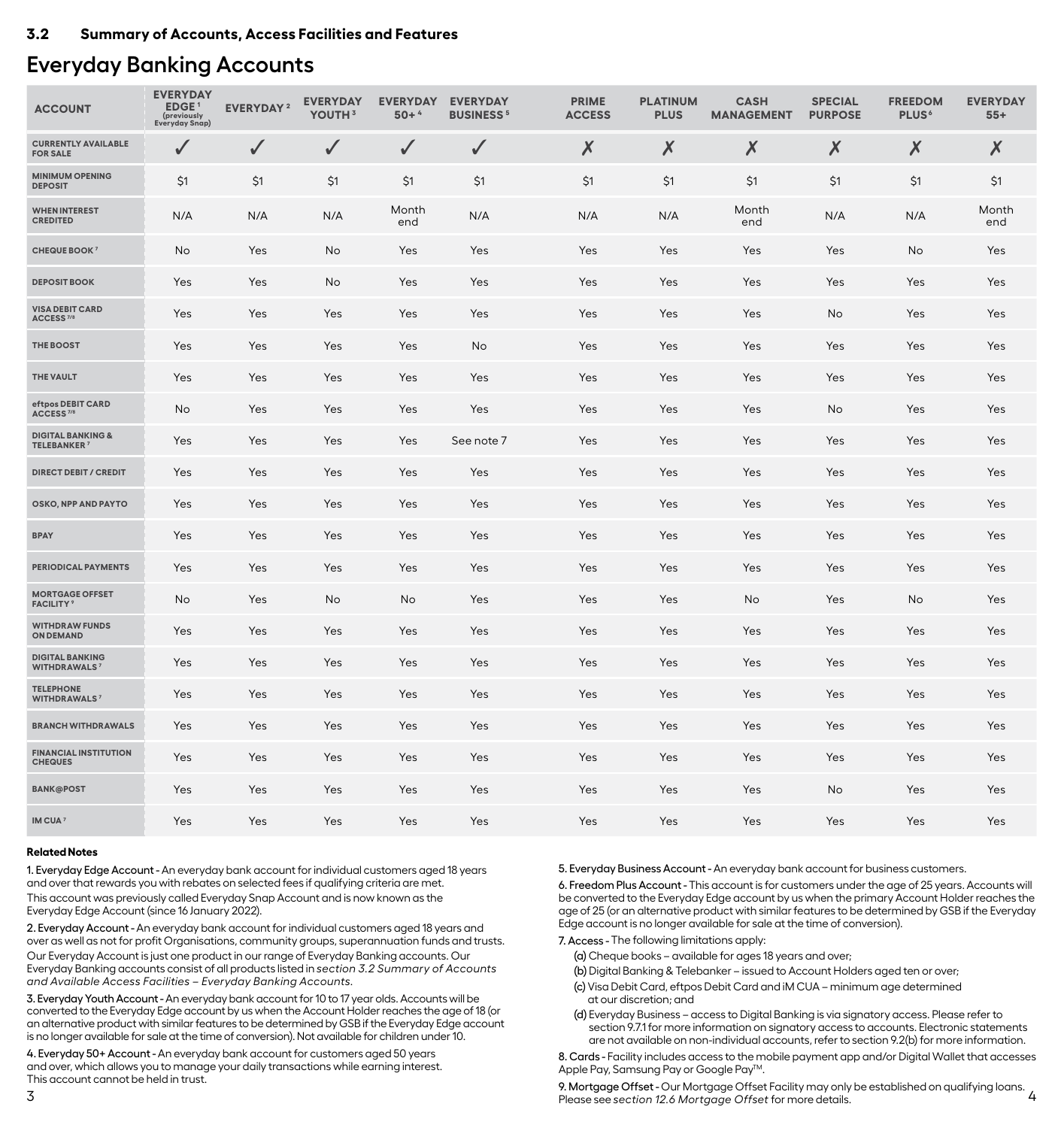#### <span id="page-5-0"></span>**3.3 Summary of Accounts, Access Facilities and Features**

# **Savings Accounts (excluding Term Deposits)**

| <b>ACCOUNT</b>                                            |              | HOME SAVER <sup>1</sup> GOAL SAVER <sup>2</sup> | <b>ESAVER</b><br>FLEXI <sup>5</sup> | YOUTH<br><b>ESAVER</b> <sup>6</sup> | <b>ESAVER</b><br><b>REWARD</b> | <b>ESAVER</b><br><b>EXTRA</b> | <b>ESAVER</b><br><b>BOOST</b> | <b>ESAVER</b><br><b>PLUS</b> | <b>ESAVER</b> | <b>BONUS</b><br><b>SAVER</b> | <b>CHRISTMAS</b><br>CLUB <sup>7</sup> |
|-----------------------------------------------------------|--------------|-------------------------------------------------|-------------------------------------|-------------------------------------|--------------------------------|-------------------------------|-------------------------------|------------------------------|---------------|------------------------------|---------------------------------------|
| <b>CURRENTLY</b><br><b>AVAILABLE FOR SALE</b>             | √            | J                                               | ✓                                   | ✓                                   | X                              | $\boldsymbol{X}$              | X                             | Х                            | X             | X                            | X                                     |
| <b>MINIMUM OPENING</b><br><b>DEPOSIT</b>                  | \$1          | \$1                                             | \$1                                 | \$1                                 | \$1                            | \$1                           | \$1                           | \$1                          | \$1           | \$1                          | \$1                                   |
| <b>BONUS INTEREST<br/>EACH MONTH 3.4</b>                  | Yes          | Yes                                             | No                                  | No                                  | Yes                            | Yes                           | Yes                           | Yes                          | No            | Yes                          | No                                    |
| <b>WHEN INTEREST</b><br><b>CREDITED</b>                   | Month<br>end | Month<br>end                                    | Month<br>end                        | Month<br>end                        | Month<br>end                   | Month<br>end                  | Month<br>end                  | Month<br>end                 | Month<br>end  | Month<br>end                 | 31 October<br>each year               |
| <b>CHEQUE &amp;</b><br><b>DEPOSIT BOOK</b>                | <b>No</b>    | <b>No</b>                                       | <b>No</b>                           | <b>No</b>                           | <b>No</b>                      | <b>No</b>                     | <b>No</b>                     | <b>No</b>                    | <b>No</b>     | <b>No</b>                    | No                                    |
| <b>DEBIT CARD ACCESS</b>                                  | No           | No                                              | No                                  | No                                  | No                             | No                            | No                            | No                           | No            | No                           | No                                    |
| THE VAULT                                                 | Yes          | Yes                                             | Yes                                 | Yes                                 | Yes                            | Yes                           | Yes                           | Yes                          | Yes           | Yes                          | Yes                                   |
| <b>DIGITAL BANKING &amp;<br/>TELEBANKER 8</b>             | Yes          | Yes                                             | Yes                                 | Yes                                 | Yes                            | Yes                           | Yes                           | Yes                          | Yes           | Yes                          | Yes                                   |
| <b>DIRECT DEBIT / CREDIT</b>                              | No/Yes       | No/Yes                                          | Yes                                 | Yes                                 | Yes                            | Yes                           | Yes                           | Yes                          | Yes           | Yes                          | Yes                                   |
| OSKO, NPP AND<br><b>PAYTO</b>                             | Yes          | Yes                                             | Yes                                 | Yes                                 | Yes                            | Yes                           | Yes                           | Yes                          | Yes           | Yes                          | Yes                                   |
| <b>BPAY</b>                                               | Yes          | Yes                                             | Yes                                 | Yes                                 | Yes                            | Yes                           | Yes                           | Yes                          | Yes           | Yes                          | Yes                                   |
| <b>PERIODICAL</b><br>PAYMENTS                             | Yes          | Yes                                             | Yes                                 | Yes                                 | Yes                            | Yes                           | Yes                           | Yes                          | Yes           | Yes                          | Yes                                   |
| <b>MORTGAGE OFFSET</b><br><b>FACILITY</b>                 | No           | No                                              | No                                  | No                                  | No                             | No                            | No                            | No                           | No            | No                           | No                                    |
| <b>WITHDRAW FUNDS</b><br><b>ON DEMAND</b>                 | Yes          | Yes                                             | Yes                                 | Yes                                 | Yes                            | Yes                           | Yes                           | Yes                          | Yes           | Yes                          | Yes                                   |
| <b>DIGITAL BANKING</b><br><b>WITHDRAWALS</b> <sup>8</sup> | Yes          | Yes                                             | Yes                                 | Yes                                 | Yes                            | Yes                           | Yes                           | Yes                          | Yes           | Yes                          | Yes                                   |
| <b>TELEPHONE</b><br><b>WITHDRAWALS<sup>8</sup></b>        | Yes          | Yes                                             | Yes                                 | Yes                                 | Yes                            | Yes                           | Yes                           | Yes                          | Yes           | Yes                          | Yes                                   |
| <b>BRANCH<br/>WITHDRAWALS</b>                             | No           | No                                              | No                                  | No                                  | No                             | No                            | No                            | No                           | No            | Yes                          | Yes                                   |
| <b>FINANCIAL</b><br><b>INSTITUTION</b><br>CHEQUES         | <b>No</b>    | No                                              | No                                  | No                                  | No                             | No                            | No                            | No                           | No            | Yes                          | Yes                                   |
| <b>IM CUA<sup>8</sup></b>                                 | Yes          | Yes                                             | Yes                                 | Yes                                 | Yes                            | Yes                           | Yes                           | Yes                          | Yes           | Yes                          | Yes                                   |
| <b>BANK@POST</b>                                          | No           | No                                              | No                                  | No                                  | No                             | No                            | No                            | No                           | No            | No                           | No                                    |

#### **Related Notes**

1. Home Saver - A bonus interest savings account for customers aged 18 and over. A maximum of one Home Saver account can be opened per customer, in one name or in joint names.

2. Goal Saver - A bonus interest savings account for those aged between 18 and 24. A maximum of one Goal Saver account can be opened per customer, in one name or in joint names. You can only hold a Goal Saver or a Home Saver, you cannot hold both. Goal Saver accounts will automatically convert to a Home Saver when the primary account holder turns 25.

3. Bonus Interest - Bonus interest is applied on top of the base rate where the conditions specified in the Interest Rate Schedule are met. Bonus interest will only be paid if you continue to hold the same product until the last day of the month. For current rates and account conditions refer to Interest Rate Schedule at greatsouthernbank.com.au

4. Bonus Interest Tracker – You can view your progress towards achieving bonus interest in the Account Details page on Online Banking. If you hold a joint savings account, some of your deposits and purchases may be visible to the joint account holder on the Bonus Interest Tracker in Online Banking. Go to greatsouthernbank.com.au for more information.

5. eSaver Flexi - A flexible savings account with no maximum balance or monthly bonus interest conditions.

6. Youth eSaver - A tiered interest savings account for those aged under 18 years. A maximum of one Youth eSaver account can be opened per eligible child. Youth eSaver accounts will automatically convert to a Goal Saver account when the child turns 18.

7. Christmas Club - Account balances are automatically transferred to your nominated account on 1 November. Access to account not encouraged prior to 1 November; however, funds can be accessed if required at any time without penalty.

8. Age Limits - Digital Banking, Telebanker & SMS banking access is available to Account Holders aged ten or over. Minimum age limit for iM CUA determined at our discretion.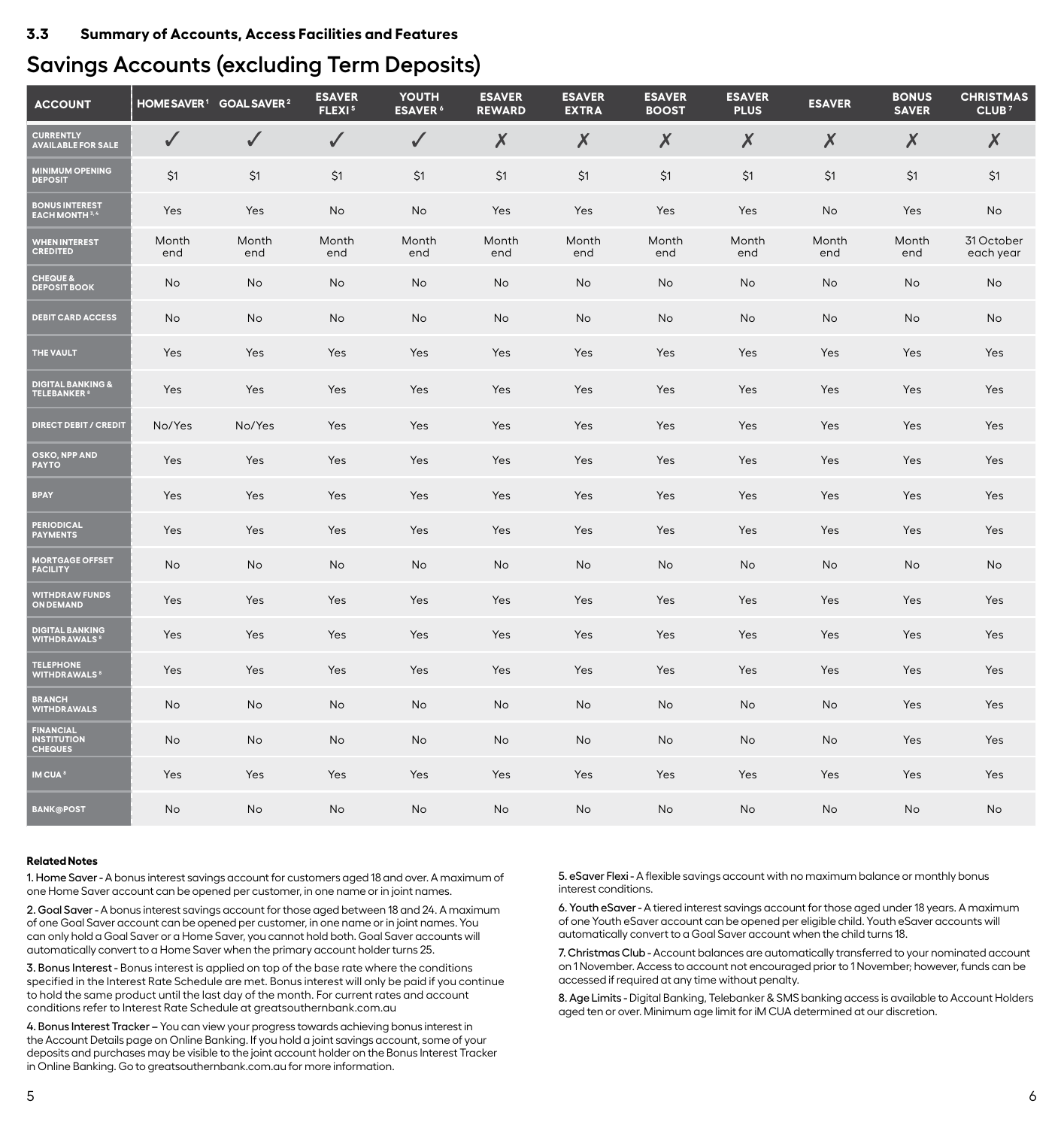# <span id="page-6-0"></span>**4. Term Deposit accounts**

# **4.1 Establishing and reinvesting Term Deposits**

- **(a)** The minimum amount that can be invested in a Term Deposit account is \$5,000. Terms range from one month to five years.
- **(b)** Interest on a Term Deposit account is fixed for the term of the deposit (to be elected at the time of lodgement).
- **(c)** When you lodge your Term Deposit, you can elect for interest to be paid as follows:
	- (i) For Term Deposits over one year, interest can be paid monthly or annually;
	- (ii) For Term Deposits of one year, interest can be paid monthly, annually or at maturity; and
	- (iii) For Term Deposits less than one year, interest can be paid monthly or at maturity.
- **(d)** Interest will be credited to your account on the night before the interest payment date. For example:
	- (i) If you have elected for interest to be paid at maturity and the maturity date quoted in your Term Deposit acceptance letter is 1 July, your final interest payment will be credited to your account on the evening of 30 June and will be dated 30 June.
	- (ii) If you have elected for interest to be paid monthly or annually and you have an interest payment due on 1 January – your interest payment will be credited to your account on the evening of 31 December and will be dated 31 December.
- **(e)** Notwithstanding section 4.d), if your interest payments are being transferred to a nominated bank account, your interest payment will be transferred on the interest payment date. For example, if you have elected for interest to be paid at maturity and the maturity date quoted in your Term Deposit acceptance letter is 1 July, your final interest payment will be credited to your account on the evening of 30 June. Your interest will then be paid to your nominated account on 1 July.
- **(f)** If interest is requested to be paid monthly, the rate will be reduced as set out in our Interest Rate Schedule.
- **(g)** Monthly interest may be paid on the same day each calendar month or on a 30 day cycle depending on whether the term you select is specified as a whole number of months or in days. Annual interest may be paid on the same day each calendar year or on a 364 day cycle depending on whether the term you select is specified as a whole number of years or in days.
- **(h)** We'll notify you, in writing, of any new terms and conditions for reinvestment before your Term Deposit is due to mature.
- **(i)** If the funds in the Term Deposit account are being renewed for a new term or transferred to an alternative account in the same name as that of the deposit, instructions will be accepted by telephone, via iM CUA, or by secure message in Online Banking. Otherwise, signed instructions must be provided.
- **(j)** At maturity, you'll be able to increase the amount of your deposit as long as the additional funds are received prior to maturity of your current deposit.
- **(k)** If you don't tell us before maturity that you don't want to re-invest your deposit, we'll automatically re-invest your deposit for the same period under the new T&C, and the interest rates, which apply at that time. In this case, you have up to 14 days after the maturity date (the "Grace Period") to tell us if you don't want this to happen:
	- (i) If you tell us during the Grace Period that you don't want to re-invest the Term Deposit or make some other type of change, we'll not charge an interest adjustment or apply a notice of withdrawal period – refer to *4.2 Term Deposits entered into prior to 1 October 2018* and *4.3 Term Deposits entered into after 1 October 2018* for more information.
	- (ii) If you tell us within the Grace Period that you want to withdraw a partial amount from your Term Deposit or change the term, we may close your existing Term Deposit account and open a new Term Deposit account in accordance with your revised instructions. The start date for this new Term Deposit will be the date within the Grace Period that we receive your instructions rather than the maturity date of your preceding Term Deposit.
- **(l)** If you decide not to re-invest your Term Deposit, the funds must be paid to an account in identical names to the Term Deposit or as directed in the signed instructions you provided to us.

#### **4.2 Term Deposits entered into prior to 1 October 2018**

- **(a)** When a Term Deposit is invested for up to two years, the deposit must remain in place for the full term. At our complete discretion, we may consider written requests for an earlier release, however, there will be a cost payable by you. The cost takes the form of an interest adjustment (set out in the table below) and is payable by you as a percentage of the interest earned over that term that was actually completed.
- **(b)** When a Term Deposit is invested for a period more than two years, you may request access to the funds at any time. However, if you request access within the first two years, the same cost would apply (set out in the same table below). After the first two years, no interest adjustment will be payable.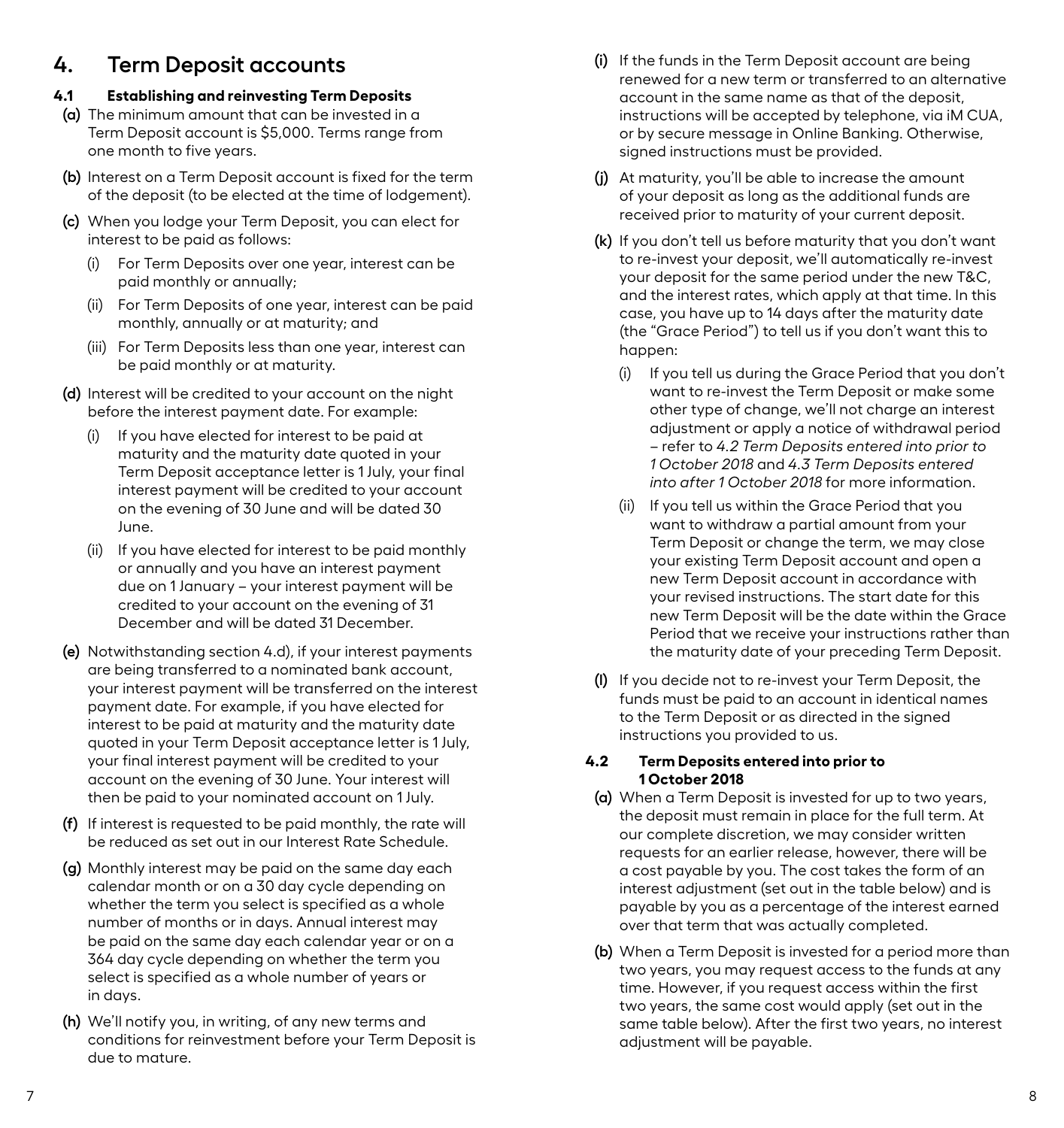<span id="page-7-0"></span>**(c)** Interest adjustments for early release of Term Deposits entered into prior to 1 October 2018 is calculated as follows:

| <b>Proportion of term</b><br>completed at time<br>of prematurity | Interest adjustment<br>payable as a % of the<br>interest earned over the<br>proportion of the term<br>completed |
|------------------------------------------------------------------|-----------------------------------------------------------------------------------------------------------------|
| $0\% < 25\%$                                                     | 60%                                                                                                             |
| $25\% < 50\%$                                                    | 40%                                                                                                             |
| $50\% < 75\%$                                                    | 30%                                                                                                             |
| $75\% < 100\%$                                                   | 20%                                                                                                             |

#### **4.3 Term Deposits entered into after 1 October 2018**

- **(a)** When a Term Deposit is invested for up to two years, the deposit must remain in place for the full term. At our complete discretion, we may consider written requests for an earlier release, however in such a case, there will be a cost payable by you. The cost takes the form of an interest adjustment (set out in the table below) and is payable by you as a percentage of the interest earned over that term that was actually completed.
- **(b)** When a Term Deposit is invested for a period more than two years, you may request access to the funds at any time. However in such a case, there will be a cost payable by you. The cost takes the form of an interest adjustment (set out in the table below) and is payable by you as a percentage of the interest earned over that term that was actually completed.
- **(c)** Interest adjustments for early release of Term Deposits entered into from 1 October 2018 is calculated as follows:

| <b>Proportion of term</b><br>completed at time<br>of prematurity | Interest adjustment<br>payable as a % of the<br>interest earned on the<br>proportion of the<br>term completed |
|------------------------------------------------------------------|---------------------------------------------------------------------------------------------------------------|
| $0\% < 20\%$                                                     | 90%                                                                                                           |
| $20\% < 40\%$                                                    | 80%                                                                                                           |
| $40\% < 60\%$                                                    | 60%                                                                                                           |
| $60\% < 80\%$                                                    | 40%                                                                                                           |
| $80\% < 100\%$                                                   | 20%                                                                                                           |

# **4.4 Example of how the interest adjustment is calculated**

- **(a)** For a post-October 2018 one-year Term Deposit with an investment amount of \$10,000, at a rate of 5% per annum, if the entire balance was withdrawn after 9 months, the following calculation will be applied *(Note – calculation will differ for partial withdrawals):* 
	- (i) Divide the term interest rate (5%) by the number of days in the term (12 months = 365 days).

0.05 / 365 = 0.000136986 (interest per day)

(ii) Multiply the interest per day by the investment amount to calculate the interest earned each day.

### 10,000.00 x 0.000136986 = \$1.370

(iii) Calculate the total interest earned from the term commencement date, up until the date the funds are withdrawn (9 months = 274 days).

#### $$1.370 \times 274 = $375.34$

(iv) Divide the term (12 months) from the proportion of term completed before maturity (9 months).

 $9/12 = 75%$ 

 This calculates the proportion of term completed at time of pre-maturity, therefore, the interest adjustment payable as a percentage of the interest earned is 40%.

(v) Multiply the interest accumulated by the interest adjustment payable

### $0.40 \times $375.34 = $150.14$

 For this example, the interest adjustment payable is \$150.14.

 You'll receive interest of \$225.20 being the interest accrued (\$375.34) minus the interest adjustment (\$150.14).

**(b)** For Term Deposits where interest has been paid out to you and there is insufficient accrued interest remaining to cover the interest adjustment, the interest adjustment will be deducted from the principal of the Term Deposit.

### **4.5 For all Term Deposits**

- **(a)** If the deposit is held in more than one name, any Account Holder may give instructions to us on behalf of the others. However, any Account Holder to the joint Term Deposit account can request, in writing at the beginning of the Term, that we operate the Term Deposit account only on the instruction of all Account Holders.
- **(b)** We require the instructions of all Account Holders to open or close a joint Term Deposit account.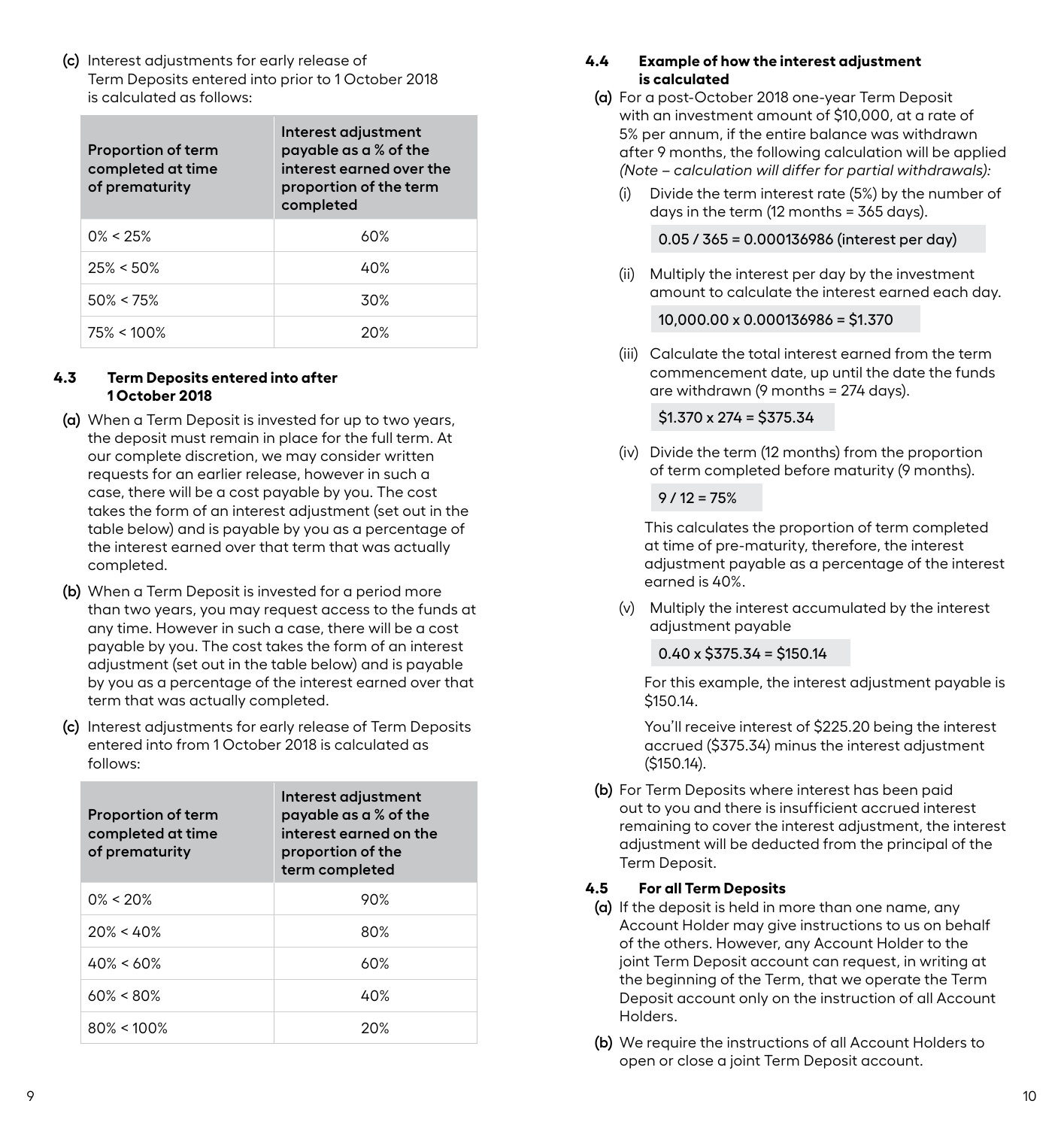- <span id="page-8-0"></span>**(c)** We may charge the balance of your Term Deposit or any other GSB deposit account for any debt owed by you to us.
- **(d)** When we reinvest your Term Deposit on maturity, either on your instructions or otherwise, the reinvestment will take the form of a new Term Deposit Facility, even though the same account number may be maintained.
- **(e)** We may from time to time offer bonus interest payable on top of our standard rates of interest in line with the conditions outlined in our Interest Rate Schedule.
- **(f)** We may from time to time offer 'special Term Deposit rates' as outlined in the Interest Rate Schedule that will only be available to newly opened Term Deposits accounts. These 'special Term Deposit rates' are not available on existing Term Deposits accounts that re-invest at maturity.
- **(g)** On maturity, an account receiving a 'special Term Deposit rate' will automatically re-invest for the same period and at our standard prevailing Term Deposit rates, should no maturity instructions be received by us prior to maturity or during the Grace Period.
- **(h)** We may in our absolute discretion from time to time offer a Term Deposit Account Holder the ability to add funds to existing Term Deposits.
- **(i)** To service your Term Deposit, we need you to open an accompanying Everyday Banking account in the same name(s) as your Term Deposit account. It will be used to add or withdraw funds from the Term Deposit account. If you don't have an accompanying Everyday Banking account to facilitate this, we may open an Everyday Banking account in the same name(s) as your Term Deposit account.

# **5. Fees, charges and interest**

# **5.1 Fees and charges**

- **(a)** Our current fees and charges (as well as government fees and charges) are set out in the Schedule of Fees, which you can find on our website greatsouthernbank.com.au. We can vary our fees or charges from time to time. We'll notify you in accordance with *section 14.1 Notifying changes, providing notices and statements.* The Schedule of Fees forms part of these T&C.
- **(b)** From time to time, we may waive any of our fees or charges. However, this doesn't mean that we'll waive it in the future.
- **(c)** We'll also deduct relevant government taxes and charges from your account. We won't be able to waive these. Please note that the government can change these without notice.

# **5.2 Earning interest**

- **(a)** The interest rate that applies to your account is set out in our Interest Rate Schedule, which you can find on our website greatsouthernbank.com.au
- **(b)** We calculate interest on the credit balance of your account after the close of the Business Day, and credit interest to your account as set out in the tables in *section 3.2 Summary of Accounts and Available Access Facilities – Everyday Banking Accounts* and *section 3.3 Summary of Accounts and Available Access Facilities – Savings and Term Deposit Accounts.*
- **(c)** During a normal calendar year, you earn interest each day based on the prevailing interest rate divided by the 365 days of the year. However, in a leap year you earn interest each day at the prevailing interest rate, divided by the 366 days of the leap year.
- **(d)** We may vary interest rates from time to time. However, interest rates on Term Deposit accounts remain fixed for the agreed term of the deposit. You can obtain information about current interest rates from us at any time or by visiting our website at greatsouthernbank.com.au
- **(e)** Bonus interest is applied on top of the base rate where the conditions specified in the Interest Rate Schedule are met. In some instances, deposits and purchases on your transaction account may be used to determine eligibility for bonus interest. If you hold a joint savings account, some of your deposits and purchases may be visible to the joint account holder on the Bonus Interest Tracker in Online Banking, even if the transaction account is solely in your name. It is important to consider this before opening any joint accounts.

# **6. Opening your account**

# **6.1 Opening your account at Great Southern Bank**

- **(a)** If you are new to GSB, you can apply for an account by:
	- (i) visiting greatsouthernbank.com.au,
	- (ii) calling us on 133 282 or
	- (iii) visiting a branch.
- **(b)** Existing customers can open new accounts through Digital Banking and via our iM CUA App.
- **(c)** You must be an Australian citizen or permanent resident to hold an account with GSB.

# **6.2 Membership with Credit Union Australia Limited (CUA)**

- **(a)** Account Holders need to be a member of CUA and will generally need to own a share in CUA. Visit greatsouthernbank.com.au/about-us for what it means to be a member of CUA and to read a copy of CUA's constitution which binds you as a member.
- **(b)** As CUA is a mutually owned organisation, members are expected to maintain an active product with GSB and observe all T&Cs.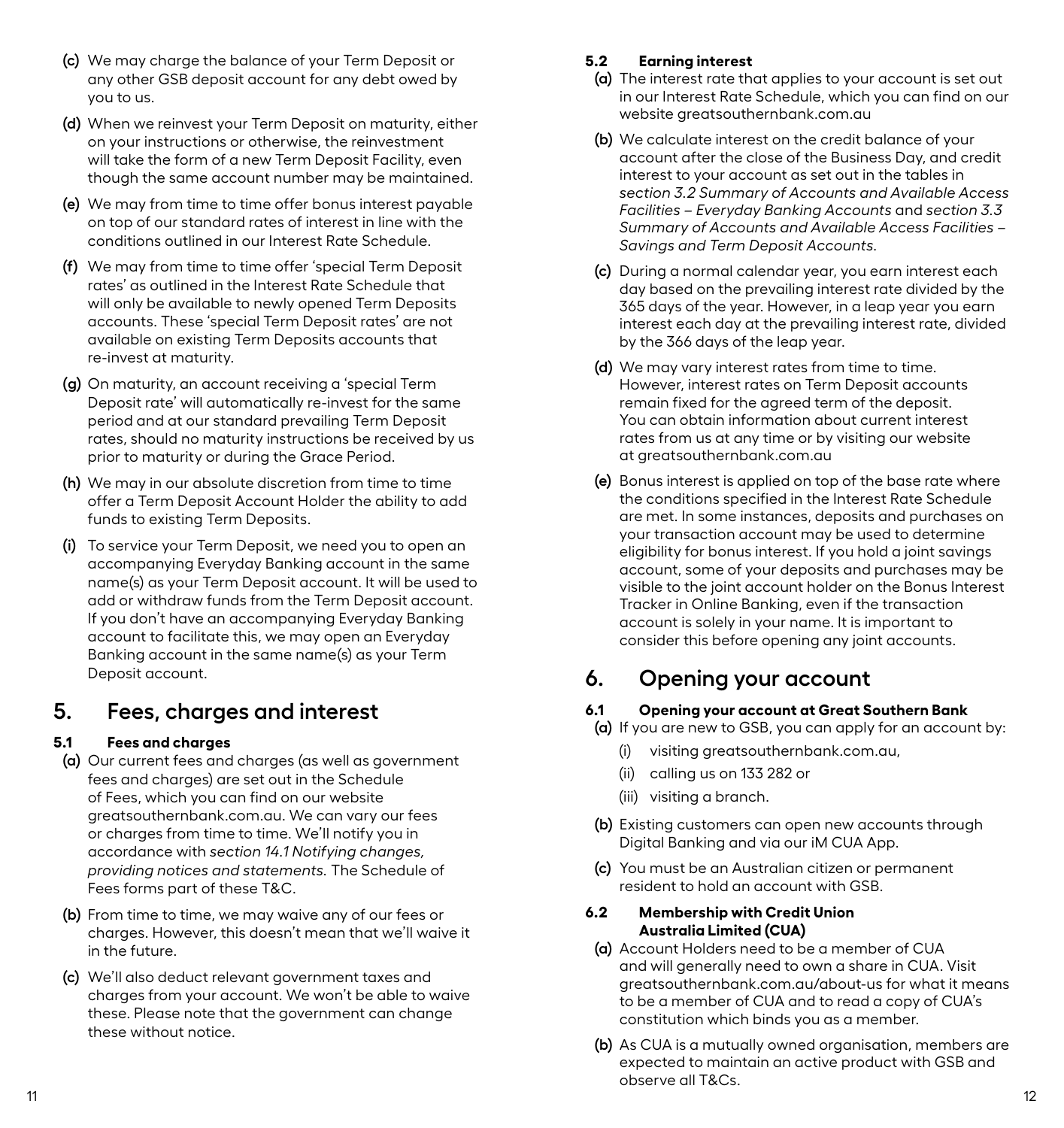### <span id="page-9-0"></span>**6.3 Identity check requirements**

- **(a)** Under Australian law, we need to verify to our satisfaction your identity when you open your membership and accounts. You'll be unable to operate any account until we have verified your identity. We are also required to identify you when you are transacting with us via a branch and over the phone.
- **(b)** We also need to verify to our satisfaction the identity of any person you appoint as a signatory or attorney to your account.
- **(c)** In most cases, you can prove your identity through one of the following photo identity documents:
	- (i) a State or Territory driver's licence;
	- (ii) a photo identification document issued by a State or Territory;
	- (iii) a current Australian passport or one that has expired within the last two years; or
	- (iv) a passport issued by a foreign government, the United Nations or a United Nations agency.

If you don't have photo ID, please contact us to discuss what other forms of identification may be acceptable.

- **(d)** Refer to section 6.4 for information on how to open an account for customers under the age of 18 years.
- **(e)** Other special identification provisions apply for isolated area Aboriginal and Torres Strait Islanders. We'll tell you at the time you apply for your account what information you need to provide.
- **(f)** You must provide an address other than a post office box address.
- **(g)** You cannot open an account using a name other than the name we have verified.
- **(h)** The same rules apply to becoming a signatory to an existing account.
- **(i)** If you change your name, you need to tell us by completing the *Change of name – individuals form*, which can be found at greatsouthernbank.com.au
- **(j)** For non-individual entities, you must show us details of your certificate of incorporation, partnership agreement or other constitution documents. You must notify us if there are any changes to these documents. We are required to identify each individual beneficial owner and controller of a non-individual entity. You'll not be able to use an account until all required individuals and entities have been identified.
- **(k)** When you visit or contact us, we'll also need you to provide information to show that we are dealing with the right person. We may also require you to lodge a signed request in writing prior to accepting any instruction on your behalf.

# **6.4 Opening a Youth account**

- **(a)** Special identification provisions apply for children under the age of 18 years. We'll tell you at the time you apply for your account what information you need to provide.
- **(b)** for Youth eSaver accounts: if a child is under ten years of age, a parent/guardian must give their consent to opening the account and must be set-up as a signatory to operate the account on behalf of the child. Children are not permitted to personally transact on an account if under ten years of age.
- **(c)** If the child is ten years of age or older, the account can be opened and personally operated on by the child. A parent/guardian can be added as a signatory on the account. A child over the age of ten years can appoint or remove signatories to the account. Only a parent or legal guardian of the child can be appointed as a signatory.
- **(d)** The child must be the sole account holder. Youth accounts cannot be established as joint accounts.

# **6.5 Privacy**

- **(a)** In order to service you, we'll collect personal information about you. We'll handle it in accordance with our Privacy Policy which is available on the Great Southern Bank website.
- **(b)** If you want to ask anything about our Privacy Policy, please contact us at:

# Privacy Officer

Email: privacy@gsb.com.au GPO Box 100, Brisbane QLD 4001

### **6.6 Tax file numbers (TFNs) and tax residency status**

- **(a)** You don't have to give your TFN (or TFN exemption) to us. However, if we don't have your TFN, we are obliged to withhold tax from your interest at the highest marginal tax rate. For joint accounts, we'll need at least two TFNs (or TFN exemptions).
- **(b)** By supplying us with your TFN, you authorise the use of the TFN (or TFN exemption) for all your accounts.
- **(c)** When applying for a membership with CUA, you need to tell us your tax residency status. You also need to notify us of any changes to your tax residency status.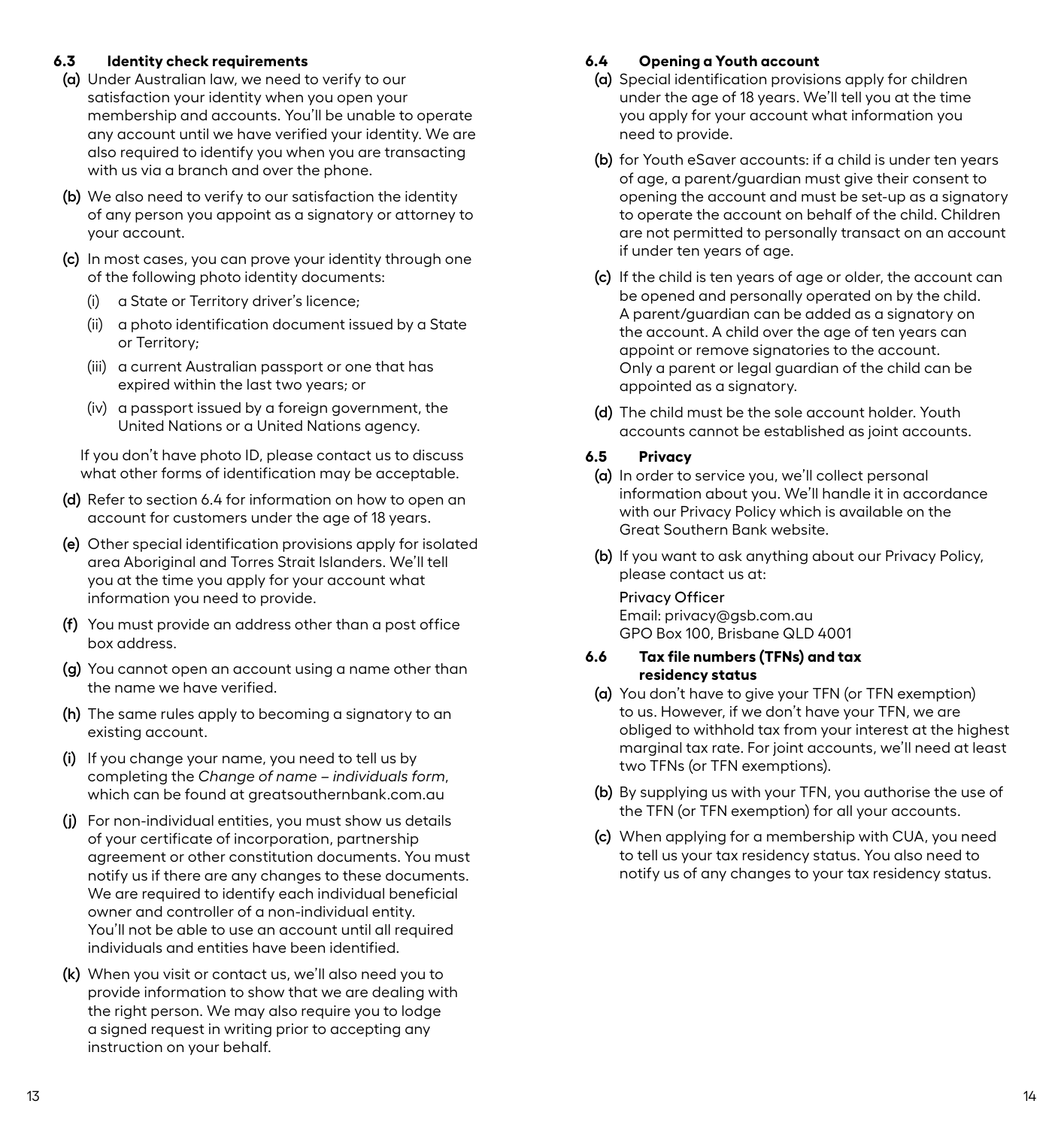# <span id="page-10-0"></span>**7. Putting money in**

# **7.1 Introduction**

**(a)** You (or other people) can deposit money into your Everyday Banking, Savings and Term Deposit accounts, through the following services, where those services are available on your account (refer to *section 3.2 Summary of Accounts and Available Access Facilities – Everyday Banking Accounts* and *section 3.3 Summary of Accounts and Available Access Facilities – Savings and Term Deposit Accounts* for more information):

| Digital Banking                        | Transfer from an account<br>with GSB or another<br>financial institution |
|----------------------------------------|--------------------------------------------------------------------------|
| Fast Payments -<br>Osko, NPP and PayTo | Direct credit                                                            |
| Your GSB branch                        | Telebanker                                                               |
| Periodical Payments                    | Bank@Post                                                                |
| Cheque deposits                        |                                                                          |

- **(b)** When making cash deposits into your account, we may require further information from you before we can process your request, including the purpose of the transaction. Without this information, we may be unable to process your request.
- **(c)** When making electronic deposits into your GSB account, you should try to do it before 4 pm AEST on the Business Day before the day you need the money in your GSB account, to maximise the chances of it being there on time. We don't receive electronic deposits on weekends or on national public holidays (refer to *8.4 Fast Payments - Osko, NPP and PayTo* for information on Fast Payments).
- **(d)** Cheque deposits are subject to clearance periods, as described in *section 7.4 Cheque deposits.*

### **7.2 Making deposits to the account**

- **(a)** We try to process payments into your account promptly. Where possible, this will occur on the date of receipt.
- **(b)** When we credit payments into your GSB account, we use the account number specified by the sending bank. We don't use the account names. So please make sure that anyone putting money into your GSB account uses the correct account number.

# **7.3 Direct credits – inwards (third party crediting your GSB account)**

- **(a)** To receive direct payments to your account from sources within Australia you must either use:
	- (i) GSB's BSB number (814 282), and your eight digit account number; or
- 15 16 (ii) if you have registered a PayID (for Fast Payments – OSKO and NPP), you can use that PayID (this is much more convenient).
- **(b)** Payments from overseas are unable to be received as a direct credit. You'll need to use a Telegraphic Transfer. Please refer to *section 7.6 Telegraphic transfers into your account* for more information.
- **(c)** If you receive money mistakenly into your account, you'll need to return it. Accordingly:
	- (i) Where there are sufficient funds in any of your GSB accounts to cover the amount, we'll debit those funds and send them back, subject to the procedure in *section 11.1 Mistaken online payments;* or
	- (ii) where there are insufficient funds in your GSB accounts to cover the amount, you need to repay that amount and any associated fees incurred in retrieving these funds.
- **(d)** Payments received by us with invalid account details will be reviewed and either credited to the correct account, where the account can be identified, or returned to the sender. A fee may apply for manual processing of this transaction.

# **7.4 Cheque deposits**

**(a)** You can only access the funds of a cheque when it is cleared.

# **7.4.1 How a cheque is cleared**

- **(a)** Under normal circumstances, funds from cheques deposited to your account will be available for withdrawal by 10 am AEST on the fifth Business Day after the deposit was made.
- **(b)** Cheques drawn on an overseas institution have longer clearance periods and the funds won't be credited to your account until cleared. These clearance times are subject to change without notice.
- **(c)** We have a discretion to allow you to withdraw the funds of a cheque deposited to your account before it is cleared, but if the cheque is then dishonoured, you'll need to pay us back. If this happens, we'll automatically debit the amount from your account. If this puts your account into debit or exceeds any credit limit you have, you need to bring the account back into credit or under the credit limit.

# **7.4.2 What about cheques deposited via another bank?**

- **(a)** You can make deposits to your account through any branch of another bank using a specially encoded GSB deposit book. Cheque deposits made at another bank's branches have a five Business Day clearance period, however interest will accrue from the date the deposit is received by us.
- **(b)** Where a split of cash and cheques is deposited via another bank, the entire deposit will be subject to clearance because we won't know the cash/cheque break-up.
- **(c)** The other bank may charge a fee for accepting the deposit.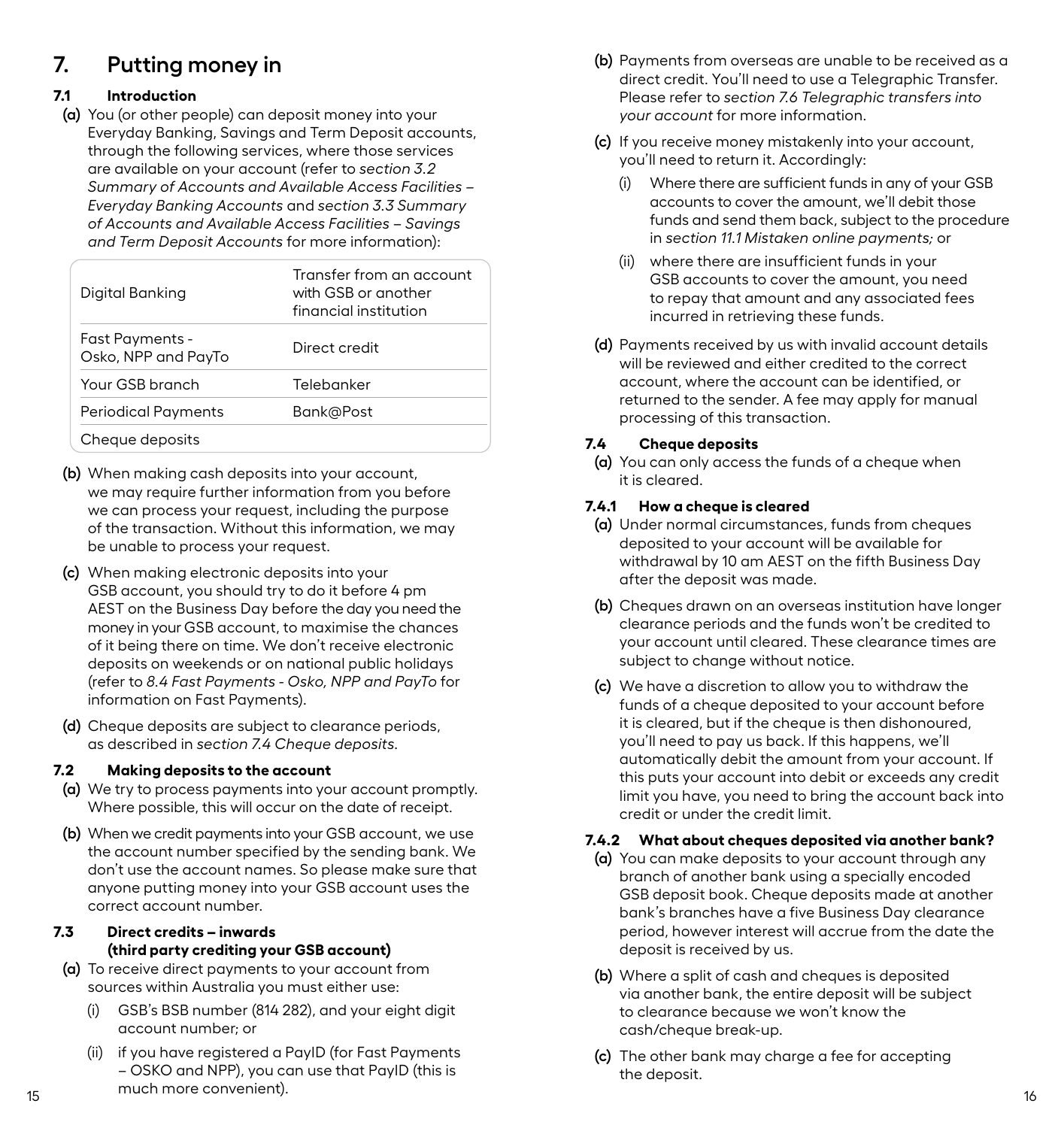#### <span id="page-11-0"></span>**7.4.3 What about cheques deposited via Bank@Post?**

- **(a)** You can make withdrawals from, and deposits to, any of your GSB accounts which are linked to your GSB Visa Debit Card or eftpos Debit Card at any post office displaying the Bank@Post logo.
- **(b)** Cheque deposits made via Bank@Post are normally cleared into your GSB account after five Business Days. However, if Australia Post later tells us that your cheque has been dishonoured, we'll debit that amount from your GSB account. Interest on all deposits made at Australia Post will accrue from the date the deposit is received by us. Fees may apply to cheques deposited through Bank@Post.

# **7.5 Outward Direct Debits Arrangements and PayTo credits to your GSB account**

- **(a)** For some GSB accounts, you can arrange an outward direct debit authority to automatically debit your account at another bank. Please read *section 3.2 Summary of Accounts and Available Access Facilities – Everyday Banking Accounts* and *section 3.3 Summary of Accounts and Available Access Facilities – Savings and Term Deposit Accounts* for more information.
- **(b)** If you want to cancel an outward direct debit authority you must tell us in writing. The cancellation won't take effect until we receive the written notice.
- **(c)** Under this arrangement, if you want to suspend a direct debit payment, change the amount or amend the drawing date of a payment, you must tell us in writing and give us at least one day's notice. The changes won't take effect until we receive the written notice.
- **(d)** We try to process the debit on the date specified on your authority, or on the following Business Day if your nominated date falls on a non Business Day. However, the other bank may process the debit request on a different date than the one we specified.
- **(e)** If three successive direct debit attempts are dishonoured by the other bank, the authority will be cancelled automatically, and we'll tell you in writing. An outward direct debit authority will also be cancelled automatically if the account to be debited doesn't exist.
- **(f)** Funds credited to your GSB account received via a direct debit will have a clearance period of three to five Business Days.
- **(g)** Amendments cannot be made to an outward direct debit authority. If you need to change the outward direct debit authority, you'll need to cancel it and create a new authority.

# **7.6 Telegraphic transfers into your account**

- **(a)** When you receive a Telegraphic Transfer from overseas, it passes through several banks, and each bank involved in the process may charge a processing fee that we pass on to you (along with any fees that we are charged).
- **(b)** We credit Telegraphic Transfer funds to your GSB account on the day that we receive the payment. Funds transfers from overseas generally take 48 to 72 hours, assuming all information supplied is complete and correct.
- **(c)** Funds are converted to Australian dollars by our international payments provider before we receive it.
- **(d)** Telegraphic transfer funds can be credited to any GSB account other than a Term Deposit account.

# **8. Taking money out**

# **8.1 Introduction**

You can access your money by using the following services (where those services are available on your account). Please read *section 3.2 Summary of Accounts and Available Access Facilities – Everyday Banking Accounts and section 3.3 Summary of Accounts and Available Access Facilities – Savings Accounts* to check if a particular service is available for your account.

| eftpos Debit Card                                                                                 | <b>BPAY</b>                |
|---------------------------------------------------------------------------------------------------|----------------------------|
| Visa Debit Card                                                                                   | Digital Banking            |
| Osko, NPP and PayTo                                                                               | Telebanker                 |
| Mobile payment app and/or Digital<br>Wallet that accesses Apple Pay,<br>Samsung Pay or Google Pay | eftpos and<br>ATM access   |
| Cheque book facilities                                                                            | <b>Periodical Payments</b> |

# **8.2 Transaction limits**

- **(a)** The daily withdrawal limit for cash and eftpos transactions is \$2,010 (inclusive of any applicable transaction fees). Please note the amount you can withdraw from any single eftpos terminal, ATM or Bank@Post outlet may additionally be restricted by the retailer or financial institution providing the Facility.
- **(b)** Apart from transfers made using the "Fast Payment" functionality in Online Banking (including where you ask us to do this for you through iM CUA), there is no transfer limit on payments between GSB accounts on which you are an owner or signatory. Generally, a combined daily transfer limit of \$5,000 will apply to all other payments made in Online Banking, and Mobile Banking and through iM CUA.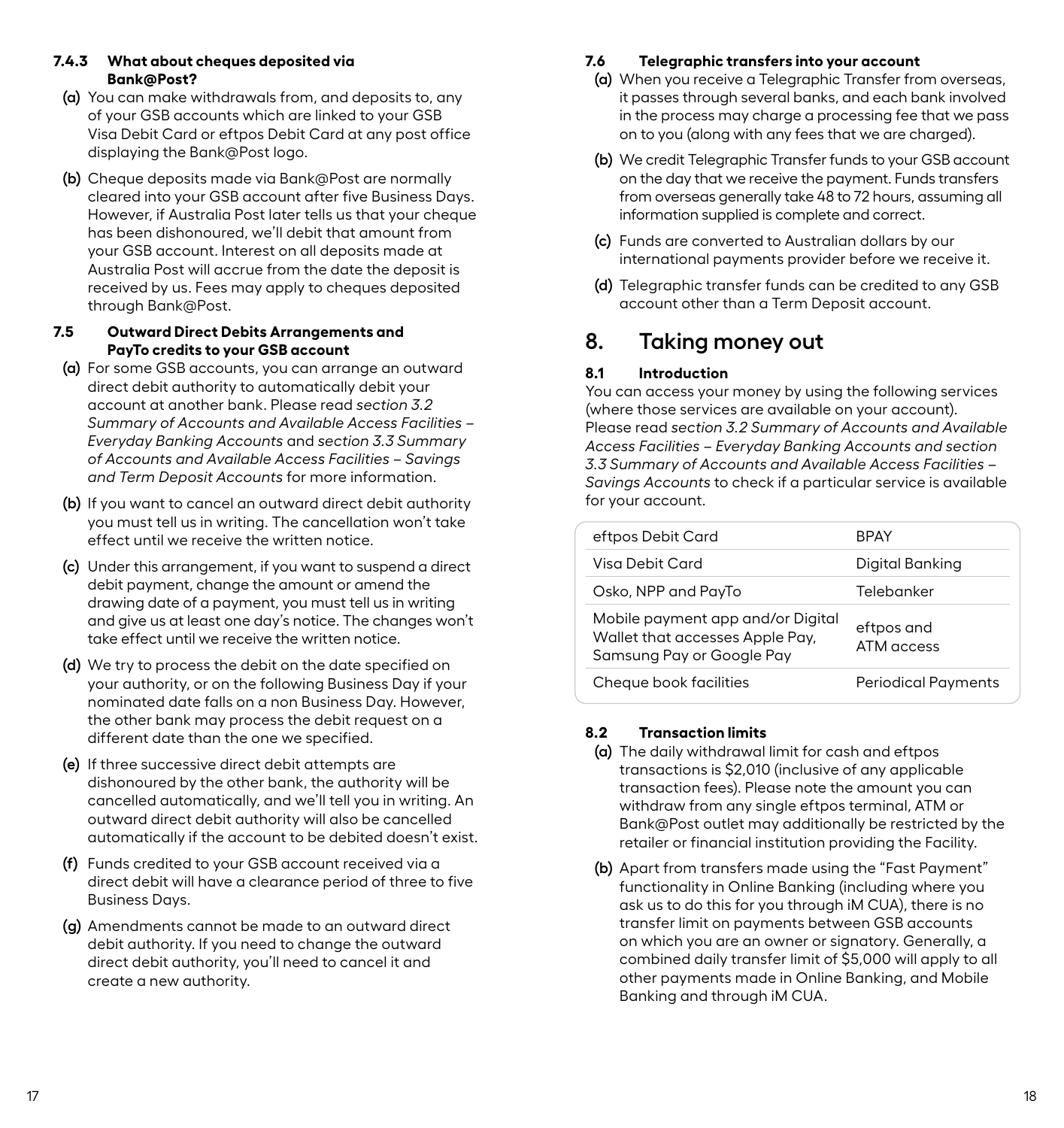- <span id="page-12-0"></span>**(c)** You can request reductions to the daily limit or temporary limit increases (between \$5,000 and \$250,000) by calling our contact centre on 133 282, visiting your local branch, through iM CUA or through Digital Banking. You can also request a permanent limit increase through Online Banking up to certain limits, please refer to Online Banking for more information. For limit increase requests, we may require additional security measures to be completed prior to processing external payments. These may include external payment passwords, security codes or other measures we deem appropriate. For transactions in excess of \$250,000, we'll offer telegraphic transfers or bank cheques.
- **(d)** If we agree to a temporary limit increase, we'll tell you the maximum number of days that your temporary limit will remain in place. We may also limit the number of times you can draw up to the temporary limit over the temporary limit period. A temporary limit increase may increase your liability in the case of Unauthorised Transactions.
- **(e)** We may, at our discretion, reduce the Daily Transaction Limit or any other transaction limit applying to your accounts or payment type, or set it at \$0, where it is reasonably necessary to protect the legitimate interests of GSB and its customer as a whole.
- **(f)** Except for future dated payments (which are not yet actioned), you can't stop a payment that is in progress.
- **(g)** We'll treat your payment instruction as valid if, when you give the instruction to us, you use the correct access method.
- **(h)** You must not load any Scheduled Payment transactions that exceed your Daily Transaction Limit for any given day.
- **(i)** You should tell us immediately if you think that you have made a mistake when making a transaction, or if you did not authorise a transaction.
- **(j)** A per transaction limit of \$10,000 applies to all Visa processed transactions.
- **(k)** Limits for Contactless Transactions apply as set by the relevant Card Schemes (e.g. Visa). We may at our discretion apply a lower or higher Daily Transaction Limit to Contactless Transactions performed via:
	- (i) certain types of GSB Cards;
	- (ii) certain Card/Devices; or
	- (iii) certain third party payment services / Digital Wallets.

# **8.3 eftpos Debit Card and Visa Debit Card**

# **8.3.1 eftpos Debit Card**

- **(a)** eftpos Debit Card allows you to access your account at an ATM or make payment at any retailer in Australia displaying the eftpos logo. We'll provide you with a PIN to use with your eftpos Debit Card or the option to select your own PIN through Digital Banking. Your eftpos Debit Card also allows you to access your account at an ATM overseas displaying the Visa/Plus logo.
- **(b)** We may also provide you with a digital copy of your Card that can be added to Apple Pay, Samsung Pay or Google Pay and used for a more selective range of transactions at participating merchants. We may provide you with a digital copy of your Card to make certain transactions prior to receiving your physical plastic Card – we'll let you know if this feature is available on your account. You must not activate your physical plastic Card until you receive it. You may be liable for unauthorised transactions on your card which result from you activating your card prior to receiving it.
- **(c)** A fee may apply to cash withdrawals using your eftpos Debit Card at an ATM.

# **8.3.2 Visa Debit Card**

- **(a)** Your Visa Debit Card allows you to make payments at any retailer displaying the Visa logo, anywhere in the world. You can also withdraw cash from your account, anywhere in the world, using an ATM displaying the Visa logo. We'll provide you with a PIN to use with your Visa Debit Card or the option to select your own PIN through Digital Banking.
- **(b)** We may also provide you with a digital copy of your Visa Debit Card that can be added to Apple Pay, Samsung Pay or Google Pay and used for a more selective range of transactions at participating merchants. We may provide you with a digital copy of your Card to make certain transactions prior to receiving your physical plastic Card – we'll let you know if this feature is available on your account. You must not activate your physical plastic Card until you receive it. You may be liable for unauthorised transactions on your card which result from you activating your card prior to receiving it.
- **(c)** We may, where we think it's reasonably prudent, put temporary or permanent blocks on a merchant, group of merchants or a geographical region that will prevent you from using your Visa Debit Card with those merchants or in that region. We may do this without notice to you. Usually we'll only do this where we believe there is a high risk of fraud or criminal activity associated with those merchant(s) or region, a customer or GSB is exposed to an unacceptable risk, or where we are obliged by law to take such action.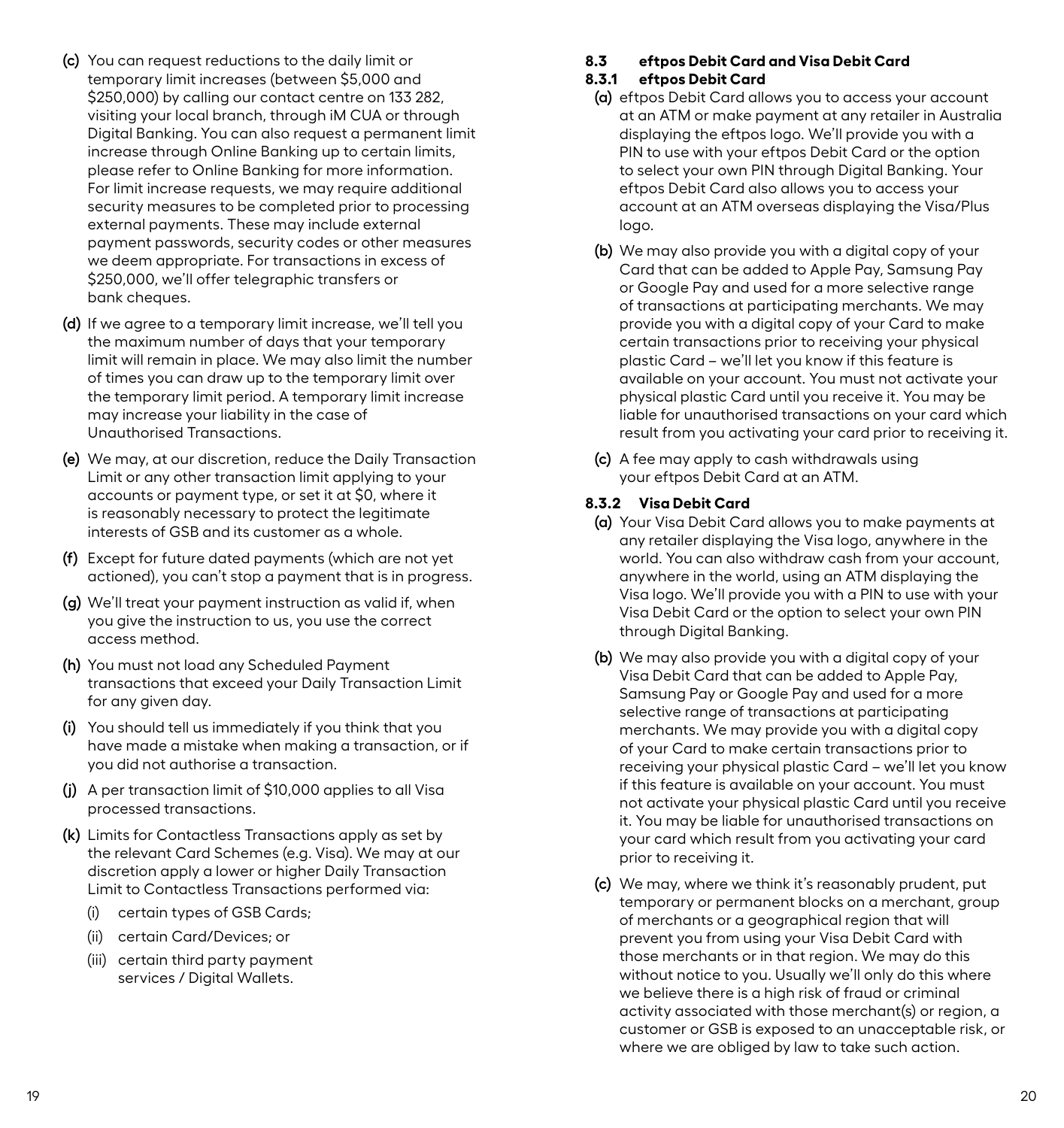### **8.3.3 Contactless Transactions**

- **(a)** If your eftpos Debit Card or Visa Debit Card has contactless functionality, you can make Contactless Transactions for purchases at merchant terminals that allow for this functionality.
- **(b)** All Cards are issued at our discretion and we may determine the level of functionality made available in our Cards. We may choose not to provide you with a Card, or certain type of Card.

#### **8.3.4 Important information about chargebacks for Visa Debit Card**

- **(a)** If you believe a transaction on Visa Debit Card was:
	- (i) unauthorised; or
	- (ii) for goods or services and the merchant did not deliver them and a refund or credit was not offered or provided by the merchant;
	- (iii) for goods and services which did not match the description provided by the merchant and a refund or credit was not offered or provided by the merchant,

then you can ask us to 'chargeback' the transaction, by reversing the payment to the merchant's financial institution. If the transaction was processed through the eftpos network, your chargeback will be processed in accordance with the rules applying to eftpos transactions. If the transaction was processed through the Visa network, your chargeback will be processed in accordance with the rules applying to Visa transactions. You should tell us as soon as possible, but no later than 120 days after the date of the transaction and provide us with any information we may require. You are not able to reverse a transaction authenticated using Visa Secure unless we are liable for the payment as provided in *11.2 When you are not liable for loss*. We may in good faith chargeback some or all of the amount disputed. However, if we do chargeback the transaction, and Visa, the merchant or the merchant's financial institution subsequently declines to chargeback the transaction, we'll deduct the refunded amount from your account.

### **8.3.5 Using the Visa Debit Card or eftpos Debit Card**

- **(a)** You must sign your physical Visa Debit Card or eftpos Debit Card immediately upon receiving it and before using it. You must ensure that any other Cardholder you authorise also signs their physical Visa Debit Card or eftpos Debit Card immediately upon receiving it and before using it.
- **(b)** We'll advise you from time to time:
	- (i) what transactions may be performed using the Visa Debit Card or eftpos Debit Card;
	- (ii) what ATMs of other financial institutions may be used; and
	- (iii) what the daily cash withdrawal limits are.
- **(c)** You may only use your Visa Debit Card or eftpos Debit Card to perform transactions on those accounts we permit. We'll advise you of the accounts which you may use your Visa Debit Card or eftpos Debit Card to access.
- **(d)** We may issue a new Card to you at a time determined by us. We reserve the right not to reissue your Visa Debit Card or eftpos Debit Card. We may replace your eftpos Debit Card with a Visa Debit Card as determined by us.
- **(e)** The Visa Debit Card or eftpos Debit Card always remains our property.
- **(f)** We are responsible for the security of Cardholder data (as defined in the Payment Card Industry Data Security Standard) that we possess, or otherwise store, process or transmit on behalf of you or an Additional Cardholder.

#### **8.3.6 Using your Visa Debit Card or eftpos Debit Card internationally**

- **(a)** You agree to reimburse us for any costs, fees or charges of any nature arising out of a failure to comply with any exchange control requirements.
- **(b)** All transactions made in a foreign currency on the Visa Debit Card will be converted into Australian currency by Visa or its associated entities, and calculated at a wholesale market rate selected by Visa from within a range of wholesale rates or the government mandated rate that is in effect one day prior to the 'Central Processing Date' (being the date on which Visa processes the transaction).
- **(c)** All transactions made using your Visa Debit Card or eftpos Debit Card in a foreign currency, or in Australian currency where the merchant location is overseas, will be subject to an international transaction fee.
- **(d)** Some overseas merchants and ATMs charge a surcharge for making a transaction using your VISA Debit Card or eftpos Debit Card. Once you have confirmed that transaction you'll not be able to dispute the surcharge. The surcharge may appear on your statement as part of the purchase price.
- **(e)** Some overseas merchants and electronic terminals allow the Cardholder the option to convert the value of the transaction into Australian currency at the point of sale, also known as 'Dynamic Currency Conversion'. If you accept this option, once you have confirmed the transaction you'll not be able to dispute the exchange rate applied. Regardless of who completes the currency conversion, an international transaction fee will apply.

### **8.3.7 Additional Visa Debit Card or eftpos Debit Card**

21 22 **(a)** You may authorise us, if we agree, to issue an additional Visa Debit Card or eftpos Debit Card to an Additional Cardholder provided this person is aged 18 or over (unless we agree to a younger age). Additional Cardholders have the same rights as signatories to the account, refer to *9.7.1 Adding a signatory* for more information.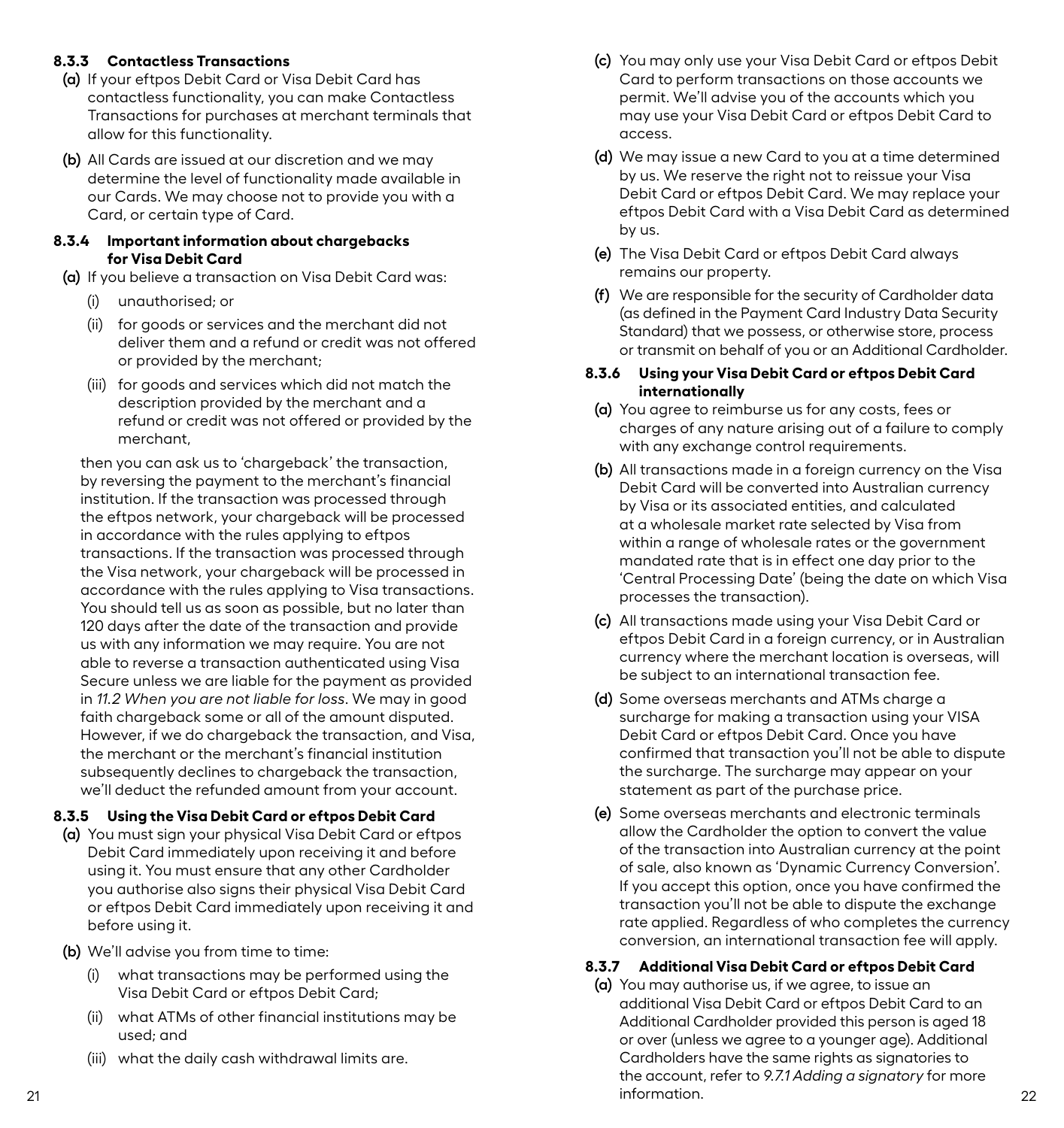- **(b)** You'll be liable for all transactions carried out by this Cardholder.
- **(c)** We'll give each Additional Cardholder a separate PIN.
- **(d)** You must ensure that any Additional Cardholders protect their Card and PIN in the same way as we require you to protect your Card and PIN, refer to *10.2 Pass Code security requirements* for more information.
- **(e)** To remove an Additional Cardholder, you must notify us in writing. However, this cancellation may not be effective until the additional Card is returned to us or you have taken all reasonable steps to have the additional Card returned to us. You can also contact us to request that we place a hold or freeze on any Cards issued to your account to prevent transactions from occurring.
- **(f)** You'll not be liable for the continued use of the additional Card from the date that you have:
	- (i) notified us that you want it cancelled; and
	- (ii) taken all reasonable steps to have the additional Card returned to us.
- **(g)** Please note that if you are unable to return the additional Card to us, we may require you to make a written statement describing the steps you have taken to return the Card.
- **8.3.8 Use after cancellation or expiry of the Visa Debit Card or eftpos Debit Card**
- **(a)** You must not use your Visa Debit Card or eftpos Debit Card:
	- (i) before the valid date or after the expiration date shown on the face of the Card; or
	- (ii) after the Card has been cancelled.
- **(b)** You'll continue to be liable to reimburse us for any indebtedness incurred through such use whether or not you have closed your account.

# **8.3.9 Exclusions of Visa Debit Card or eftpos Debit Card warranties and representations**

- **(a)** We don't warrant that merchants or ATMs displaying Visa or eftpos Debit Card signs or promotional material will accept your Card.
- **(b)** We don't accept any responsibility should a merchant, bank or other institution displaying Visa or eftpos Debit Card signs or promotional material, refuse to accept or honour the Card.
- **(c)** We are not responsible for any defects in the goods and services you acquire using the Visa Debit Card. You acknowledge and accept that all complaints about these goods and services must be addressed to the supplier or merchant of those goods and services.

# **8.3.10 How to report loss, theft or unauthorised use of your Visa Debit Card, eftpos Debit Card or PIN**

- **(a)** If you believe your Visa Debit Card or eftpos Debit Card has been misused, lost or stolen or the PIN has become known to someone else, you must immediately contact us during Business Hours or the Visa Debit Card or eftpos Debit Card hotline at any time. Please refer to *How to contact us* for our contact details. You can also report your card as lost or stolen via Digital Banking.
- **(b)** We'll acknowledge your notification by giving you a reference number that verifies the date and time you contacted us. Please retain this reference number.
- **(c)** If the Hotline is not operating when you attempt notification, nevertheless, you must report the loss, theft or unauthorised use to us as soon as possible during Business Hours. We'll be liable for any losses which occur after you have attempted to notify us if our hotline is not operating at the time of attempted notification, provided you report the loss, theft or unauthorised use to us as soon as possible during Business Hours.
- **(d)** If the loss, theft or misuse, occurs outside Australia you must notify a financial institution displaying the Visa sign and then confirm the loss, theft or misuse of the Card:
	- (i) with us by telephone or priority paid mail as soon as possible; or
	- (ii) by telephoning the Visa Debit Card Hotline for the country you are located in.
- **(e)** A fee may apply for the replacement of a lost, stolen or damaged Visa Debit Card or eftpos Debit Card.

# **8.3.11 Regular Payment Arrangements on Visa Debit Cards**

- **(a)** You should maintain a record of any Regular Payment Arrangement that you have entered into with a merchant. A Regular Payment Arrangement is an agreement with a merchant that authorises the merchant to process a regular payment using your Visa Debit Card number. The transaction will be processed as a Visa transaction and be governed by the Visa Scheme rules, rather than as a direct entry payment.
- **(b)** To change or cancel any Regular Payment Arrangement you should contact the merchant or us at least 15 days prior to the next Scheduled Payment. If possible, you should retain a copy of this change/ cancellation request.
- **(c)** Should your card details be changed (for example if your Visa Debit Card was lost, stolen or expired and has been replaced) then you must request the merchant to change the details of your existing Regular Payment Arrangement to ensure payments under that arrangement continue. If you fail to do so your Regular Payment Arrangement may not be honoured, or the merchant may stop providing the goods and/or services.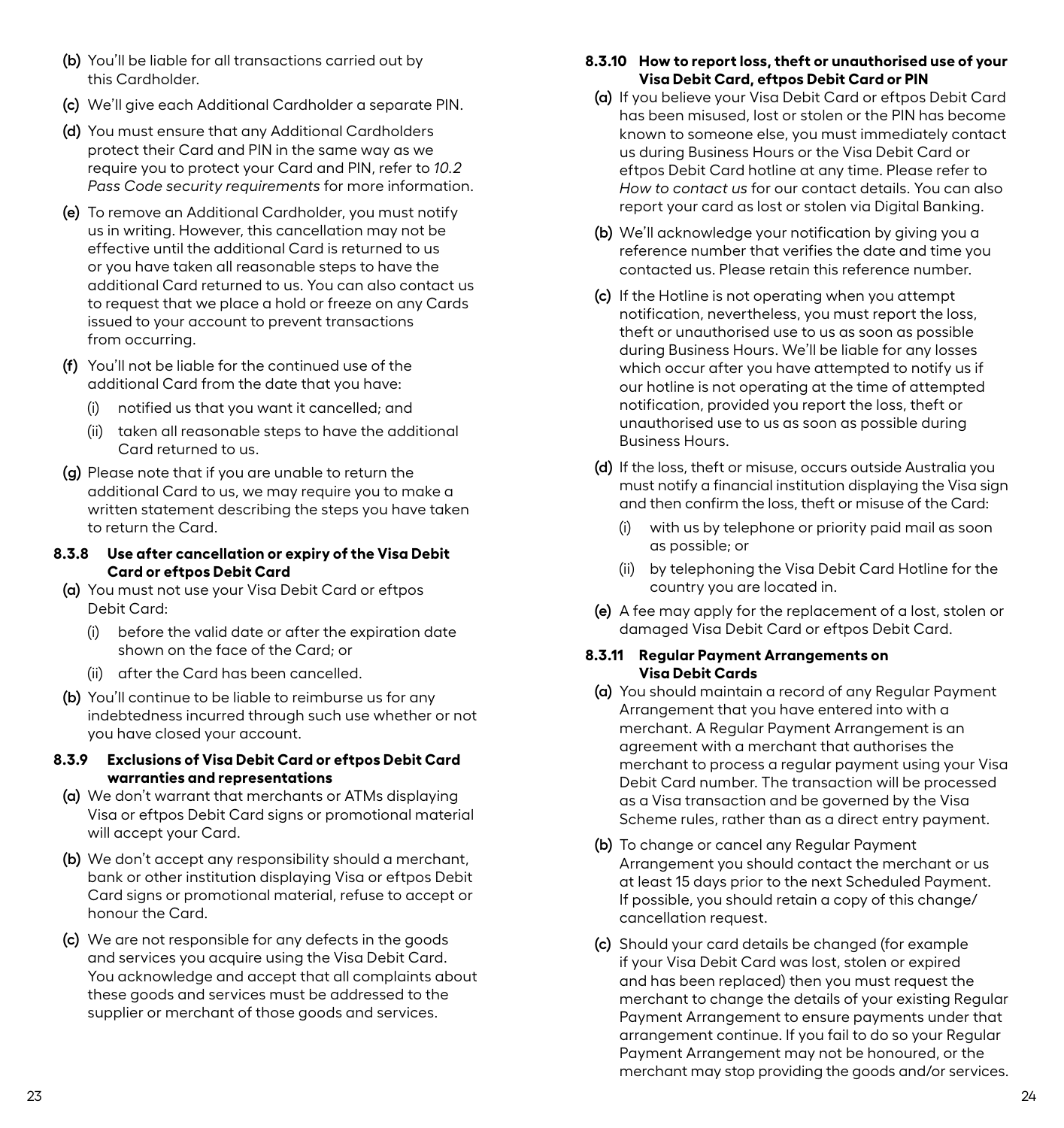<span id="page-15-0"></span>**(d)** Should your Visa Debit Card or your accounts with us be closed for any reason, you should immediately contact the merchant to change or cancel your Regular Payment Arrangement, as the merchant may stop providing the goods and/or services.

# **8.4 Fast Payments - Osko, NPP and PayTo**

#### **8.4.1 How Osko, NPP and PayTo work**

**(a)** NPP and Osko Payments offer you the ability to make a payment in near-real time to another financial institution that is also offering this service. You can make an NPP or Osko Payment by either entering a PayID or BSB/ account number. Under PayTo you may authorise another party to take regular payments from your account (refer to Section 8.5)

### **8.4.2 Osko and NPP**

- **(a)** We offer NPP Payment and subscribe to Osko under the BPAY Scheme.
- **(b)** As part of NPP and Osko, we allow customers to make and receive most Osko Payments in near real-time, subject to the limitations set out in these T&C.
- **(c)** Where we can, we'll tell you:
	- (i) if NPP and Osko Payments are suspended or discontinued;
	- (ii) if there are any delays in processing NPP Payments and Osko payments; or
	- (iii) when your NPP Payments and Osko payments are likely to be completed,

and give you the opportunity to cancel an NPP Payment and Osko payment if it is delayed.

### **8.4.3 How to make NPP and Osko Payments**

- **(a)** You can access NPP and Osko Payments through Digital Banking. It is not necessary to subscribe to the service before being able to use it.
- **(b)** NPP and Osko Payments will be available from all transaction and savings accounts. Payments can be made to deposit and loan accounts. NPP and Osko Payments will be presented as a payment option on the channels through which it is available.
- **(c)** Once you have entered the payment details, we'll let you know whether the Osko Payee's financial institution is able to receive this type of payment. On rare occasions we'll not be able to determine this before you make a payment. In these instances we'll notify you after you have submitted your payment via your preferred payment channel.

### **8.4.4 Transaction limits**

**(a)** Daily Transaction Limits applying to NPP and Osko Payments are set out in *8.2 Transaction limits*. Reductions to daily limits and temporary limit increases may be requested by calling us on 133 282 or by visiting your local branch. We retain absolute discretion in agreeing to these requests.

# **8.4.5 PayID**

- **(a)** You don't have to register a PayID.
- **(b)** When you direct an NPP, Osko or PayTo to a PayID connected to a joint account, other Account Holders may be able to see the messages and notifications associated with the Payment.
- **(c)** When initiating an NPP or Osko Payment, you might direct the transaction to an incorrect account if you get a PayID wrong. To try and avoid this, we'll ask you to verify that you have the right PayID. We'll do this by presenting you with the associated PayID Name as an additional confirmation of the intended recipient before you submit an NPP or Osko Payment. Failing to take reasonable steps to ensure you are sending the money to the correct account, including reviewing the PayID Name prior to authorising your payment, may increase your liability if misdirected funds cannot be subsequently recovered.
- **(d)** In order to better provide you with the services under NPP and Osko, we may retain certain information relating to PayIDs you use. For example, we may retain, use and disclose information relating to PayIDs you provide us in order to facilitate Scheduled Payments. Our Privacy Policy has more information on how we collect, use, handle and store Personal Information, which would include PayIDs. You can find this on our website at greatsouthernbank.com.au

#### **8.4.6 Information you must give us to make an NPP Payment**

**(a)** The information that you must give us to make an NPP or Osko Payment are the destination account (either BSB and account number or PayID), the amount, the date of the payment, and a description of the transaction. We are not obliged to process an NPP or Osko Payment if you don't give us all of the above information or if any of the information you give us is inaccurate.

#### **8.4.7 Investigations and liability for unrecoverable funds**

**(a)** We have obligations in relation to investigating and recovering misdirected funds sent as NPP and Osko Payments. We are also committed to obligations under the ePayments Code in relation to investigating and recovering Mistaken Payments. You should note your liability in relation to funds that cannot be recovered, as set out in *11.3 When you are liable for loss.* 

# **8.4.8 Notifications**

**(a)** Transactions effected as an NPP or Osko Payment will be notified to you in the usual manner, being as a transaction listing on the relevant account viewable on your statements or via Digital Banking.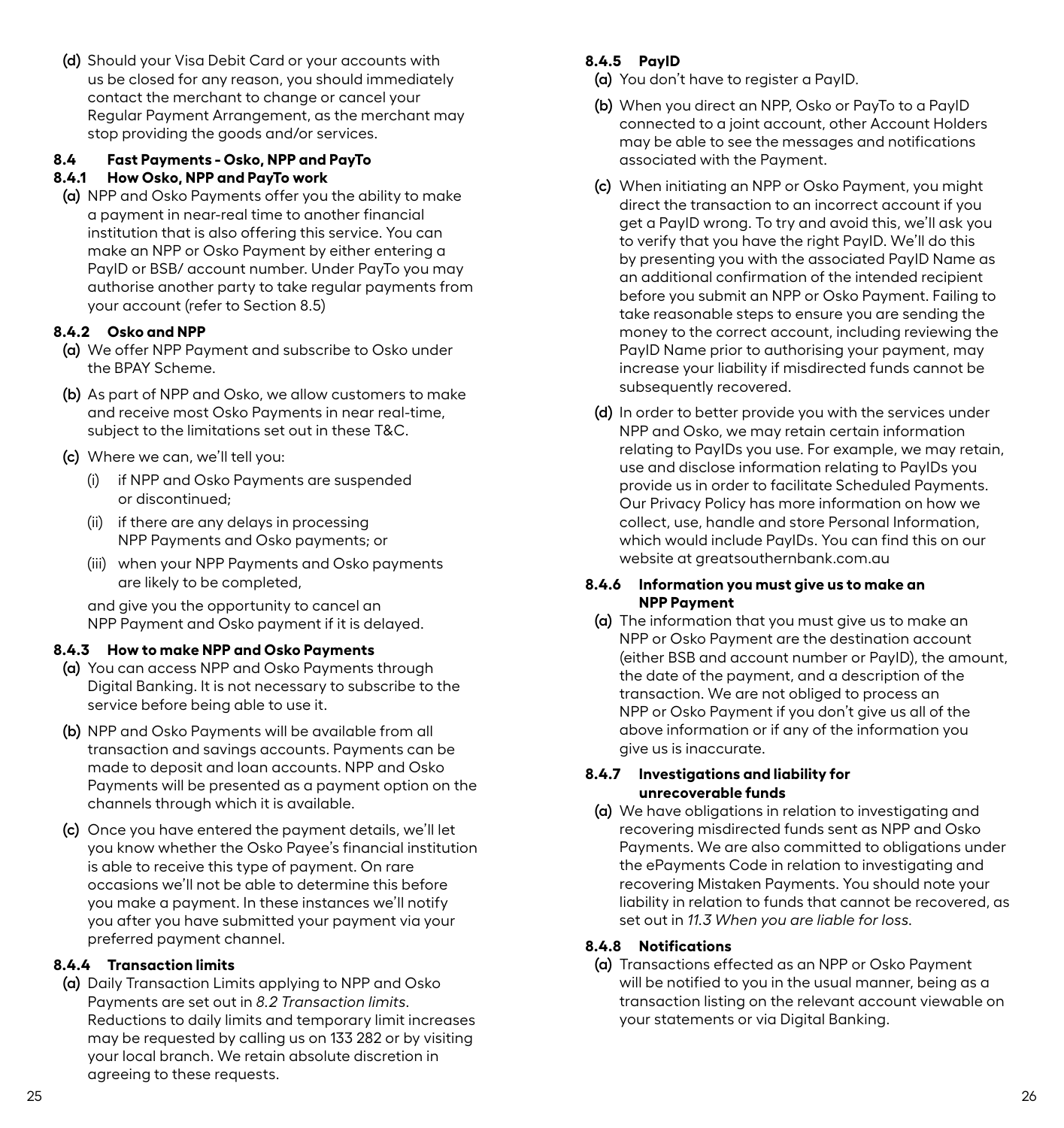#### **8.4.9 Receipt of a mistaken NPP or Osko Payment**

**(a)** When we and the Sending Financial Institution determine that an NPP or Osko Payment made to your account is either a mistaken internet payment or a misdirected payment, we may, without your consent, and subject to complying with any other applicable T&C, payment scheme rules and the ePayments Code, deduct from your account an amount equal to that mistaken internet payment or misdirected payment. We'll notify you if this occurs.

#### **8.4.10 Suspensions and termination of NPP and Osko services for your default**

- **(a)** We may suspend or terminate your participation in NPP and Osko if:
	- (i) we suspect that you, or someone acting on your behalf, is being fraudulent;
	- (ii) we suspect that you are using NPP and Osko in a manner that will, or is likely to affect our ability to continue providing NPP and Osko to you or our other customers;
	- (iii) you use language which we consider to be offensive, threatening or otherwise inappropriate in the description of a transaction;
	- (iv) you breach any obligation under *8.4 Fast Payments – NPP, Osko and PayID* which is capable of remedy and don't remedy that breach within 20 Business Days of receipt of a notice from us specifying the breach and requiring the breach to be remedied;
	- (v) you breach any obligation under *8.4 Fast Payments – NPP, Osko and PayID* which is incapable of remedy;
	- (vi) you suffer an Insolvency Event; or
	- (vii) we have any other reasonable ground for terminating your participation and provides you with adequate notice prior to terminating your participation.
- **(b)** If your PayID has been suspended or terminated in accordance with this section, it may not be transferred or updated until it has been unlocked.

# **8.4.11 Other NPP and Osko suspension or termination events**

- **(a)** In addition to *8.4.10(a) Suspensions and terminations for your default*, we may immediately terminate and/ or suspend your participation in NPP and Osko by notifying you if:
	- our membership to the Scheme or our subscription to NPP and Osko is suspended, ceases or is cancelled (as the case may be) for any reason; or
	- (ii) we have other reasonable grounds, as determined by us, for suspending your participation in NPP and Osko.

#### **8.4.12 Consequences of termination of NPP and OSKO services**

- **(a)** Termination or suspension of your right to use NPP and Osko does not:
	- (i) prejudice any claims either party may have against the other in respect of any then subsisting breaches of any provision set out under *8.4 Fast Payments – NPP, Osko and PayID*; or
	- (ii) otherwise affect the accrued rights or remedies of either party.

#### **8.4.13 Creation and maintenance of your account PayID**

- **(a)** You can only register a PayID Type supported by us and you must satisfy us that you own or have the right to use the PayID. PayIDs owned by Organisations cannot be registered to personal accounts.
- **(b)** You can register a PayID for receiving NPP and Osko Payments through Digital Banking. By creating your PayID you consent to us recording your PayID and account details in the PayID Service to enable Osko Payers to make NPP Payments to you and, to the extent that such recording and use constitutes a disclosure and use of Personal Information within the meaning of the Privacy Law, you consent to that disclosure and use.
- **(c)** When you create a PayID, we'll either issue you a PayID Name or enable you to select your own PayID Name. We'll not register a PayID Name that we consider could mislead or deceive an Osko Payer, or that we otherwise deem inappropriate. You consent to us displaying your PayID name to Osko Payers who send NPP Payments to you.
- **(d)** Customers can open more than one PayID for each account. You may, for example, activate two telephone numbers as PayIDs for receiving NPP and Osko Payments to your account.
- **(e)** If your account is a joint account, you and each other joint Account Holder can open a unique PayID for the account.
- **(f)** Once a PayID is opened and associated with your account, it may not be used in relation to any other account with us or with any other financial institution (see below for transferring PayIDs between accounts).
- **(g)** The PayID service does not support duplicate PayIDs. If you try to create a PayID for your account which is identical to another PayID in the service, you'll receive an error message. You can contact us to discuss duplicate PayIDs. We cannot disclose the details of duplicate PayIDs.
- **(h)** You can transfer your PayID to another account with us, or to an account at another financial institution through Digital Banking or by contacting us.
- **(i)** A transfer of your PayID to another account with us will generally be effective immediately, unless we notify you otherwise.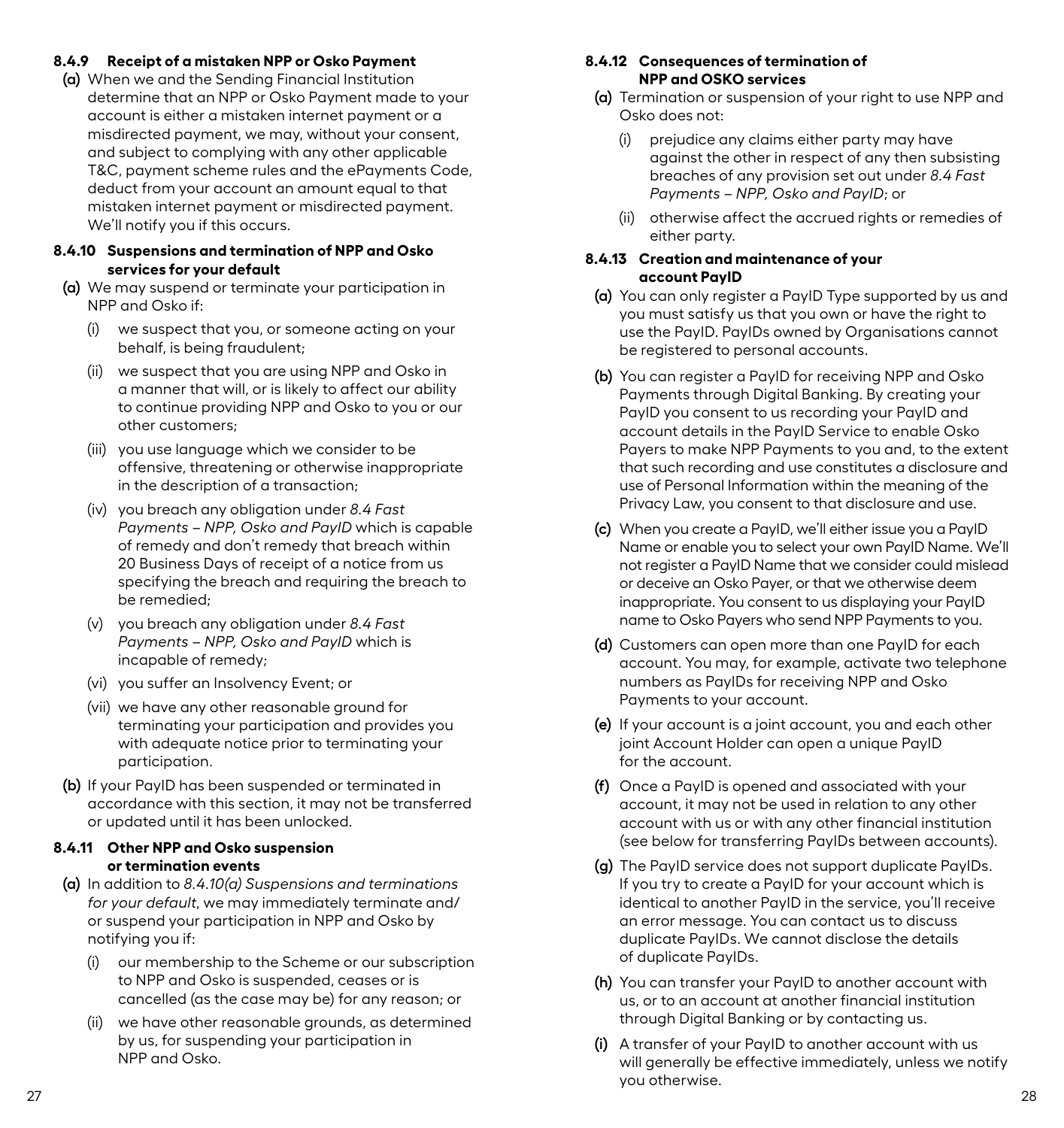- <span id="page-17-0"></span>**(j)** A transfer of your PayID to another financial institution is completed by that institution. Until the transfer is completed, NPP and Osko Payments to your PayID will be directed to your account with us. If the other financial institution does not complete the transfer, it will be deemed to be ineffective and your PayID will remain with your GSB account. You can try to transfer your PayID at any time. Transferring or closure of a PayID will not be permitted whilst there is an active PayTo agreement in place for that PayID.
- **(k)** A locked PayID cannot be transferred.
- **(l)** To transfer a PayID that you created for an account with another financial institution to your account with us, you'll need to contact that financial institution.
- **(m)** You can close your PayID through Digital Banking.
- **(n)** You must notify us immediately if you no longer own or have authority to use your PayID.
- **(o)** We monitor PayID use to manage fraud. You acknowledge and consent to us locking your PayID if we reasonably suspect use of your PayID to procure NPP and Osko Payments fraudulently.
- **(p)** Please contact us if your PayID has been locked and you wish to unlock it.
- **(q)** We'll ensure that your PayID and account details are accurately recorded in the PayID service.

### **8.4.14 Notices/miscellaneous**

**(a)** From time to time, we may need to provide to BPAY certain information regarding our customers and their use of NPP and Osko, including for the purposes of monitoring and managing fraud relating to NPP and Osko. You consent to the inclusion of your name and any other details and information relating to you, in any reports we are required to provide to BPAY.

### **8.5 PayTo - Mandated Payment Services**

### **8.5.1 Creating a Payment Agreement**

- **(a)** The Mandated Payment Service ("PayTo") allows you to establish and authorise Payment Agreements with Merchants or Payment Initiators who offer this service as a payment option.
- **(b)** If you establish a Payment Agreement with a Merchant or Payment Initiator that offers this service, you will need to provide that Merchant or Payment Initiator with personal information including your BSB and Account number, or your PayID. You are responsible for ensuring the details you provide are correct. Personal information you give to the Merchant or Payment Initiator will be subject to their privacy policy and terms and conditions.
- **(c)** Payment Agreements must be recorded in the Mandate Management Service before they can be processed. The Merchant or Payment Initiator is responsible for creating and submitting a record of each Payment Agreement to their financial institution or payments processor for inclusion in the Mandate Management Service. The Mandate Management Service will notify us of the creation of any Payment Agreement established using your Account or PayID details. We will then notify you of the creation of the Payment Agreement, the Merchant or Payment Initiator and the payment amount and frequency (if these are provided) and seek your consent to make payments. You can confirm or decline any Payment Agreement presented for your approval. If you consent this will be recorded in the Mandate Management Service and the Payment Agreement will be effective. If you decline, this will be recorded and no payments under the Payment Agreement will be made.
- **(d)** Once the Payment Agreement is confirmed and effective, we will process payment requests from the Merchant's or Payment Initiator's financial institution. We will not be liable to you or any other person for loss suffered as a result of processing a payment instruction submitted under a Payment Agreement that you have confirmed.
- **(e)** If a Payment Agreement requires your confirmation within a timeframe stipulated by the Merchant or Payment Initiator, and you do not provide confirmation within that timeframe, the Payment Agreement may be withdrawn by the Merchant or Payment Initiator.
- **(f)** If you believe the payment amount, frequency or other details presented are incorrect, you may decline the Payment Agreement and contact the Merchant or Payment Initiator and ask them to amend and resubmit the Payment Agreement creation request.
- **(g)** Consent for establishing a Payment Agreement on a Great Southern Bank account must be consistent with the terms of operation of that account. For example, a joint account set up as both to operate will require both account holders to consent to the Payment Agreement for it to become effective.

#### **8.5.2 Amending a Payment Agreement**

- **(a)** Your Payment Agreement may be amended by the Merchant or Payment Initiator from time to time, or by us on your instruction.
- **(b)** We will notify you of proposed changes to a Payment Agreement that is requested by a Merchant or Payment Initiator. You can confirm or decline any amendment request and your decision will be recorded in the Mandate Management Service. Changes that you agree to will be deemed to be effective immediately, and those that you decline will see the Payment Agreement continue on its existing terms.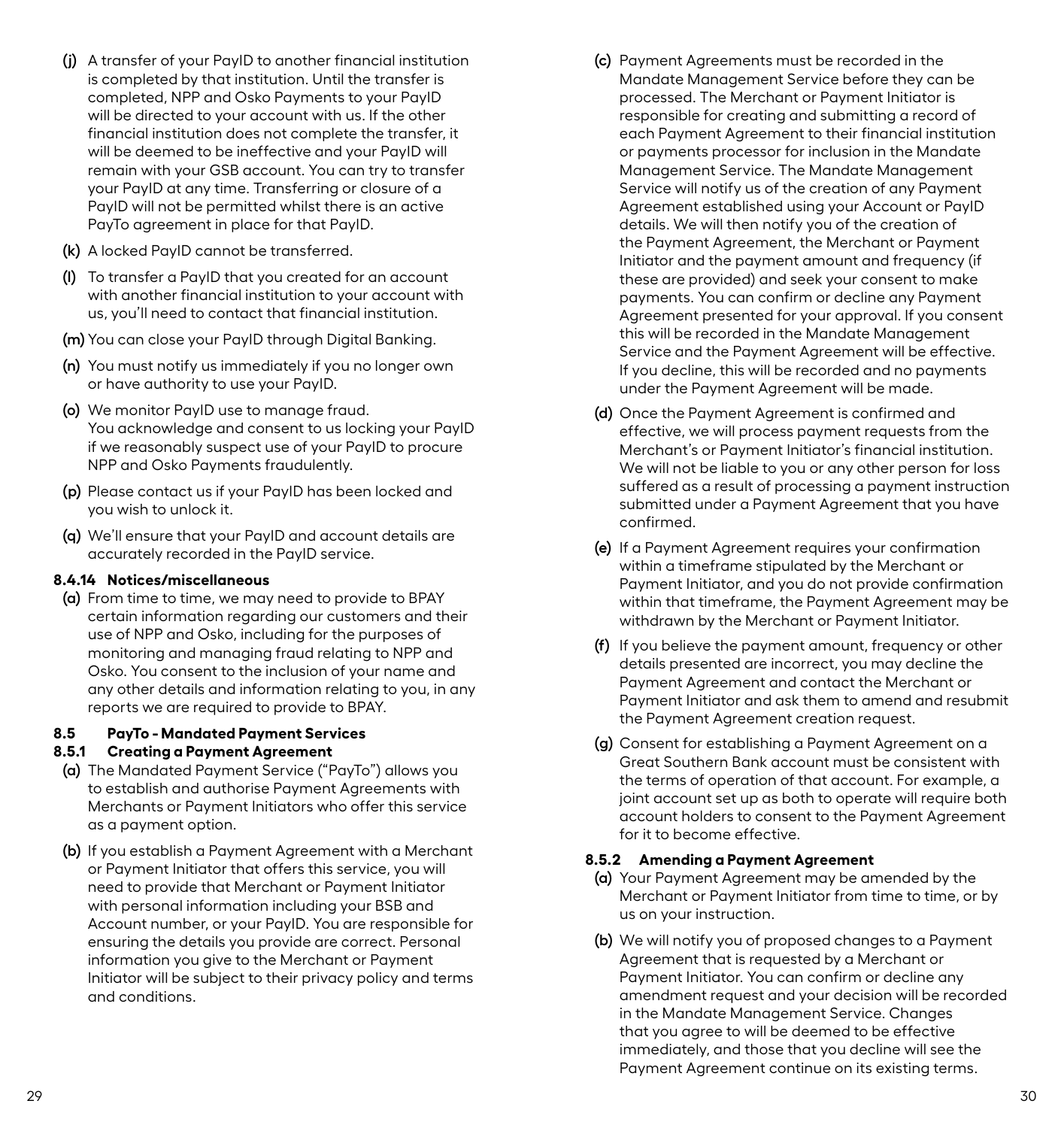- **(c)** Amendment requests that you don't respond to within 5 calendar days will be deemed to be declined.
- **(d)** If you decline an amendment request you can contact the Merchant or Payment Initiator and ask them to resubmit the amendment request to accurately reflect the agreement you have with them. We can't vary an amendment request on your behalf - the Merchant or Payment Initiator will need to do this.
- **(e)** Once an amendment request has been confirmed by you, we will promptly update the Mandate Management Service with this information.
- **(f)** Once a Payment Agreement has been established, you can change your name or transfer the Agreement to another Account you hold with us. If you want to move the Payment Agreement to an account you hold with another financial institution you can instruct us to do so. We can decline your instruction at our absolute discretion if we aren't reasonably satisfied that your request is legitimate.

# **8.5.3 Pausing Your Payment Agreement**

- **(a)** You can tell us to pause and resume a Payment Agreement. We will act on your instruction to do so promptly by updating the Mandate Management Service. The Mandate Management Service will tell the Merchant's or Payment Initiator's financial institution or payment processor of the pause or resumption. We will not process any payment instructions under a Payment Agreement that is paused. We are not liable for any loss that you or any other person suffer as a result of you pausing a Payment Agreement and remind you that doing so does not prevent the Merchant or Payment Initiator from taking action against you for breach of contract.
- **(b)** Merchants and Payment Initiators may pause and resume their Payment Agreements. If the Merchant or Payment Initiator pauses a Payment Agreement to which you are a party, we will promptly notify you of that and of any subsequent resumption. We are not liable for any loss that you or any other person suffers as a result of the pausing of a Payment Agreement by the Merchant or Payment Initiator.

# **8.5.4 Transferring your Payment Agreement**

- **(a)** When available you will be able to ask us to move a Payment Agreement to an account you hold with another financial institution. We will provide you with a Transfer ID to provide to your new financial institution to enable them to complete the transfer.
- **(b)** Your new financial institution is responsible for obtaining your consent to the transfer and for updating the Mandate Management Service. The updated Payment Agreement will become effective upon being updated in the Mandate Management Service.
- **(c)** Until the transfer is completed, the Payment Agreement will remain linked to your Account with us. If the other financial institution does not complete the transfer within 14 calendar days, the transfer will be deemed to be ineffective and payments under the Payment Agreement will continue to be made from your Account with us.
- **(d)** To transfer a Payment Agreement that you have with another financial institution to us, you will need to obtain a Transfer ID from that institution and provide it to us. We will use reasonable endeavours to process transfer requests request within 14 days however not all Payment Agreements will be transferable and we will let you know if a transfer is not possible.

# **8.5.5 Canceling your Payment Agreement**

- **(a)** You may instruct us to cancel a Payment Agreement on your behalf through Digital Banking. We will promptly update the Mandate Management Service, which will notify the Merchant's or Payment Initiator's financial institution or payment processor of the cancellation. We are not liable for any loss suffered by you, the Merchant or the Payment Initiator as a result of you canceling a Payment Agreement.
- **(b)** Merchants and Payment Initiators may cancel Payment Agreements. We will promptly notify you if they do so. We are not liable for loss incurred as a result of cancellation of your Payment Agreement by the Merchant or Payment Initiator.

# **8.5.6 Migration of Direct Debit Arrangements**

- **(a)** Merchants and Payment Initiators can migrate an existing Direct Debit arrangement you have in place to a Payment Agreement. You will not be required to consent to or authorise that migration.
- **(b)** We do not notify you or ask for your consent to Migrated DDR Mandates and will process instructions received from a Merchant or Payment Initiator on the basis of a Migrated DDR Mandate.
- **(c)** As with other Payment Agreements, you can amend, pause (and resume), cancel or transfer your Migrated DDR Mandates in accordance with these terms and conditions.
- **(d)** Once the migration is completed it is the responsibility of the Merchant or Payment Iniator to cancel the existing Direct Debit arrangement. We are not liable for duplicated payments. You will need to discuss this with your Merchant.

# **8.5.7 General**

**(a)** You must carefully consider any Payment Agreement creation or amendment request (including Migrated DRR Mandates) before agreeing to them. We will not be liable for any loss you suffer for processing a payment in accordance with the terms of a Payment Agreement.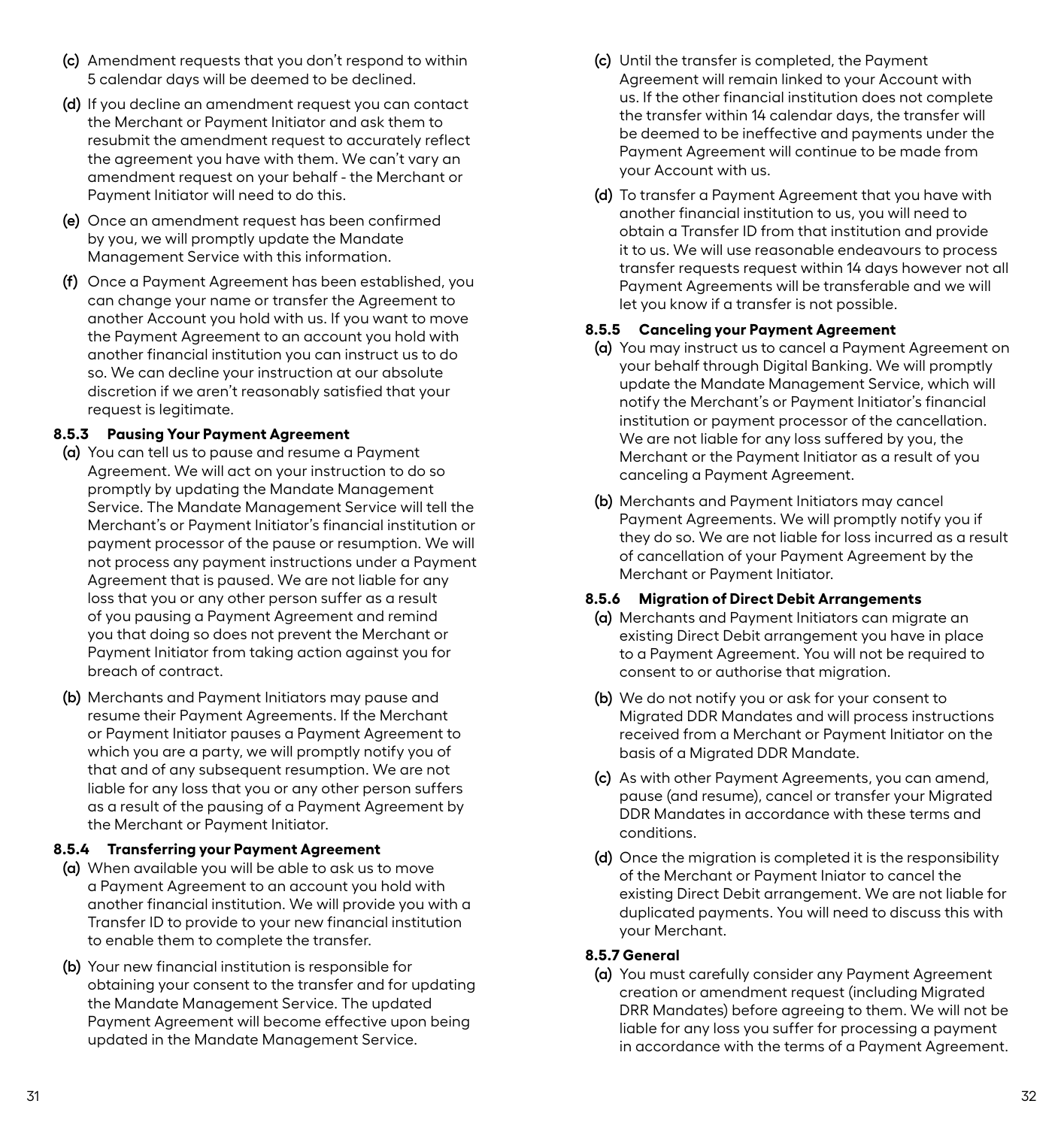- **(b)** You must tell us immediately if you no longer hold or have authority to operate the Account from which a payments under a Payment Agreement have been or will be made.
- **(c)** You must promptly respond to any notification that you receive from us regarding the pausing or cancellation of a Payment Agreement for misuse, fraud or for any other reason. We will not be responsible for any loss that you suffer as a result of not responding promptly to such a notification.
- **(d)** You must ensure that you comply with the terms of any agreement that you have with a Merchant or Payment Initiator, including any termination notice periods. You are responsible for any loss suffered if you cancel or pause a Payment Agreement which puts you in breach of your obligations to the Merchant or Payment Initiator. We facilitate payments under NPP. Any disputed payments should be referred to your Merchant in the first instance.
- **(e)** You are responsible for ensuring that you have sufficient funds in your Account to meet payment requests. We will not be responsible for any loss that you suffer as a result of a payment being declined and may charge fees for declined transactions in accordance with our Schedule of Fees. Fees may be payable to third parties in accordance with their terms and conditions.
- **(f)** If you receive a Payment Agreement creation request or become aware of payments being processed from your Account that you are not expecting, or experience any other activity that appears suspicious or erroneous, please report such activity to us immediately.
- **(g)** From time to time we may ask you to confirm that your Payment Agreements are accurate and up to date. Failing to respond promptly may result in us pausing Payment Agreement(s).
- **(h)** We recommend that you allow Great Southern Bank notifications on your smartphone to ensure that you receive and respond to Payment Agreement creation requests, amendment requests and other notifications in a timely way.
- **(i)** When using our services you must ensure that: (i) all data you provide to us or to any Merchant or Payment Initiator is accurate and up to date; (ii) you do not use PayTo to send threatening, harassing or offensive messages to any person; and (iii) you keep all passwords and PINs confidential and not disclose them to any other person.
- **(j)** All intellectual property, including but not limited to the PayTo or Mandated Payment Service logo and documentation remains our property or that of our licensors (Our Intellectual Property). We grant to you a royalty free, non-exclusive license (or where applicable, sub-license) for the Term to use Our Intellectual Property for the sole purpose of using PayTo in a way that is consistent with the terms of this agreement. You can not modify Our Intellectual Property or use it in a manner that is inconsistent with this purpose.
- **(k)** We may cease providing PayTo at any time and at our absolute discretion. We may also amend these terms at any time by providing you reasonable notice of any change. If you don't accept any proposed change you may cease using these services.
- **(l)** We will accurately reflect all information you provide to us in connection with a Payment Agreement in the Mandate Management Service.
- **(m)** We may monitor your Payment Agreements for misuse, fraud and other business purposes. We may pause or cancel a Payment Agreement if we reasonably suspect misuse or fraud, or to otherwise protect your or our legitimate interests.
- **(n)** If you become aware of a payment being made from your Account that is not permitted under the terms of your Payment Agreement or that wasn't authorised by you, please notify us immediately and submit a claim. We will respond to all claims promptly and if the claim is approved we will refund your Account. We are not liable for any payment made that was in fact authorised by the terms of a Payment Agreement.
- **(o)** We accept no liability for delayed or failed payments caused by service interruptions to PayTo or other NPP services. We will nevertheless endeavour to process impacted payment requests when services resume.
- **(p)** For large value PayTo arrangements, we reserve the right at our absolute discretion to receive your consent via non-Digital means.

### **8.5.8 Privacy**

**(a)** By confirming a Payment Agreement and / or permitting the creation of a Migrated DDR Mandate you authorise us to collect, use and store your personal information and details of your Payment Agreement(s) in the Mandate Management Service. You acknowledge that these details may be disclosed to the financial institution or payment processor for the Merchant or Payment Initiator for the purpose of creating payment instructions, constructing NPP Payment messages and enabling us to make payments from your Account.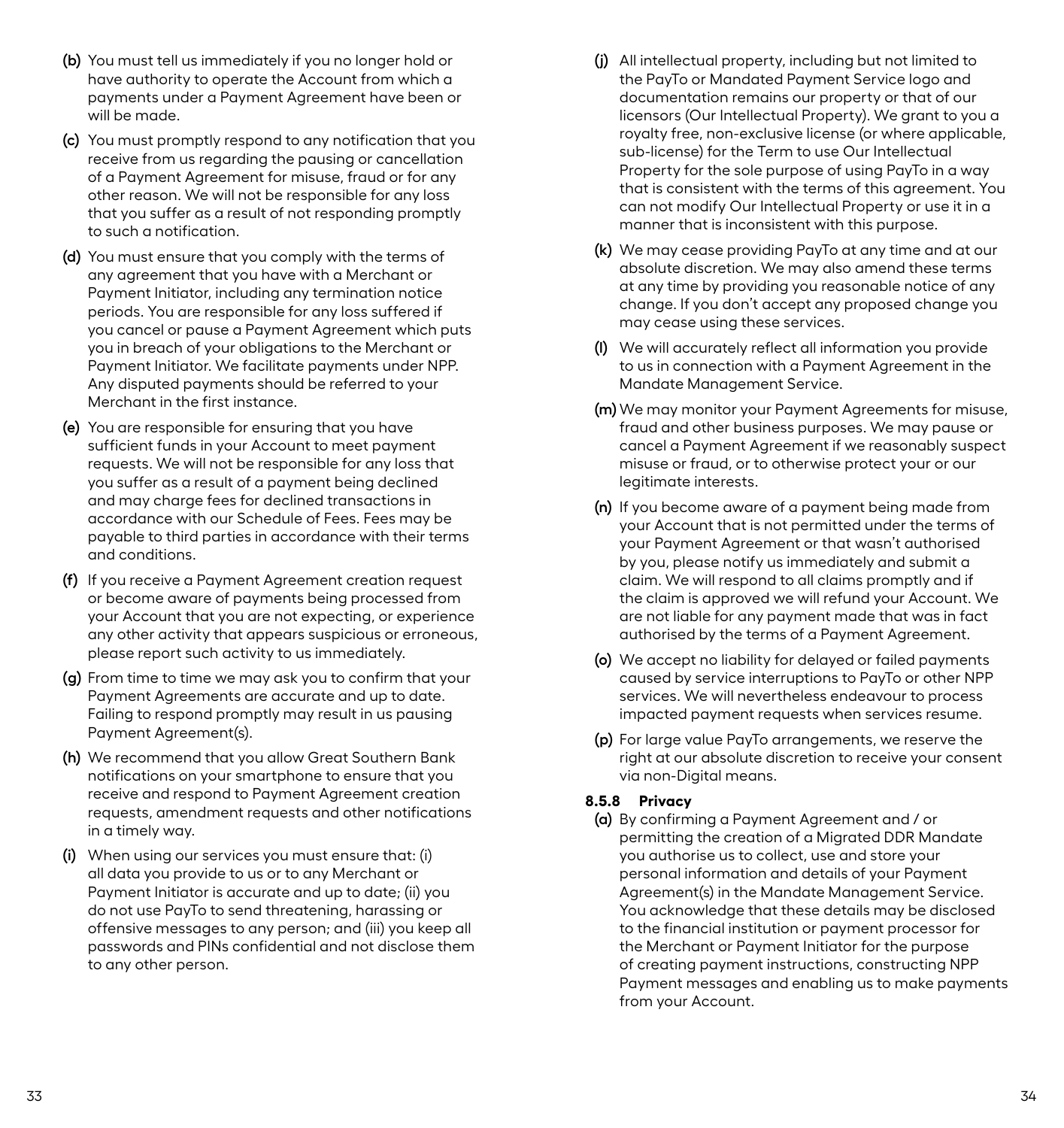# <span id="page-20-0"></span>**8.6 BPAY**

# **8.6.1 Using BPAY**

- **(a)** We are a member of the BPAY Scheme and subscribe to the electronic payments system known as BPAY Payments. We'll let you know if this changes.
- **(b)** If you make a BPAY payment before the BPAY Cut-off Time, it'll generally be received by the Biller on the same day. Otherwise, it'll be received on the next Business Day. Payments to your credit card may not appear in your account until the next Business Day.
- **(c)** Delays may happen if your BPAY payment is made on a weekend, public or bank holiday, or if the Biller or another bank in the system doesn't comply with BPAY rules. Future dated payments which fall on a date that is not a Business Day may be paid the next Business Day.
- **(d)** You can't stop a BPAY payment once it's been made. Make sure it's for the correct amount and that you've used the correct Biller Code and Customer Reference Number. You should also ensure the account you pay from is correct and has sufficient funds.
- **(e)** If you have insufficient Cleared Funds in your account or, as relevant, insufficient available credit, the BPAY Payment will not be made.
- **(f)** You are responsible for checking your account transaction details or account statement to ensure any future-dated payment is made correctly. You must contact us or use our Digital Banking service if you wish to cancel a future-dated payment after you have given the direction but before the date for payment. You cannot stop the BPAY Payment on or after that date.
- **(g)** The provisions below set out important information on how to raise a dispute for a BPAY payment.

# **8.6.2 Mistaken BPAY payments**

- **(a)** The ePayments Code may apply to your BPAY transaction.
- **(b)** If you've made a mistaken BPAY payment, please tell us immediately. We'll try to fix it by trying to get it back from the Biller, but we're not liable for any loss or damage you suffer as a result of making a mistaken BPAY payment, except in the circumstances described below.
- **(c)** If a BPAY payment is made incorrectly and not in accordance with your instructions, we'll refund the amount to your account.
- **(d)** However, if we have refunded the amount to your account and subsequently determine that you're responsible for the mistake, and we can't recover the amount from the recipient within 20 business days of us trying, you have to pay us back.

# **8.6.3 Unauthorised BPAY payments**

**(a)** If a BPAY payment was made without your authority, but looked like it came from you, we'll refund you the amount to your account. However, if you didn't comply with our security requirements, and we can't recover the amount from the recipient within 20 business days of us trying, you have to pay us back.

# **8.6.4 Fraudulent BPAY payments**

**(a)** If you are the victim of fraud by someone involved in the BPAY Scheme, the perpetrator needs to refund you the money. If they don't, then you bear the loss, unless some other person involved in the BPAY Scheme, knew or should have reasonably known of the fraud, in which case that other person needs to refund you the money that the perpetrator didn't refund.

# **8.6.5 Liability for loss**

- **(a)** If your disputed BPAY payment covers the situations in sections 8.5.2, 8.5.3 and 8.5.4, we will apply the rules set out above in section 8.5.3. If your disputed BPAY payment covers the situations in sections 8.5.2 and 8.5.4, we will apply the rules under section 8.5.4.
- **(b)** We are not liable for any loss or damage you suffer as a result of using the BPAY Scheme, unless we acted negligently or breached a condition or warranty regarding the supply of goods or services which can't be excluded or limited under law.
- **(c)** You indemnify us against any loss or damage we suffer (whether directly or indirectly) as a result of any negligent or fraudulent conduct by you.

# **8.6.6 Disputing a BPAY transaction**

- **(a)** Except as set out above, BPAY payments are irrevocable and no refunds are available through BPAY for disputes with Billers about goods/services. You will need to resolve any disputes regarding goods/services directly with the Biller.
- **(b)** If you want us to investigate an unauthorised BPAY transaction, you have to give us written consent addressed to the relevant Biller, allowing us to obtain from them information about your transaction and payment with them, as well as any other necessary information to investigate the complaint.
- **(c)** If you don't provide us with this consent, the Biller doesn't have to give us the information that we need to investigate.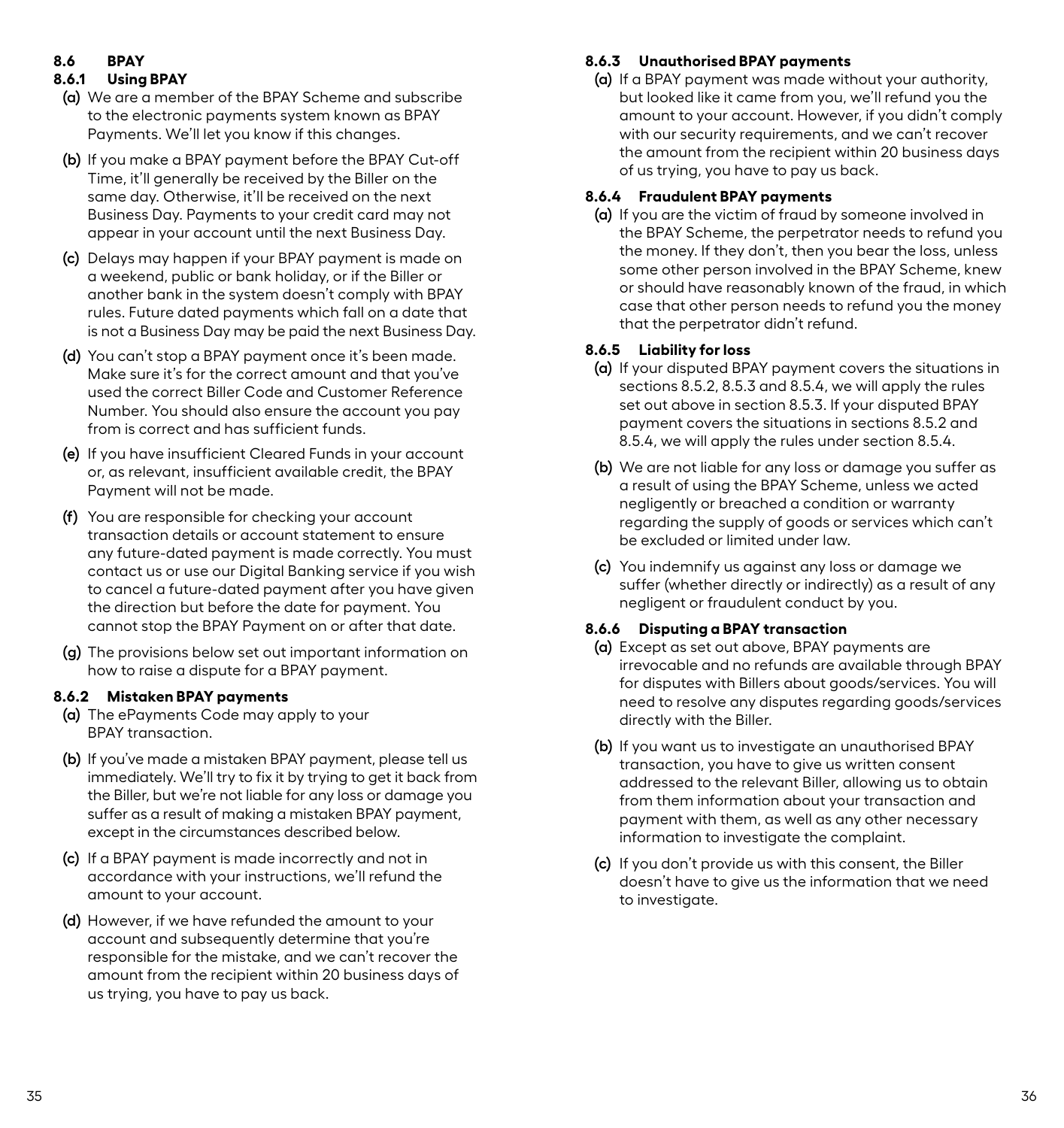# <span id="page-21-0"></span>**8.6.7 BPAY View**

- **(a)** You need to register within Digital Banking in order to use BPAY View.
- **(b)** If you have registered with us for BPAY View, and there is a billing error (eg. you didn't get the bill, or you didn't get it on time, it has incorrect details, or you keep getting bills even though you tried to deregister for BPAY View), you must take all reasonable steps to minimise any loss or damage caused by the error, such as contacting the Biller directly and getting a correct copy of the bill. The person responsible for the error is responsible for correcting it and is liable for any charges or interest. Specifically, you are also responsible if your computer/device is incompatible or malfunctions when trying to access BPAY View.
- **(c)** We don't allow you to make payments to one or more Billers using a batch entry method.

#### **8.7 Direct debits - inwards (third party debiting your account)**

- **(a)** If you set up a recurring payment on your Visa Debit Card it will be processed as a Visa payment, not a direct debit and will be processed in accordance with the Visa Scheme rules (refer to *8.5 for PayTo/Mandated Payment Services established under the NPP).*
- **(b)** You can cancel a direct debit authority that you've set up, by either:
	- (i) contacting us directly or
	- (ii) through the third party you're paying.
- **(c)** A dishonour fee will apply if you have insufficient funds in the account to meet the amount of the direct debit authority on the day the debit is due.
- **(d)** The date the debit is drawn on your account is set by the third party you're paying, not by us.
- **(e)** You can request us to suspend or cancel a payment, but you must also tell the third party you're paying. Requests to us to stop a payment must be made at least three Business Days prior to the drawing being received at GSB.
- **(f)** If you want to stop the direct debit authority completely, you need to cancel the authority. Simply closing the account won't stop the third party from attempting future direct debits.
- **(g)** If we pay a direct debit when there are insufficient funds to cover the debit in your account, you need to repay us that amount plus any fees.

# **8.8 Periodical Payments**

- **(a)** If you set up Periodical Payments, the order that we process the payments is at our absolute discretion.
- **(b)** Where reasonably necessary or if instructed by you, we can stop any Periodical Payment arrangements at our discretion.
- **(c)** Similarly, we can continue to effect Periodical Payments until you advise us otherwise.
- **(d)** We'll normally debit your account on the date nominated. You must have enough Cleared Funds available in your account to cover processing of the Periodical Payment on the day it is due.
- **(e)** If you have set up Periodical Payments on GSB loans, we'll make a number of attempts to debit loan repayments from your nominated account on the due date. This will include the full amount of the Periodical Payment if sufficient Cleared Funds are held in the source account or partial payment up to the account balance if there are insufficient funds available. We'll attempt to action each Automatic Periodical Payment up to a maximum 90 days.
- **(f)** While we'll generally debit your account on the day you have nominated, you should allow sufficient time for your Periodical Payment to reach the destination account. Your Periodical Payment may be delayed:
	- (i) where additional time is required to process your request (for example, because of the payment system rules);
	- (ii) in circumstances beyond our control; or
	- (iii) where we reasonably consider it necessary or prudent.

Where your payment is delayed due to one or more of the circumstances listed above, GSB accepts no responsibility for the delay and we shall not incur any liability due to late payment.

- **(g)** If three successive Periodical Payments fail, the authority will normally be cancelled automatically. However, this may not be the case if a periodic payment has been established to meet a minimum loan repayment.
- **(h)** Any request to stop a payment may be required in writing. Alternatively, customers are also able to adjust or cancel Periodical Payments in Digital Banking or through iM CUA.
- **(i)** Amendments will not be accepted to the payee account details. To amend the payee account details, the current authority must be cancelled, and a new authority given advising us of the account details. A cancellation of any request may be arranged in branch, over the phone, through iM CUA or via Digital Banking.
- **(j)** Altering a Periodical Payment via Digital Banking or iM CUA will impact the Daily Transaction Limit by the amount of the Periodical Payment on the day it is due for payment. You should contact our contact centre or iM CUA when in doubt about adjusting Periodical Payments in Digital Banking or through iM CUA.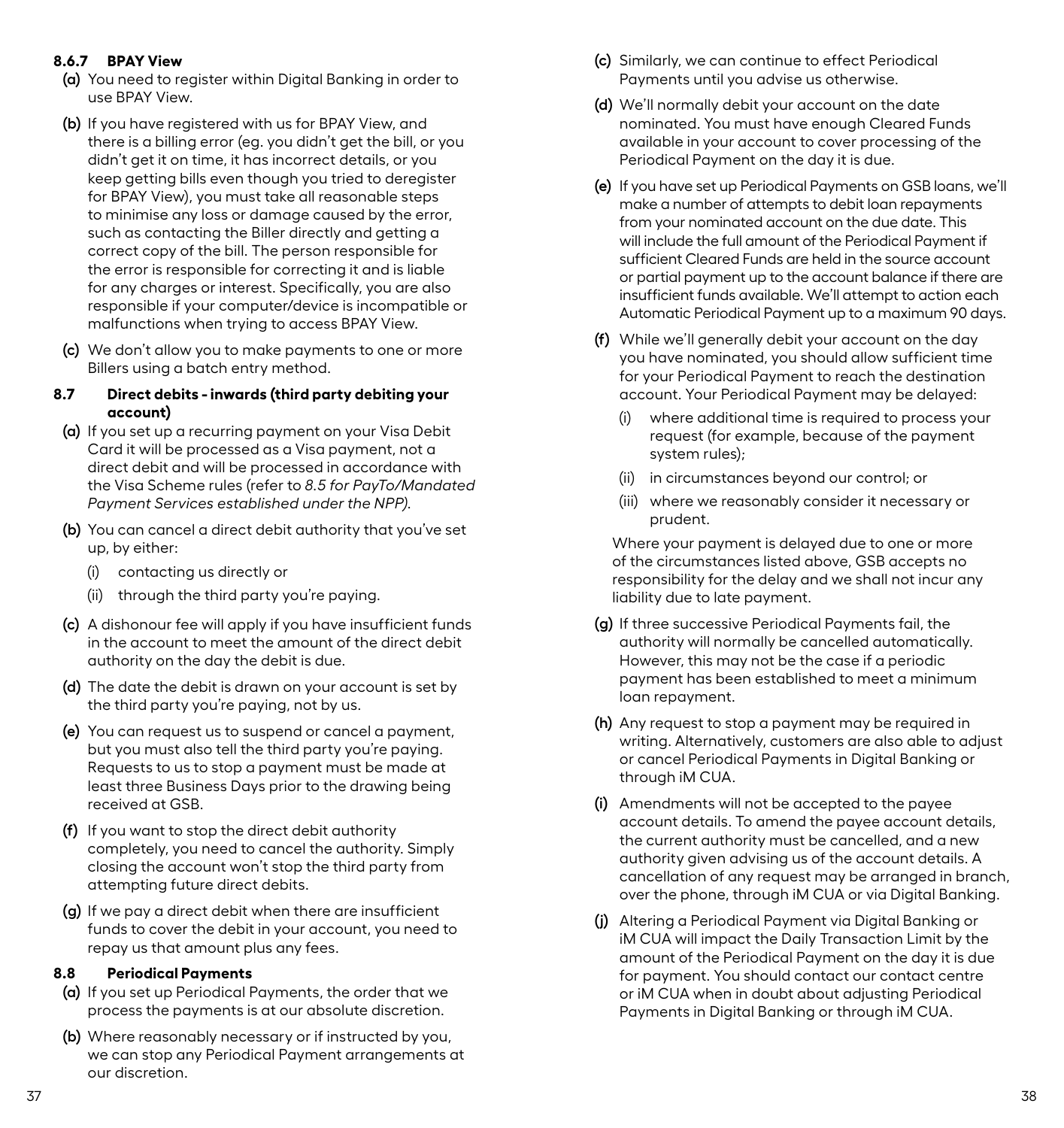# <span id="page-22-0"></span>**8.9 Over the counter withdrawals**

- **(a)** Generally, you can make over-the-counter withdrawals in cash or by having a GSB financial institution cheque issued. Where a teller service is available at a GSB branch, cash withdrawals are limited to \$2,000. Larger amounts may be available with 24 hours' notice, however we can decline any such requests at our discretion. We may require further information from you before we can process your withdrawal, including the purpose of the transaction. Without this information, we may be unable to process your request.
- **(b)** A fee may apply for over the counter withdrawals.

# **8.10 Cheque withdrawals**

**(a)** It is important that you ensure there are sufficient Cleared Funds in your account to cover any cheques that are written against the account. If there are insufficient funds in your account to cover a cheque that has been presented, we may return the cheque without first contacting you, and/or you'll be charged a fee.

### **8.10.1 About stopping payment on a cheque**

**(a)** To place a stop payment on a cheque, you need to:

- (i) notify us by phone as soon as possible (and in any event before the cheque is presented); and
- (ii) clearly identify the cheque to be stopped; and
- (iii) provide us with a signed Stop Payment Authority as soon as practicable afterwards.
- **(b)** You'll be charged a stop payment fee in accordance with our Schedule of Fees.
- **(c)** You should tell the cheque payee that the cheque is stopped and not to present the cheque. If the cheque is presented after a stop payment has been placed on it, the cheque will be dishonoured by us. Cheque Dishonour Fees are payable by you in that case.

### **8.10.2 About lifting a stop payment request**

**(a)** Once a cheque is stopped, if you change your mind, you can subsequently request us to lift the stop payment. You'll need to provide us with signed Stop Payment Authority, confirming that you wish to lift the stop payment before we can action this.

#### **8.10.3 General conditions and security of your GSB Cheque Book Facility**

- **(a)** To be eligible for a GSB Cheque Book Facility, you will need to meet our cheque book eligibility criteria. We will advise you of the eligibility criteria when you apply for a Cheque Book Facility. We can withdraw your cheque book facility at any time if we believe that the service is not being used in accordance with these T&C. We'll inform you of this by written notice.
- **(b)** Cheque books remain our property and must be returned immediately if requested.
- **(c)** Any request to alter the signatories on a cheque book facility must be received in writing and is subject to acceptance by us.
- **(d)** Cancellation of a cheque book facility can be made by notifying your nearest GSB branch or by phoning our contact centre.
- **(e)** You must safeguard your cheque book against possible loss, theft or misuse. Treat it like cash.
- **(f)** When a cheque or cheque book is lost or stolen or subject to unauthorised use, report it to us immediately.
- **(g)** If you don't notify us immediately, you may be liable for any loss incurred.
- **(h)** We may not give you access to Cheque Book Facilities if your banking history with GSB is not satisfactory.
- **(i)** Please contact us before you use your last remaining cheques to arrange for a new cheque book to be issued. It's important that you advise us of any change in your postal address to ensure you receive your cheque books.

#### **8.10.4 About dishonouring cheques**

- **(a)** We may "dishonour" (or return unpaid) cheques in certain circumstances, such as where:
	- (i) there are insufficient Cleared Funds available in your account (including any available GSB Overdraft funds) to cover the amount of the cheque;
	- (ii) the cheque is more than 15 months old or "stale";
	- (iii) the cheque is post-dated;
	- $(iv)$  there is some irregularity with the cheque:
	- $(v)$  the cheque is unsigned:
	- (vi) alterations have been made to the details on the cheque and these changes have not been initialled to indicate the drawer's approval of them; or
	- (vii) a stop payment has been placed on the cheque.
- **(b)** A dishonour fee will apply to all dishonoured cheques to cover our processing costs.
- **(c)** If we pay a cheque when there are insufficient funds to cover the cheque, you agree to incur and repay the debt up to the amount that the cheque and fees exceed the balance of your account.

#### **8.10.5 About writing cheques**

- **(a)** Any cheque that you write will be valid for a period of 15 months from the date specified on it.
- **(b)** Neither you nor anyone to whom you give a GSB personal cheque will be able to cash it at any GSB branch.
- **(c)** Fees may apply for each cheque that is debited to your account.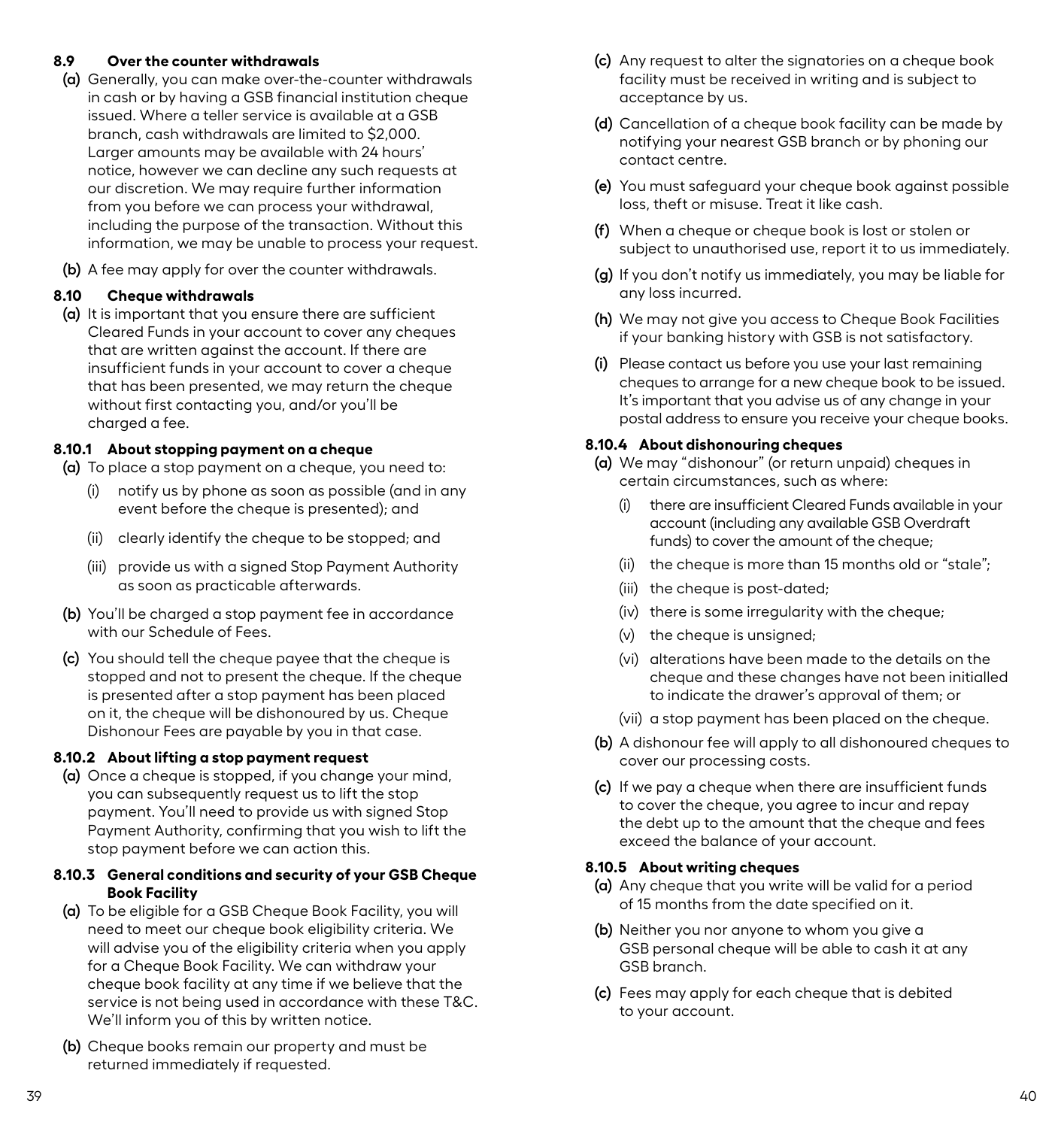#### <span id="page-23-0"></span>**8.10.6 Why should you cross a cheque?**

- **(a)** When you cross a cheque, you are confirming that you don't want the cheque to be cashed, it must be paid into an account.
- **(b)** If another financial institution cashes a cheque that has been crossed, they could be liable for any losses incurred by the owner of the cheque. Our cheques are crossed "not negotiable" for your protection.

#### **8.10.7 What does "not negotiable" mean?**

- **(a)** The words "not negotiable" written between the two parallel lines across the face of a cheque mean that, where a cheque is passed from one person to another. the person to whom the cheque is given has no greater rights to the cheque than the person who gave it to them.
- **(b)** Say, for example, one of your cheques is stolen. If the thief passes the cheque on to an innocent party who then obtains payment on it, having crossed the cheque "not negotiable" will mean that the person who has had the cheque stolen from them may be able to recover the amount of the cheque from the innocent person.
- **(c)** The words "not negotiable" do not prevent the transfer of a cheque. However, we do not normally accept third party cheques.

#### **8.10.8 What does "account payee only" mean?**

- **(a)** The words "account payee only" do not have to form part of any crossing on the face of a cheque. However, they usually do appear as a warning that the cheque funds should only be deposited into an account held by the person shown as "payee" on the cheque.
- **(b)** Should the financial institution pay the proceeds of the cheque to a different person, it may be liable to the true owner of the cheque – unless the institution is found to have acted in good faith and without negligence.
- **(c)** The words "account payee only" do not prevent the transfer of a cheque. However, we do not normally accept third party "account payee only" cheques.

#### **8.10.9 What does deleting the words "or bearer" and adding the words "or order" mean?**

- **(a)** The words "or bearer" are generally printed on cheque forms at the end of the line on which you indicate the name of the person for whom the cheque is for. These words mean that the cheque can be transferred from one person to another simply by handing it over (except if the cheque is crossed).
- **(b)** It also means that the collecting financial institution may collect the proceeds of the cheque for any person in possession of it – not only for the person indicated on the cheque as the "payee".
- **(c)** Crossing out the words "or bearer" and, if so desired, adding the words "or order", means that the cheque will become an "order cheque" and the financial institution on which the cheque is drawn should only pay it:
	- (i) to the payee indicated on the cheque; or
	- (ii) to any other person nominated by the payee. To effectively transfer the cheque to another person in this instance, the payee must, in addition to handing over the cheque, endorse the back of it by naming the person for whom the funds are for, and signing it.

# **8.10.10 General cheque security**

When filling out a cheque, you should:

- **(a)** avoid leaving gaps between words or figures;
- **(b)** start writing the amount in words as close as possible to the words "The sum of" that are printed on the cheque;
- **(c)** start writing the amount in figures as close as possible to the dollar sign (\$) that is printed on the cheque;
- **(d)** never write in pencil or erasable ink;
- **(e)** never sign a cheque before it is used or filled in;
- **(f)** always write the amount of the cheque in words as well as figures, as words are more difficult to alter; and
- **(g)** always draw a line after you have written in the person's name and the amount on the cheque.

# **8.11 GSB financial institution cheques**

- **(a)** A GSB financial institution cheque is a cheque that is drawn by us rather than on your own account. These are available from any GSB branch. Other banks refer to these as "bank cheques".
- **(b)** GSB financial institution cheques are treated the same way as ordinary cheques. This means that in some circumstances a financial institution cheque from us may be subject to a stop payment or may not be paid.
- **(c)** These circumstances include where:
	- (i) the cheque has been reported lost or stolen;
	- (ii) the cheque has been signed without our authorisation;
	- (iii) the cheque has been altered in any way without our authorisation; or
	- (iv) a court order is issued restraining us from paying the cheque.
- **(d)** Payment on a GSB financial institution cheque will not be stopped in the case of a dispute between you and the payee of the cheque.
- **(e)** We'll only issue you with a financial institution cheque if there are enough Cleared Funds in your account to cover the amount of the cheque and any applicable fees.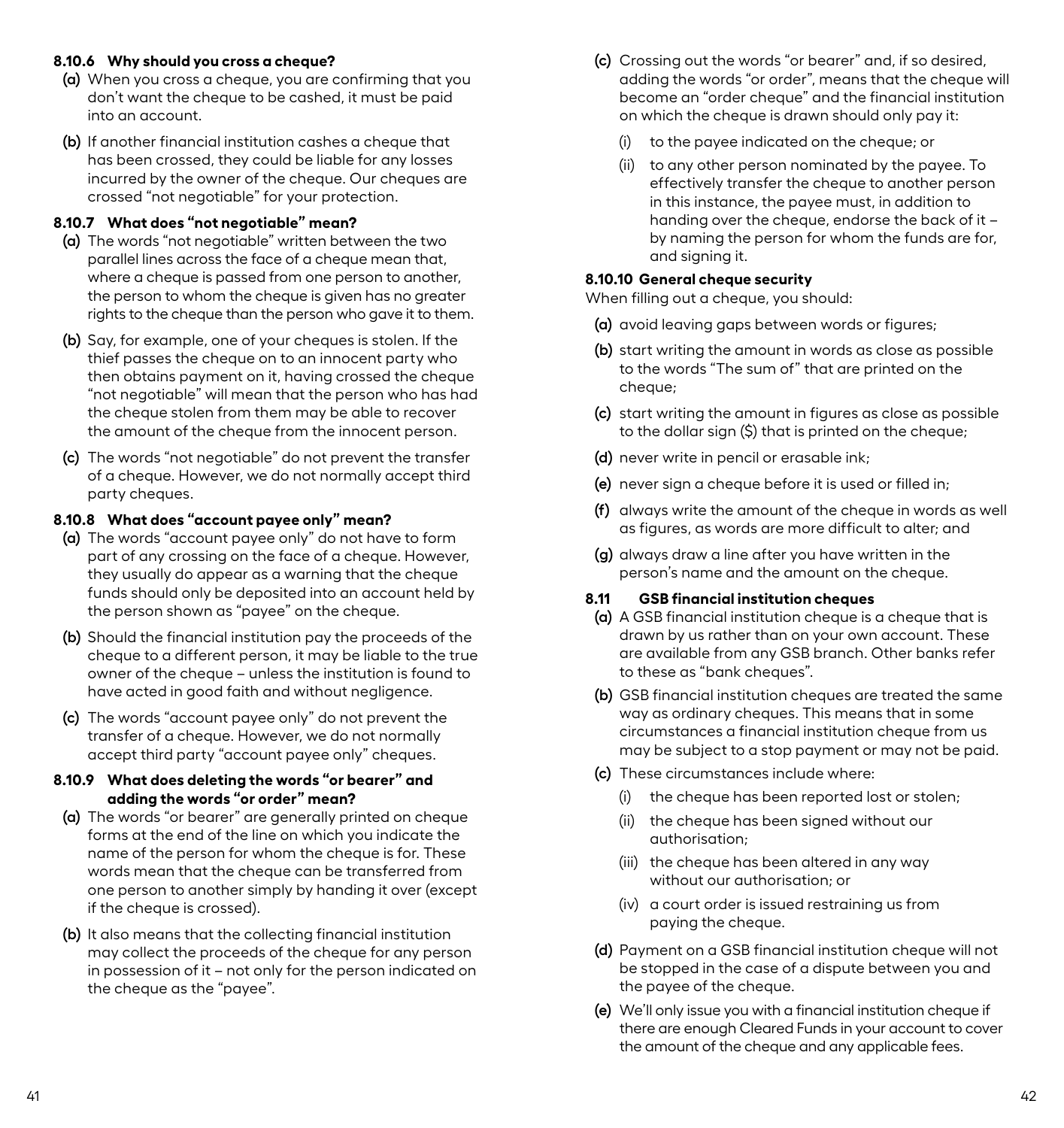- <span id="page-24-0"></span>**(f)** A GSB financial institution cheque cannot be made out to "cash", nor can it be cashed at any GSB branch. GSB financial institution cheques can only be deposited into an account.
- **(g)** A fee applies to the issuing and stop payment of a GSB financial institution cheque.

# **8.12 Sending an International Telegraphic Transfer**

**(a)** Please refer to the terms and conditions set out on the *Request for International Telegraphic Transfer form*, available on our website or via Online Banking, for information on outward payments via telegraphic transfer.

# **8.13 Third party payment services**

- **(a)** Third party payment services may require you to provide personal banking information to use the service or complete a payment. We are not the provider of these third party payment services and not responsible for their use or function, or any security breach affecting any information you store with these third party providers.
- **(b)** Should you choose to use a third party payment service, we are not responsible for compensating you for any disputed transaction or reversing any transaction on your account.
- **(c)** Examples of third party payment services may include, but are not limited to, PayPal, PoliPayment and Digital Wallets.
- **(d)** We may at any time restrict or cease supporting the use of GSB Cards or accounts within third party payment services, including preventing you from adding a Card to a Digital Wallet.

# **8.14 Debiting transactions**

**(a)** The order that we process transactions within any one day is at our absolute discretion.

# **9. Managing your account**

# **9.1 Change name and address**

**(a)** You need to tell us any changes to your name or address as soon as possible. For a change of name, any Cards and cheque books need to be returned to us and new Cards and cheque books will be issued in your new name.

# **9.2 Account statements**

- **(a)** Statements will usually be provided to you every six months (but for some accounts, may be provided monthly). You can ask for a statement to be sent to you more frequently but there may be a fee for this.
- **(b)** With the exception of accounts held by non-individual entities (such as companies and trusts), account statements are provided electronically as part of our eStatement Facility. Printed statements can also be issued (a fee may apply). For accounts held by non-individual entities, eStatements are not available and printed statements will be provided.
- **(c)** For joint accounts, only the first named owner will receive a statement for that account. The first named owner agrees to act as agent for all other joint account owners in receiving these statements. Other joint owners can request a separate statement.
- **(d)** You can nominate someone else to receive statements on your behalf and in doing so, you agree that they act as your agent in receiving those statements.
- **(e)** You should check your account statement as soon as you receive it and immediately tell us of any Unauthorised Transactions or errors.
- **(f)** Replacement or additional copies of GSB statements are also available upon request (a fee may apply).

# **9.3 About joint accounts**

- **(a)** For joint accounts, each person named on the account is responsible for its operation and any debt incurred on it. Your liability is both "joint and several". This means that, if necessary, we can recover the outstanding debt by asking all or any one of the joint holders of the account for the whole amount owing.
- **(b)** We'll treat all funds in joint accounts as if those funds are held by joint account holders in equal shares.
- **(c)** If you hold a joint savings account, some of your deposits and purchases may be visible to the joint account holder on the Bonus Interest Tracker in Online Banking, even if the transaction account is solely in your name. It is important to consider this before opening any joint accounts.
- **(d)** Where a GSB Visa Debit Card or eftpos Debit Card has been issued on a joint account, all parties to the account will be liable for any withdrawals or purchases made with a Card on the account.
- **(e)** If any party to a joint account dies, the surviving joint Account Holders automatically take the deceased joint holder's share of funds in the account. We may require you to close the account and transfer those funds to a new account in the name of the surviving owner or owners.

# **9.4 Operating your account**

- **(a)** You can perform transactions on accounts, including joint accounts, which you own, such as:
	- (i) depositing and investing money in accounts for any term;
	- (ii) negotiating any cheques made payable to you or matching the ownership of the joint account (note: cheques made payable in joint names must normally be processed through a joint account);
	- (iii) drawing and signing cheques (including instruction to stop payment on a cheque);
	- (iv) providing instructions for direct credit deposits;
	- (v) authorising Periodical Payments / electronic transfers / direct debits;
	- (vi) assigning a PayID to the account;
	- (vii) Setting up The Boost;
	- (viii) Setting up alerts or notifications;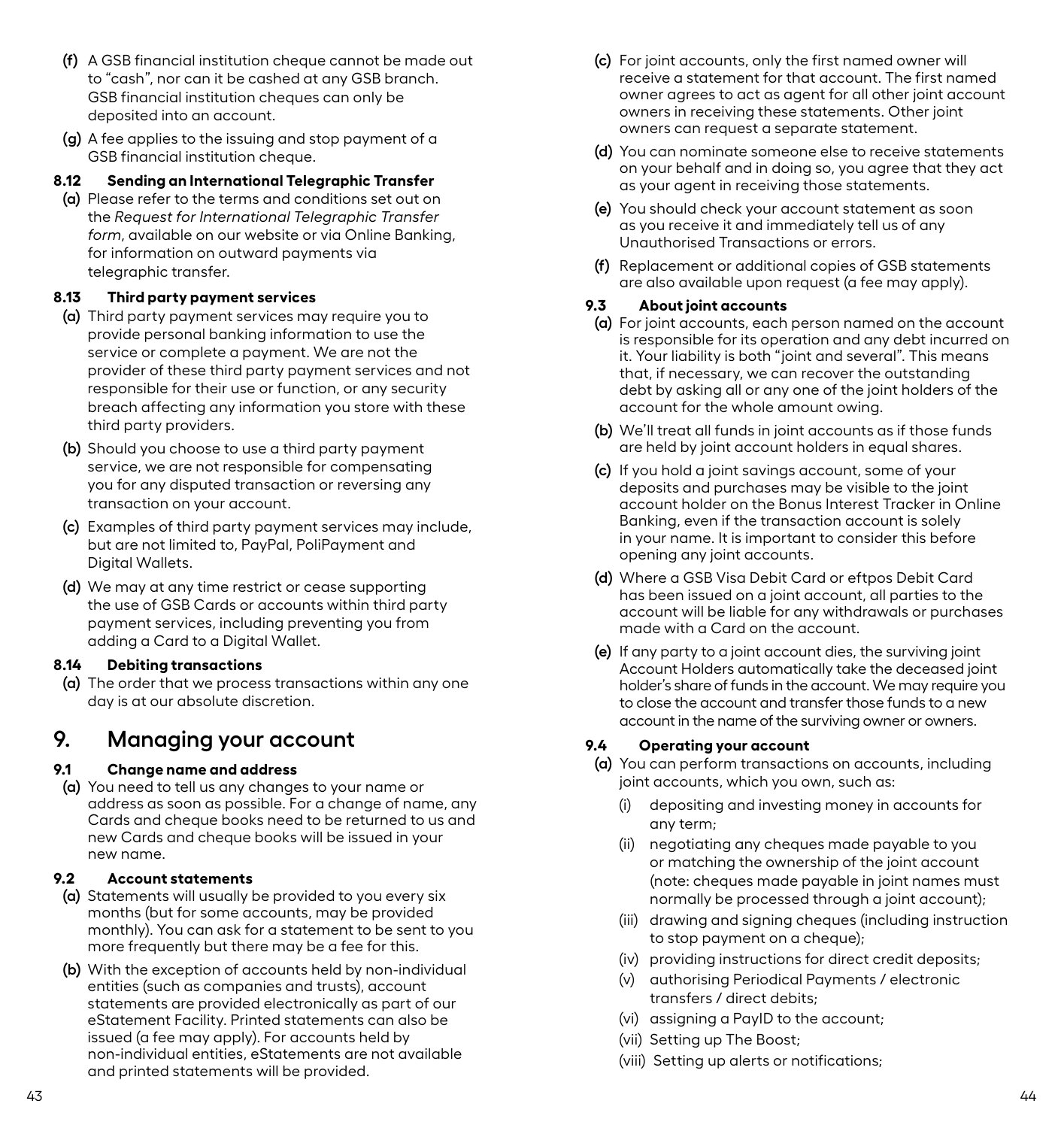- <span id="page-25-0"></span>(ix) withdrawing part or all monies in the joint account; and
- (x) Establish a Payment Agreement under the NPP.
- **(b)** Opening or closing any joint account will require the consent of all Account Holders.
- **(c)** You can't add or remove an Account Holder from a joint account.

# **9.5 Varying the signing instructions**

**(a)** At any time, any Account Holder to a joint account can revoke in writing the existing authority and request that we operate the account only on the signature/authority of all the Account Holders. You can also contact us to request that we place a hold or freeze on any Cards issued on your account to prevent transactions from occurring. There may be consequences of amending an account's operating authorities, including impacts on existing authorised payment instructions or facilities. Please ensure any required authorisations remain visible in Digital Banking. If there is a dispute between joint Account Holders, we'll freeze or suspend the account, or impose such other conditions as we consider reasonably necessary to protect a customer's interest. Please read *section 13.1 Our right to suspend accounts and to block, freeze or refuse transactions.* 

# **9.6 Trust accounts**

**(a)** You can open an account as a trust account, however:

- (i) we are not taken to be aware of the terms of the trust; and
- (ii) we don't have to verify that any transactions you carry out on the account are authorised by the trust.
- **(b)** You agree to indemnify us against any claim made upon us in relation to, or arising out of, that trust and your operation of the trust account.
- **(c)** We may need to verify the beneficiaries of the trust, the settlor's identity and any other person able to control the trust before the account can be accessed and used (refer to *section 6.3 Identity check requirements* for more information).

# **9.7 Adding a signatory or attorney**

# **9.7.1 Adding a signatory**

- **(a)** As an Account Holder, you can make a request to us in writing, to add additional signatories (who are at least 18) to operate the account (availability of this depends on the account). If we agree to add them, you can also specify whether any one signatory can operate the account by themselves ("oneto-sign") or whether you want all signatories to operate together ("all-to-sign"). Other signing options are available for Organisation accounts, please contact us for further information.
- **(b)** Your signatory's identity will need to be verified by us before they can operate your account.
- **(c)** Your signatory can:
	- (i) carry out withdrawals on the account, for any purpose, including signing cheques;
	- (ii) make enquiries about account balances and transactions on the account, including any debit balance or available credit on a transactional account;
	- (iii) for business accounts, add, change or remove a PayID connected to the account; and
	- (iv) set themselves up to receive SMS or email alerts or notifications of activity on your account.
- **(d)** Your signatory cannot:
	- (i) change your contact details, including the mailing address for statements;
	- (ii) change any of the signatory authorisations on the account;
	- (iii) give a third party access or authority to operate the account;
	- (iv) make enquiries about loan account balances or available credit on a loan account (except for overdraft accounts);
	- (v) add, change or remove a PayID set up on your account (for non-business accounts);
	- (vi) set up The Boost; or
	- (vii) close the account or open a new account in your name.

However, these limitations don't apply if your signatory is a joint account owner or your attorney under a Power of Attorney.

- **(e)** You are responsible for all transactions your signatory carries out on your account where you have authorised them to act on your behalf.
- **(f)** You may remove your signatory's authority at any time by telling us in writing. Please contact us if you require an urgent hold or freeze to be placed on the signatory's access. You remain responsible for all transactions they conducted prior to their access being removed. You must also surrender all Access Facilities held by the signatory (e.g. Cards etc).
- **(g)** Each signatory (including any parent/guardian who operates upon an Everyday Youth account and/or Youth eSaver account) agrees to indemnify and keep us indemnified against all claims (including any claim made by an Account Holder), obligations, liabilities, expenses, losses, damages and costs that we may sustain or incur as a result of any transaction carried out by the signatory on an account.
- **(h)** Please note that some payment instruments such as electronic Cards (Visa Debit Card and eftpos Debit Card) cannot be issued on an account that requires more than one signature to make a withdrawal.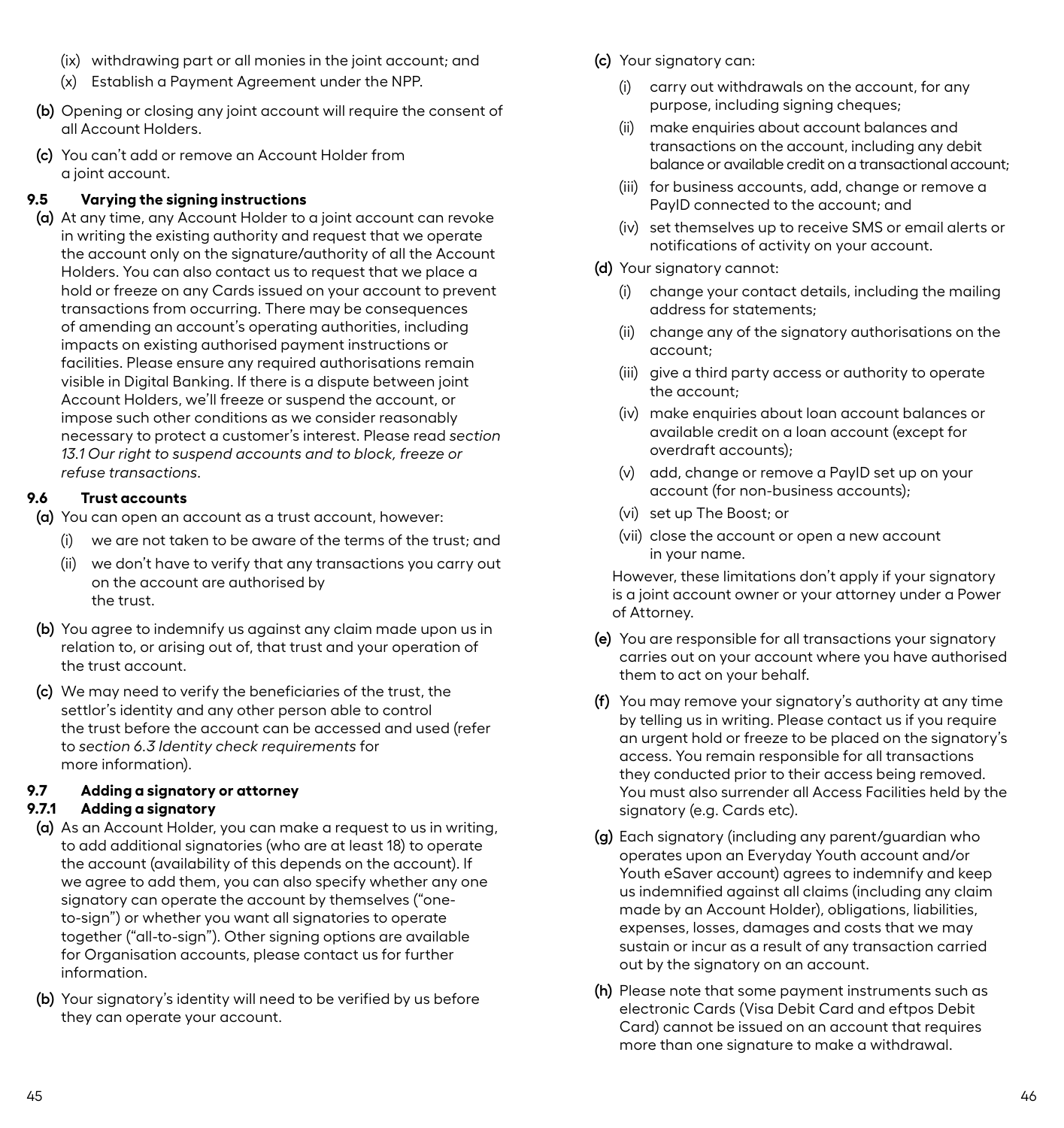<span id="page-26-0"></span>**(i)** You can use Online Banking and iM CUA to make transactions on "all-to-sign" accounts but because all signatories must act together, all of them must be set up with Online Banking or iM CUA and give instructions to us together.

### **9.7.2 Adding an attorney**

- **(a)** If you have appointed an attorney under a Power of Attorney (POA) to manage and operate your accounts, you can let us know and once we are satisfied of the validity of the POA, and have verified to our satisfaction the identity of the attorney, we'll accept all instructions from the attorney as if the instruction was made by you. This means your attorney will have the same ability to manage your accounts and make transactions to and from the account as you have (subject to any restrictions you placed on their terms of appointment).
- **(b)** The limitations of an authorised signatory described above don't apply to your attorney, although the attorney won't be able to delegate their powers to another person and won't be able to authorise others to deal with or operate your accounts. Your attorney's ability to manage your accounts is only limited in the same manner as you are limited, that is, by these T&C, and by the terms of the appointment as your attorney.
- **(c)** By accessing and operating your account, the attorney is bound by these T&C. The attorney agrees to indemnify and keep us indemnified against all claims (including any claim made by an Account Holder), obligations, liabilities, expenses, losses, damages and costs that CUA may sustain or incur as a result of any transaction carried out by the attorney on your account.
- **(d)** You agree to indemnify, and keep us indemnified against all claims (including any claim made by an Account Holder), obligations, liabilities, expenses, losses, damages and costs that GSB may sustain or incur as a result of any transaction carried out by the attorney on your account before you have given us notice of the revocation of the attorney's appointment.
- **(e)** If you revoke your attorney's appointment, you must tell us immediately. Otherwise we won't know, and they will continue to be able to access and operate your accounts.

### **9.8 Overdrawing your account**

**(a)** You must keep sufficient Cleared Funds in your account to cover all debit transactions, including but not limited to cheques, direct debits and EFT transactions. You may be charged fees for any overdrawn amounts on your account. Please refer to the Schedule of Fees for details.

# **9.9 Renewal and Cancellation of Cards or access to Digital Banking, Telebanker or BPAY**

- **(a)** You may cancel your Visa Debit Card or eftpos Debit Card, your access to Telebanker, Digital Banking or BPAY at any time by giving us written notice.
- **(b)** We may immediately cancel or suspend your Visa Debit Card or eftpos Debit Card (including the digital copy of your Card) or your access to Telebanker, Digital Banking, iM CUA or BPAY at any time for security reasons if you breach these T&C, or if your Card has been inactive for an extended period. In the case of your Visa Debit Card or eftpos Debit Card, we may cancel the Card by capture of the Card at any ATM.
- **(c)** In the case of your Visa Debit Card or eftpos Debit Card, the Account Holder will be liable for any transaction you make using your Card prior to or after the cancellation of the Card.
- **(d)** In the case of Telebanker, Digital Banking, iM CUA or BPAY, if, despite the cancellation of your access to Telebanker, Digital Banking, iM CUA or BPAY, a transaction using the relevant access method is processed, you'll remain liable for that transaction subject to your rights to be reimbursed under these T&C.
- **(e)** Your Visa Debit Card or eftpos Debit Card or your access to Telebanker, Digital Banking or BPAY will be terminated when:
	- (i) your Card or access method is cancelled;
	- (ii) you close the last of your accounts with us to which the Card applies or which has Telebanker, Digital Banking or BPAY access;
	- (iii) you have not performed a customer-initiated transaction on the account for 6 months
	- (iv) you cease to be our customer; or
	- (v) you alter the authorities governing the use of your account or accounts to which the Visa Debit Card or eftpos Debit Card applies or which has Telebanker, Digital Banking or BPAY access (unless we agree otherwise).
- **(f)** In the case of your Visa Debit Card or Eftpos Debit Card, we may refuse renewal and demand the return or destruction of any canceled Card.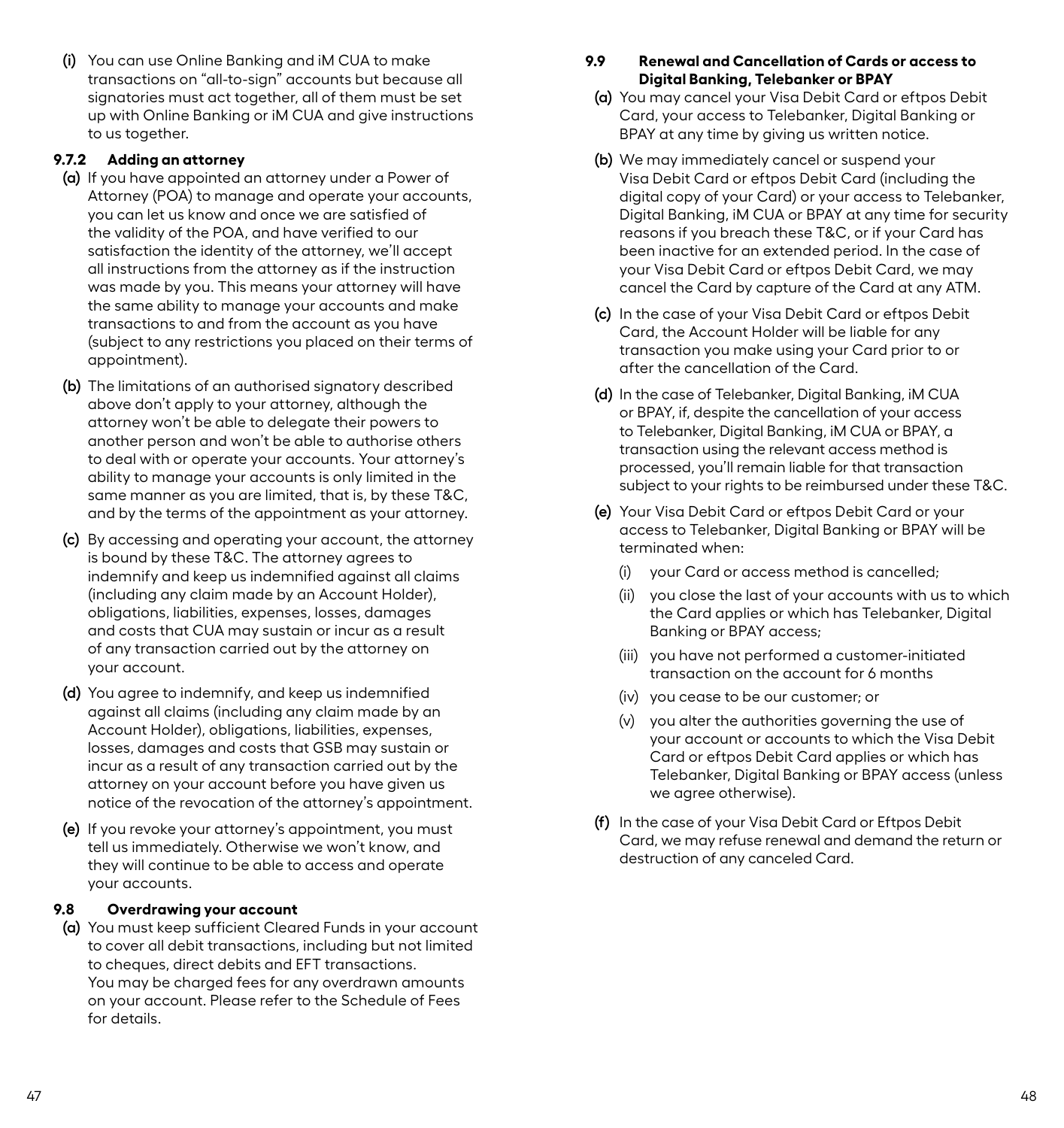# <span id="page-27-0"></span>**10. ePayments Code**

# **10.1 ePayments Code**

- **(a)** GSB is bound by, and warrants that we'll comply with, the ePayments Code, which is available at www.asic.gov.au
- **(b)** In this section, a Card includes use of the Card via a mobile payment app and/or Digital Wallet that accesses that Card (e.g. Apple Pay, Samsung Pay or Google Pay).

# **10.2 Pass Code security requirements**

- **(a)** This section 10.2 applies where one or more Pass Codes are needed to perform a transaction.
- **(b)** You must not:
	- (i) voluntarily disclose one or more Pass Codes to anyone, including a family member or friend;
	- (ii) where a Card/Device is needed to perform a transaction, write or record Pass Code(s) on a Card/Device, or keep a record of the Pass Code(s) on anything:
		- (A) carried with a Card/Device; or
		- (B) liable to loss or theft simultaneously with a Card/Device unless you make a reasonable attempt to protect the security of the Pass Code;
	- (iii) where a Card/Device is not needed to perform a transaction, keep a written record of all Pass Codes required to perform transactions on one or more articles liable to be lost or stolen simultaneously, without making a reasonable attempt to protect the security of the Pass Code(s); or
	- (iv) allow anyone else's fingerprint or face to be registered to their Card/Device which is used to access iM CUA "or Digital Banking".

*Note. You'll be held liable for any loss you suffer as a result of you not observing these passcode security requirements.*

**(c)** Where we expressly or implicitly promote, endorse or authorise the use of a service for accessing a Facility (for example, by hosting an access service on our electronic address), you don't breach the Pass Code security requirements in this section 10.2.

# **11. Mistaken payments and transaction disputes**

### **11.1 Mistaken online payments**

- **(a)** The table underneath section *11.1(e)* sets out the process we'll follow under the ePayments Code if you make or receive a Mistaken Payment.
- **(b)** If no request has been made by another financial institution and we reasonably believe that a Mistaken Payment has occurred, we may restrict access to those funds in your account while we conduct further investigations. Please see *13.1 Our right to suspend accounts and to block, freeze or refuse transactions* for more information.
- **(c)** We are not liable to you for, and you indemnify us against any and all loss incurred by you or any other person arising from us returning the Mistaken Payment.
- **(d)** If you receive Centrelink payments or any other protected payment that is listed on the '[Australian](https://www.servicesaustralia.gov.au/individuals/topics/overdrawn-bank-account/29351)  [Government Protect Payment Website](https://www.servicesaustralia.gov.au/individuals/topics/overdrawn-bank-account/29351)', we'll not debit in excess of 10% of any protected payment deposited to your account to refund the Mistaken Payment to the payer's financial institution. This doesn't prevent us from freezing the Mistaken Payment funds or other funds held in your account that are not derived from a protected payment and using those funds to return the Mistaken Payment.
- **(e)** If you make a complaint under this section 11, we'll deal with the complaint under our internal dispute resolution procedures and will not require you to complain to the Receiving Financial Institution. If you are not satisfied with the outcome of a complaint, you can complain to the Australian Financial Complaints Authority. Please refer to *section 15 If you have a complaint* for further details.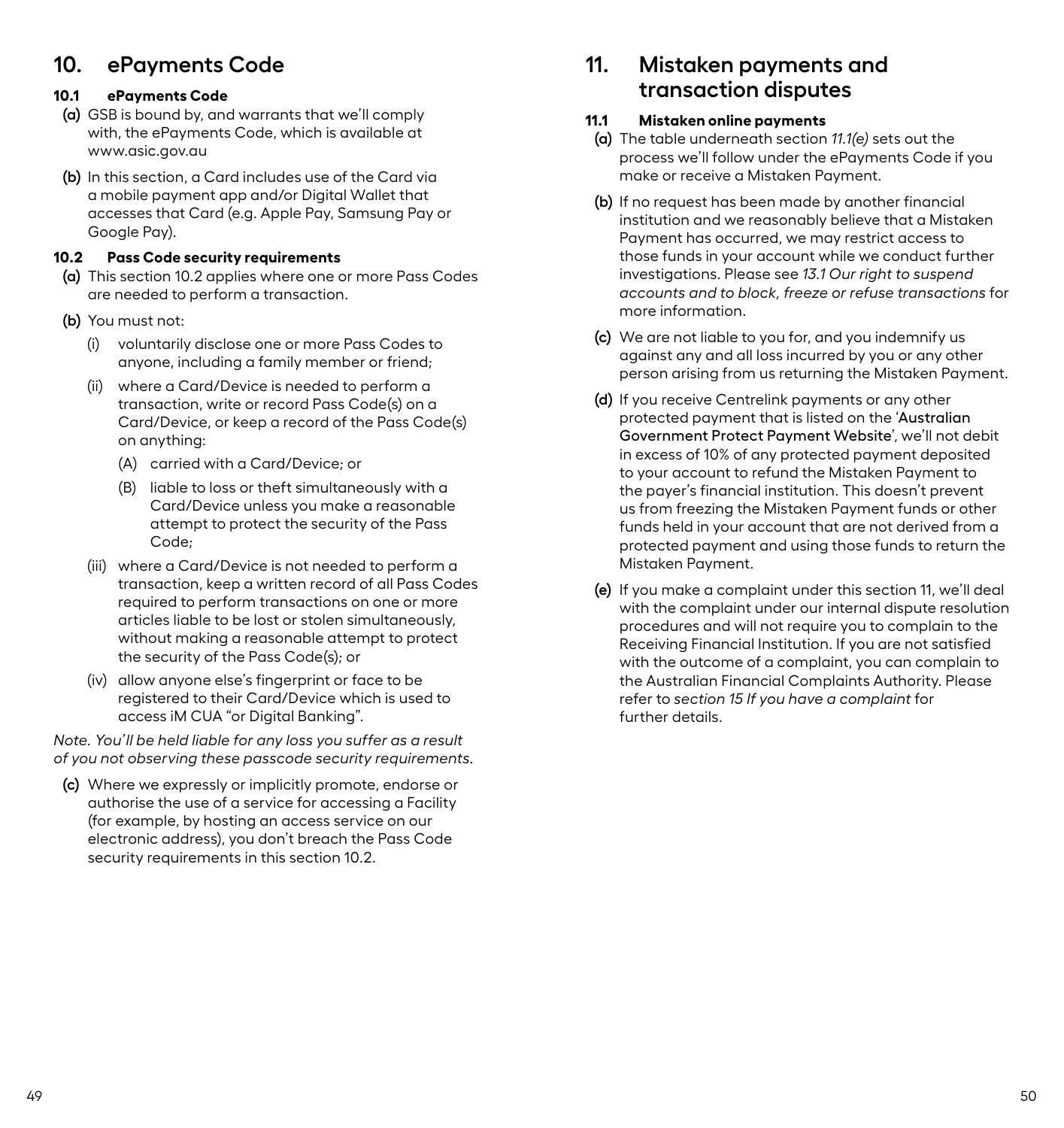# <span id="page-28-0"></span>**Process for retrieving Mistaken Payments**

#### **YOU MADE A PAYMENT YOU RECEIVED A PAYMENT**

Business Days.

have available funds. • If we are not satisfied that a Mistaken Payment has occurred, we may ask for your consent to

return the funds.

• If we are satisfied that a Mistaken Payment has occurred, we'll return the funds. This may take up to 10

• If there are insufficient funds in your account, we may debit your other account(s) if those accounts

#### **Funds are available and a report is made within 10 Business Days**

- If GSB and the Receiving Financial Institution are satisfied that you made a Mistaken Payment, the Receiving Financial Institution must return the funds to us. This may take up to 10 Business days.
- If the Receiving Financial Institution is not satisfied that you made a Mistaken Payment, they may ask for the recipient's consent to return the funds to us.
- If we receive the funds back from the recipient, we'll return the funds to you as soon as practicable.
- If we are not satisfied that you made a Mistaken Payment, we'll not take any further action.
- **Funds are available and report is made between 10 Business Days and 7 months**
- The Receiving Financial Institution has 10 Business Days to investigate.
- If a Mistaken Payment has occurred, they will place a hold on the funds and give the recipient 10 Business Days to establish that they are entitled to the funds.
- If the recipient cannot establish that they are entitled to the funds, the funds will be returned to us. We'll return the funds to you as soon as possible.
- If a Mistaken Payment has not occurred, the Receiving Financial Institution may seek consent from the recipient to return the funds to us.
- If we are not satisfied that you made a Mistaken Payment, we'll not take any further action.
- We have 10 Business Days to investigate.
- If we are satisfied that a Mistaken Payment has occurred, we'll place a hold on the funds and give you 10 Business Days to establish that you are entitled to those funds.
- If there are insufficient funds in your account, we may debit your other account(s) if those accounts have available funds.
- If you cannot establish that you are entitled to the funds, we'll return the funds.
- If we are not satisfied that a Mistaken Payment has occurred, we may seek your consent to return the funds to the sender

#### **Funds are available and report is made after seven months**

- The Receiving Financial Institution will ask if the recipient consents to the funds being returned.
- We'll ask if you consent to the funds being returned to the sender.
- If we receive the funds back from the recipient, we'll return those funds to you as soon as possible.
- **Mistaken Online Payment funds not available**
- If the recipient has insufficient funds, the Receiving Financial Institution will take reasonable steps to return the funds to us (for example, by facilitating an instalment arrangement).
- If you have insufficient funds, we'll work with you to return the funds to the sender (for example, by facilitating an instalment arrangement).

### **11.2 When you are not liable for loss**

- **(a)** You're not liable for loss arising from an unauthorised ePayment transaction if it's caused by:
	- (i) fraud or negligence by our employee or agent, a third party involved in networking arrangements, or a merchant or their employee or agent;
	- (ii) a Card/Device, Identifier or Pass Code which is forged, faulty, expired or cancelled;
	- (iii) a transaction requiring the use of a Card/Device and/ or Pass Code that occurred before the User received the Card/Device and/or Pass Code (including a reissued Card/Device and/or Pass Code);
	- (iv) a transaction being incorrectly debited more than once to the same Facility; or
	- (v) an Unauthorised Transaction performed after we have been informed that a Card/Device has been misused, lost or stolen, or the security of a Pass Code has been breached.
- **(b)** You're not liable for loss arising from an Unauthorised Transaction that can be made using an Identifier without a Pass Code or Card/Device. Where a transaction can be made using a Card/Device, or a Card/Device and an Identifier, but doesn't require a Pass Code, you're liable only if the User unreasonably delays reporting the loss or theft of the Card/Device.
- **(c)** You're not liable for loss arising from an Unauthorised Transaction where it's clear that a User has not contributed to the loss.

### **11.3 When you are liable for loss**

- **(a)** If the provisions in *section 11.2 When you are not liable for loss* don't apply, you may only be made liable for losses arising from an unauthorised ePayments transaction in the circumstances specified in this section.
- **(b)** Where we can prove on the balance of probability that a User contributed to a loss through fraud, allowing another person to register a fingerprint on their Card/Device, or breaching the Pass Code security requirements under section *10.2 Pass Code security requirements:*
	- (i) you are liable in full for the actual losses that occur before the loss, theft or misuse of a Card/Device or breach of Pass Code security is reported to us;
	- (ii) you are not liable for the portion of losses:
		- (A) incurred on any one day that exceeds any applicable Daily Transaction Limit;
		- (B) incurred in any period that exceeds any applicable periodic transaction limit;
		- (C) that exceeds the balance on the Facility, including any pre-arranged credit; or
- 51 **51 12.000** *S* **12.000** *S* **12.000** *S* **12.000** *S* **12.000** *S* **<b>12.000** *S* **52.000** *S* **52.000** *S* **52.000** *S* **52.000** *S* **52.000** *S* **52.000** *S* **52.000** *S* **52.000** *S* **52.000** *S* **52.000** *S* **52.000** (D) incurred on any Facility that we and you had not agreed could be accessed using the Card/ Device or Identifier and/or Pass Code used to perform the transaction.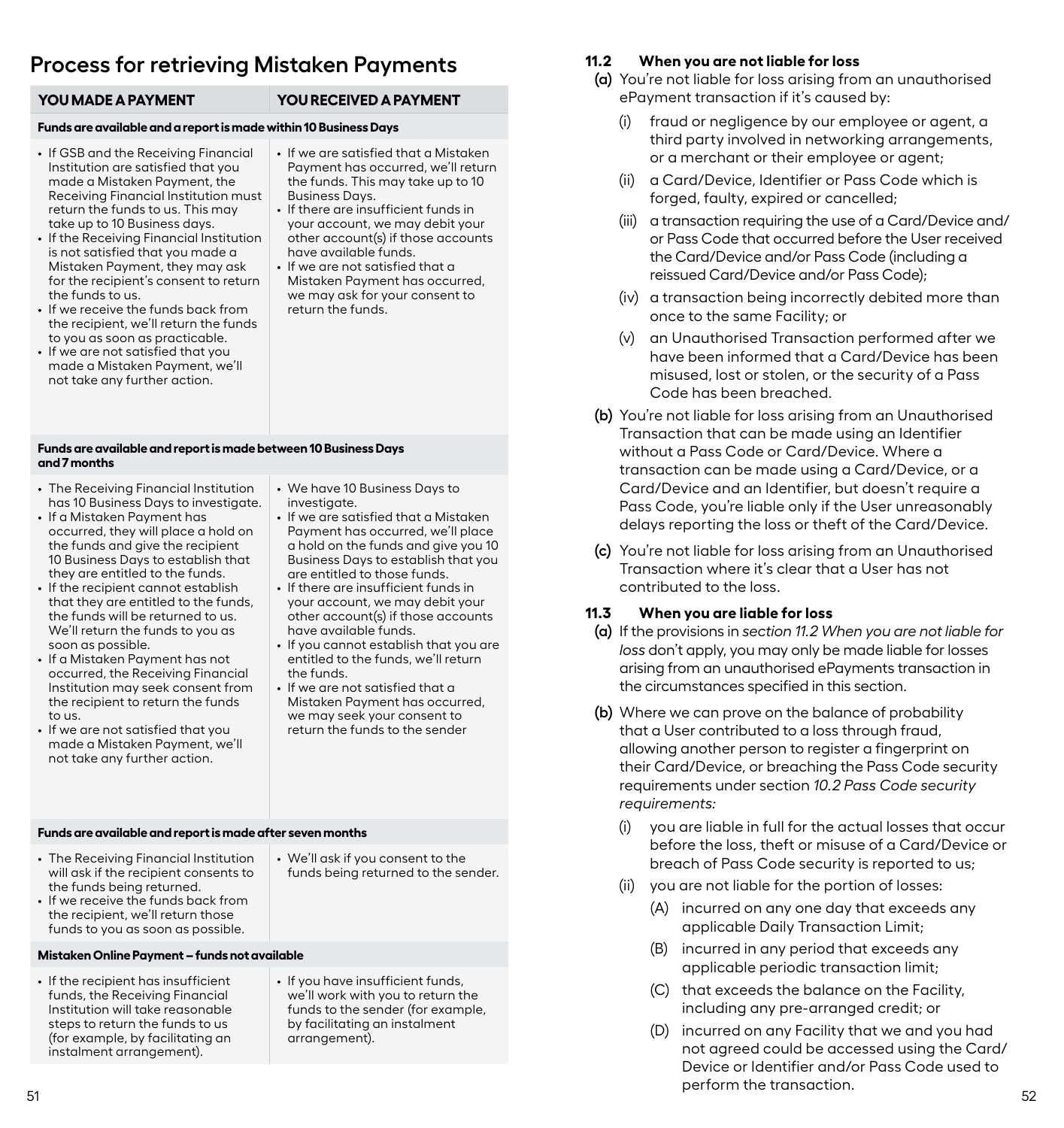- <span id="page-29-0"></span>**(c)** Where:
	- (i) more than one Pass Code is required to perform a transaction; and
	- (ii) we prove that a User breached the Pass Code security requirements in *10.2 Pass Code security requirements* for one or more of the required Pass Codes, but not all of the required Pass Codes, you are liable under section 11.3(b) only if we also prove on the balance of probability that the breach of the Pass Code security requirements under *10.2 Pass Code security requirements* was more than 50% responsible for the losses, when assessed together with all the contributing causes.
- **(d)** You are liable for losses arising from Unauthorised Transactions that occur because a User left a Card in an ATM, as long as the ATM incorporates reasonable safety standards that mitigate the risk of a Card being left in the ATM (eg. the ATM captures Cards that are left in the ATM).
- **(e)** Where you contributed to losses resulting from an Unauthorised Transaction by unreasonably delaying reporting the misuse, loss or theft of a Card/Device, or that the security of all Pass Codes has been breached, you:
	- are liable for the actual losses that occur between:
		- (A) when the User became aware of the security compromise, or should reasonably have become aware in the case of a lost or stolen Card/Device; and
		- (B) when the security compromise was reported to us; and
	- (ii) are not liable for any portion of the losses:
		- (A) incurred on any one day that exceeds any applicable Daily Transaction Limit;
		- (B) incurred in any period that exceeds any applicable periodic transaction limit;
		- (C) that exceeds the balance on the Facility, including any pre-arranged credit; or
		- (D) incurred on any Facility that we and you had not agreed could be accessed using the Card/Device and/ or Pass Code used to perform the transaction.

*Note: You may be liable under section 11.3(b) if you were the User who contributed to the loss, or if a different User contributed to the loss.*

- **(f)** Where a Pass Code was required to perform an Unauthorised Transaction, and sections 11.3(b) – 11.3(e) don't apply, you are liable for the least of:
	- (i) \$150, or a lower figure determined by us;
- (ii) the balance of the Facility or Facilities which we and you have agreed can be accessed using the Card/Device and/or Pass Code, including any prearranged credit; and
- (iii) the actual loss at the time that the misuse, loss or theft of a Card/Device or breach of Pass Code security is reported to us, excluding that portion of the losses incurred on any one day which exceeds any relevant daily transaction or other periodic transaction limit.
- **(g)** In deciding whether on the balance of probabilities we have proved that a User has contributed to losses under sections 11.3(b) – 11.3(e):
	- (i) we must consider all reasonable evidence, including all reasonable explanations for the transaction occurring;
	- (ii) the fact that a Facility has been accessed with the correct Card/Device and/or Pass Code, while significant, does not, of itself, constitute proof on the balance of probability that a User contributed to losses through fraud or a breach of the *10.2 Pass Code security requirements*; and
	- (iii) the use or security of any information required to perform a transaction that is not required to be kept secret by Users (for example, the number and expiry date of a Card/Device) is not relevant to a User's liability.
- **(h)** If a User reports an Unauthorised Transaction on a Visa Debit Card account we'll not hold you liable for losses under this section 11.3 for an amount greater than your liability if we exercised any rights we had under the rules of the Card Scheme at the time the report was made, against other parties to the Card Scheme (for example, charge-back rights).
- **(i)** This section doesn't require us to exercise any rights we may have under the rules of the Card Scheme. However, we cannot hold you liable under this section for a greater amount than would apply if we had exercised those rights.

#### **11.4 Liability for loss caused by system or equipment malfunction**

- **(a)** You are not liable for loss caused by the failure of a system or equipment provided by any party to a shared electronic network to complete a transaction accepted by the system or equipment in accordance with a User's instructions.
- **(b)** Where a User should have been reasonably aware that a system or equipment provided by any party to a shared electronic network was unavailable or malfunctioning, our liability is limited to:
	- correcting any errors; and
	- (ii) refunding any fees or charges imposed on the User.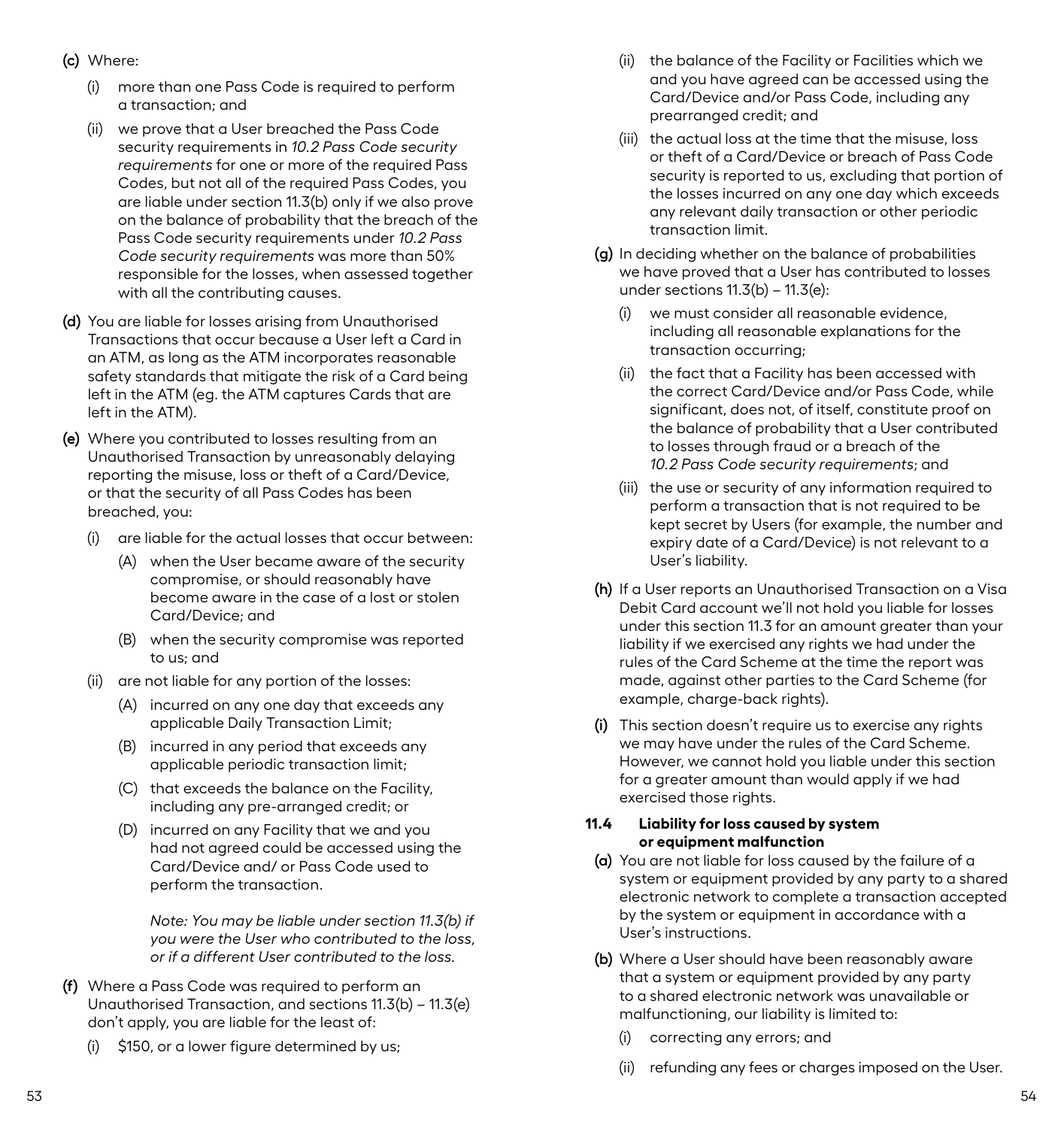# <span id="page-30-0"></span>**12. Accessing your account and other features**

# **12.1 Using Telebanker and Digital Banking**

- **(a)** Same day payments you request after 4 pm AEST on a Business Day or any time on a non-Business Day, will be sent to the payee on the next Business Day. These payments will be debited to your account on either the payment date or the following day. These same timeframes also apply to future dated payments. Transactions may be delayed if we believe further verification is needed.
- **(b)** Cancellation requests for existing payments are required before 4 pm AEST on the Business Day prior to the Scheduled Payment.
- **(c)** We don't warrant that:
	- (i) the information available to you about your accounts through our Digital Banking or Telebanker services is always up to date;
	- (ii) you'll have 24 hours a day, seven days per week, access to Telebanker or Digital Banking;
	- (iii) data you transmit via Telebanker or Digital Banking is totally secure.

# **12.2 How to report unauthorised use of Telebanker or Digital Banking**

**(a)** If you believe that your Pass Codes for Telebanker or Digital Banking transactions have been misused, lost, stolen, or, known to someone else, you must immediately: (a) change that Pass Code; and (b) tell us. Please retain the notification reference number that we give you.

# **12.3 SMS/Email Alerts and Notifications**

- **(a)** Any one transaction may generate more than one SMS alert /notification from us.
- **(b)** You need to inform us at all times, your correct mobile phone number.
- **(c)** We are not liable for sending SMS messages to another party where you have not informed us of a change to your mobile number or loss of your mobile.
- **(d)** You may also choose to receive your alerts/ notifications by email. If so, the following conditions apply:
	- (i) any one transaction may generate more than one email alert/notification from us;
	- (ii) you are responsible for supplying us with your correct email address and must immediately inform us of any changes;
	- (iii) We are not liable for sending email alert/ notification messages to another party where you have not informed us if your email address has become inactive or is blocked.
- **(e)** You'll be notified of any changes to the T&C or fees and charges that are applicable to this service. See *14.1 Notifying changes, providing notices and statements* for details.
- **(f)** In setting up SMS or email alerts, the phone number or email address you provide to us must be in your own name.

# **12.4 iM CUA: Online access and security**

# **12.4.1 Access and Security**

- **(a)** You must not:
	- (i) allow anyone else's biometrics, such as fingerprint or face, to access the Device on which you use iM CUA; or
	- (ii) tell anyone the password/PIN to your Device.
- **(b)** If you do so, you'll have breached the requirements in *10.2 Pass Code security requirements* to keep your Pass Code safe, and you'll be liable for transactions made by someone else using iM CUA.
- **(c)** As soon as you tell us you think somebody else knows your Pass Code or that any of your Device with the app has been lost or stolen, we'll stop transactions on your accounts which use iM CUA.
- **(d)** You won't be liable for a transaction carried out using iM CUA which was done by someone else, except when you have:
	- (i) authorised the transaction or access to / use of the account (including use by other people who have their fingerprints or face stored on your Device);
	- (ii) been negligent, which includes failing to follow the safeguards in these T&C; or
	- (iii) acted fraudulently.
- **(e)** If you dispute that have carried out a transaction, we expect you to co-operate with us and the police in any investigations. We'll give the police and our insurers any information we think is relevant, to allow them to investigate. If we think fraudulent or suspicious transactions are being carried out on your account, we'll suspend access to iM CUA.
- **(f)** We may de-register you from iM CUA immediately in exceptional circumstances, such as:
	- we think the security of your Device is compromised;
	- (ii) we are legally required to stop use of the app;
	- (iii) you have carried out illegal or fraudulent activity using the app;
	- (iv) you have seriously or repeatedly breached our T&C or the terms of your account;
	- (v) you have been threatening or abusive towards our staff.
	- (vi) we terminate iM CUA; or
	- (vii) we think there is a risk for illegal or fraudulent activity.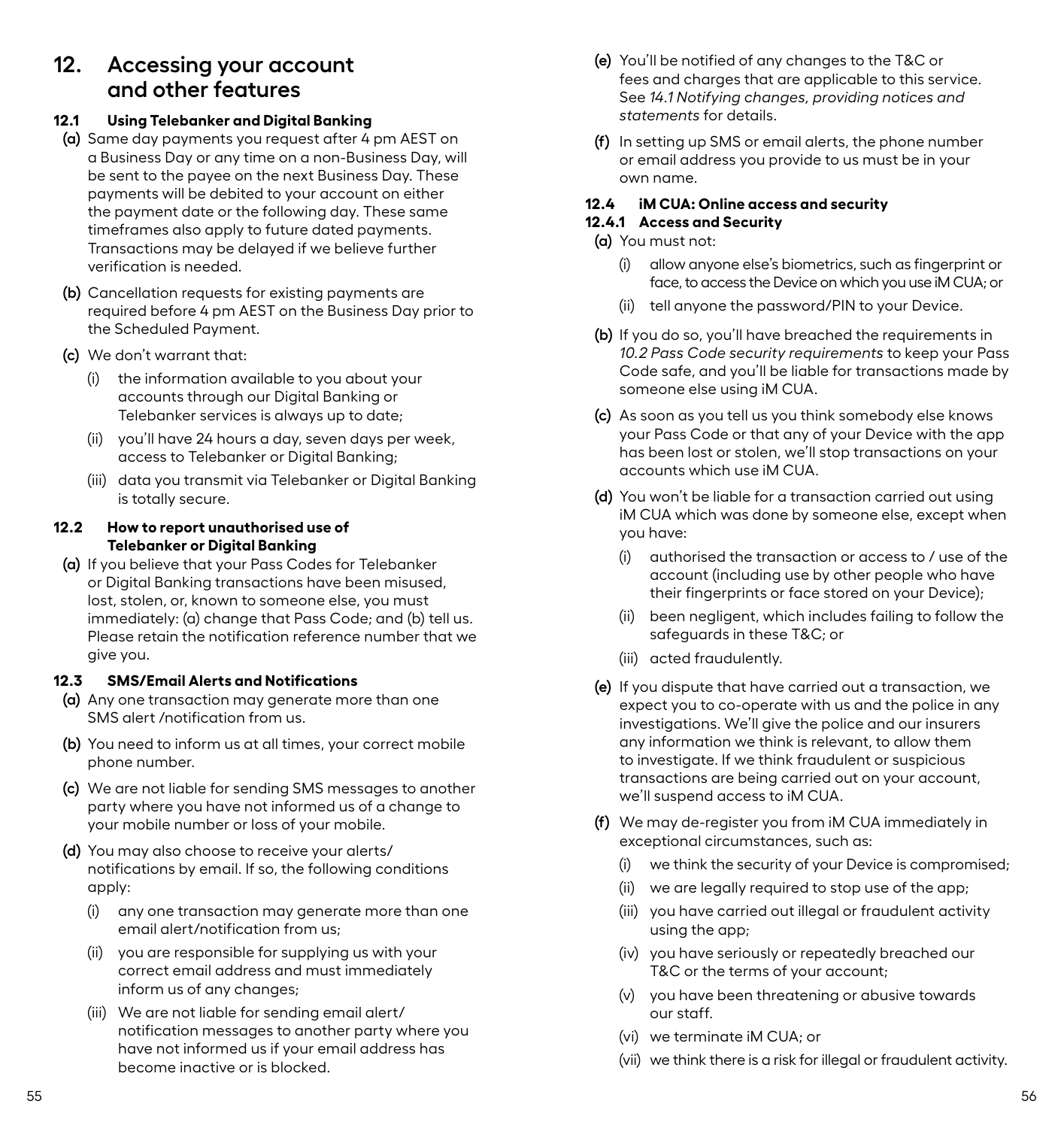# <span id="page-31-0"></span>**12.4.2 Cancellation**

- **(a)** You can cancel your use of iM CUA at any time by contacting us using the app.
- **(b)** We'll continue to carry out any transactions that you already authorised, unless you also ask us not to do so, and it's not too late to amend or cancel those transactions.

# **12.4.3 Your data**

- **(a)** iM CUA is provided in association with our service provider, Temenos AG. Data in relation to iM CUA will be shared with our service provider for the purpose of developing or improving our products and services, including iM CUA. By using iM CUA you expressly consent to having us, our affiliates, and select partners contact you about your inquiry, or about GSB's products or services, by text message or phone to the residential or mobile telephone number you have provided, even if that telephone number is on a corporate, state, or national Do Not Call Registry.
- **(b)** However, we may monitor, record, or reuse iM CUA conversations for quality assurance, training, and other permitted business purposes. This monitoring or recording may be done without any further notice to you.

#### **12.4.4 When iM CUA is available**

- **(a)** Even though we aim to make iM CUA available as a convenience to you as much as possible, from time to time iM CUA may be: (a) unavailable or (b) have a fault or error.
- **(b)** Our goal is to provide helpful and accurate information on GSB products and services and to fulfil requests within the scope of iM CUA. However you assume all risks and all costs associated with your use of iM CUA, including, without limitations, any internet access fees or costs incurred for the use of your Card/Device and any damage to any equipment, software, information, or data. Refer to our website for further information on all of our available products and services.

### **12.4.5 Necessary equipment**

**(a)** iM CUA requires a supported mobile Card/Device and internet access. It's your responsibility to ensure the equipment's functionality.

# **12.4.6 You agree to receive alerts, notifications, and other communications**

**(a)** In accordance with our Privacy Policy, we'll use your Personal Information to keep you informed about our products and services, as well as those of trusted third parties. This will include text messages when you register your mobile Card/Device. We may also send you text messages or give you a call to discuss GSB's products or services. You are responsible for any messaging or data fees that may be charged by your telecommunications provider.

**(b)** Text message functionality and availability is not guaranteed by us and should be used by you at your own risk.

#### **12.4.7 Changes to iM CUA**

**(a)** We may change or discontinue, temporarily or permanently, any feature or component of iM CUA at any time without further notice. We are not liable to you or to any third party for any modification, suspension, or discontinuance of any feature or component of iM CUA.

#### **12.4.8 Warranties and liability**

- **(a)** Subject to any warranty which is imported into these T&C by law and which cannot be excluded, the iM CUA service is provided by us "as is" without warranty of any kind, either express or implied, including, but not limited to, any implied warranties of merchantability, fitness for a particular purpose, title or non-infringement.
- **(b)** If you are dissatisfied with any aspect of the iM CUA service, your sole and exclusive remedy is to stop using it.

#### **12.5 The Boost (previously Savings Top Up)**

*This feature was previously called the Savings Top Up and is now known as The Boost (since 13 June 2021).*

- **(a)** All our Everyday Banking Accounts listed in the table in section 3.2 can use our feature called The Boost (excluding the Everyday Business Account). For these accounts, you can select an amount (from \$0.01 to \$5) to be sent from that account to a nominated deposit or home loan account each time you make a Visa Debit or eftpos Debit Card purchase.
- **(b)** You can nominate any eligible Great Southern Bank deposit or home loan account from your payee list in Digital Banking to receive The Boost. Term Deposit accounts, Personal Loans and Credit Cards cannot receive a Boost. Eligible accounts and limits may change from time to time. More information is available on our website .
- **(c)** The Boost can be established on joint accounts, with either account holder able to set up The Boost. including making changes to, or cancelling, The Boost via their Digital Banking.
- **(d)** You can set up to 3 Boosts on one transaction account. You can nominate a set amount (from \$0.01 to \$5) to be transferred to each account for every purchase made. You may be required to hold a minimum balance before we can process a Boost.
- **(e)** Where multiple Boosts are set up from one transaction account:
	- (i) Each 'active' Boost will process in the order displayed in Digital Banking (lowest 'To' account number first).
	- (ii) If the nominated transaction account has insufficient funds, the remaining Boost payments will not be processed.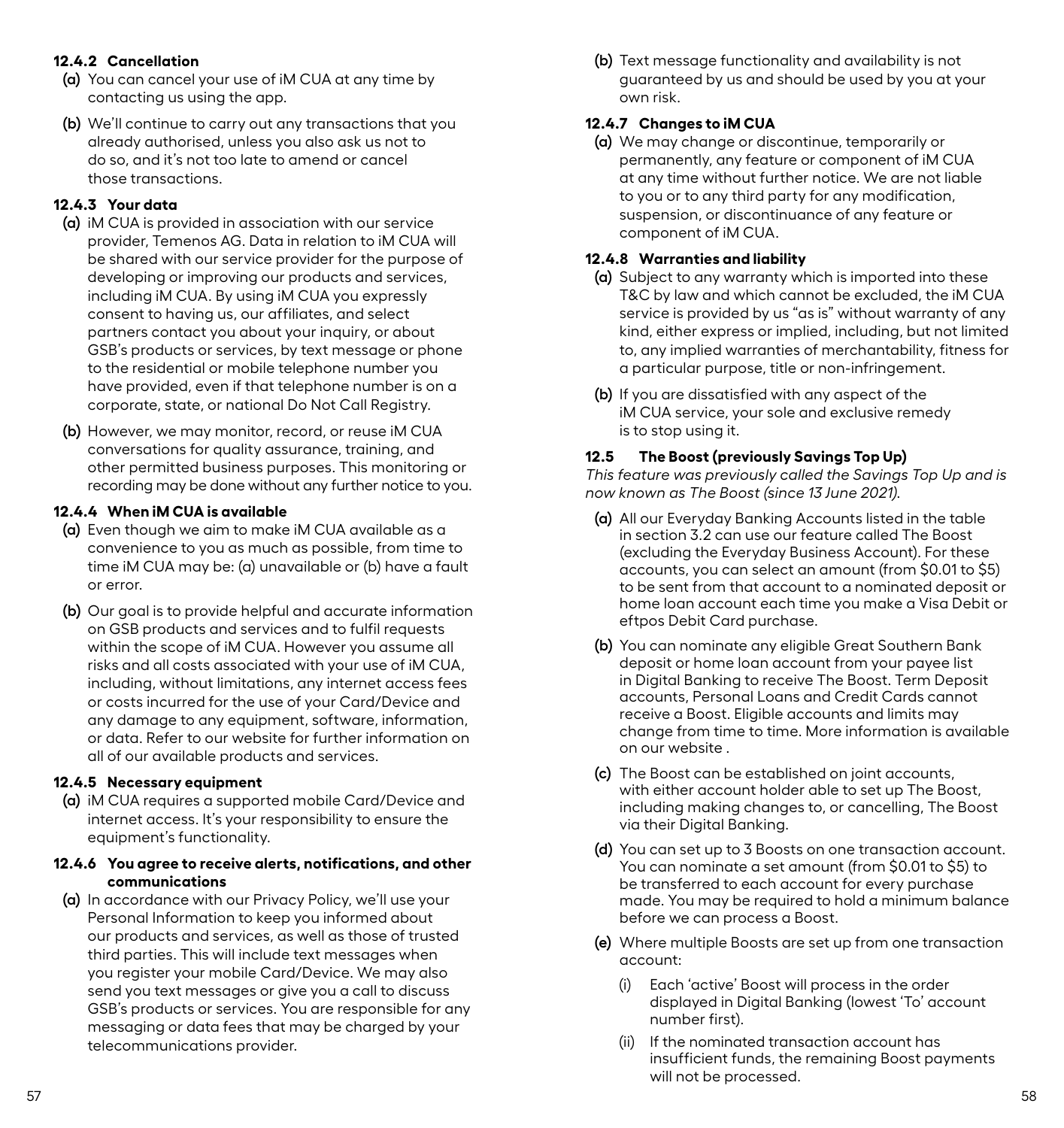- <span id="page-32-0"></span>**(f)** Amounts for each Boost accumulate during the day after every purchase and are transferred to your nominated account at the start of the next day.
- **(g)** For Boosts made from an Overdraft or Line of Credit account, a Boost will not occur if the account has a debit balance at the time the Boost is processed. If your Overdraft or Line of Credit account has a credit balance at the time the Boost is processed, but the Boost amount exceeds your credit balance, The Boost may not be processed or it may put the account into a debit balance and interest will be payable.
- **(h)** If you have nominated a home loan account to receive a Boost, and the home loan account is in a positive balance or will be put into a positive balance by a Boost, the Boost will reject and The Boost to this account will be set to 'Inactive'. You can set the Boost status back to 'Active' via Digital Banking.
- **(i)** If you have nominated a fixed rate home loan account to receive a Boost, and the Boost exceeds your advance repayment limit, the Boost may not be processed or the excess funds will be swept back to the nominated account as stated in your loan contract.
- **(j)** If the account you have nominated to receive the Boost is closed, the Boost will not be processed, and the Boost will be set to 'Inactive'.

# **12.6 Mortgage Offset**

- **(a)** A mortgage offset may be established on Everyday, Everyday Business, Prime Access, Freedom Plus, Platinum Plus, Everyday 55+ and Special Purpose accounts on qualifying loans (Mortgage Offset Facility). These products may change from time to time. The Mortgage Offset Facility can only be established if all Account Holders to the offset account are parties to the qualifying loan.
- **(b)** The maximum number of accounts you can use as offset accounts on each qualifying loan is determined at our discretion.
- **(c)** The maximum number of qualifying loans that can be linked to a single offset account is 1. You cannot have multiple qualifying loans linked to a single offset account.
- **(d)** You must maintain a minimum balance of \$500 (or such other minimum balance we determine for your account) in each offset account to get the benefit of the offset from that account.
- **(e)** You may allow the balance of your offset account to be reduced below the minimum balance. However, the offset will not apply while the balance is less than the minimum balance.
- **(f)** Your offset accounts won't earn any interest while they're linked to the Mortgage Offset Facility.
- **(g)** The offset rate is the percentage of the balance of the offset account that is "offset" against the balance of the loan account each day when calculating interest on the loan account. We may change the offset rate at any time.
- **(h)** A Mortgage Offset Facility is not available on any accounts with an overdraft Facility.
- **(i)** For 'Premium Fixed Rate Loan products' entered into on or after 12 June 2016:
	- (i) The maximum amount that can be offset during the fixed rate term is \$50,000 (irrespective of your balance in the offset accounts).
	- (ii) You'll also not receive any interest on the funds in your offset accounts in excess of the \$50,000 limit.
- **(j)** For 'Advance Variable Home Loans':
	- (i) The maximum amount that can be offset is \$50,000 (irrespective of your balance in the offset accounts).
	- (ii) You'll also not receive any interest on the funds in your offset accounts in excess of the \$50,000 limit.
- **(k)** For 'Balanced Variable' and 'Achieve Variable Home Loans':
	- (i) The maximum amount that can be offset is \$15,000 (irrespective of your balance in the offset accounts).
	- (ii) You'll also not receive any interest on the funds in your offset accounts in excess of the \$15,000 limit.

# **12.7 The Vault**

'The Vault' or 'Vault', is designed to help reduce your temptation to dip into your savings/deposit account, while logged in to Digital Banking services.

- **(a)** Great Southern Bank determines at its discretion which deposit products are eligible to be included in 'The Vault' and may adjust this product eligibility from time to time.
- **(b)** You can choose to add / remove your eligible deposit account(s) to/from 'The Vault' via Digital Banking.
- **(c)** If you choose to place an account in 'The Vault', that account will be hidden from selected screens in your Digital Banking view including your main account list and account lists used for making outward payments from Digital Banking. Other account holders or signatories of the same account will still be able to see an account that you have placed in 'The Vault' in their own Digital Banking view (unless they have also chosen to add the same account to their own 'Vault').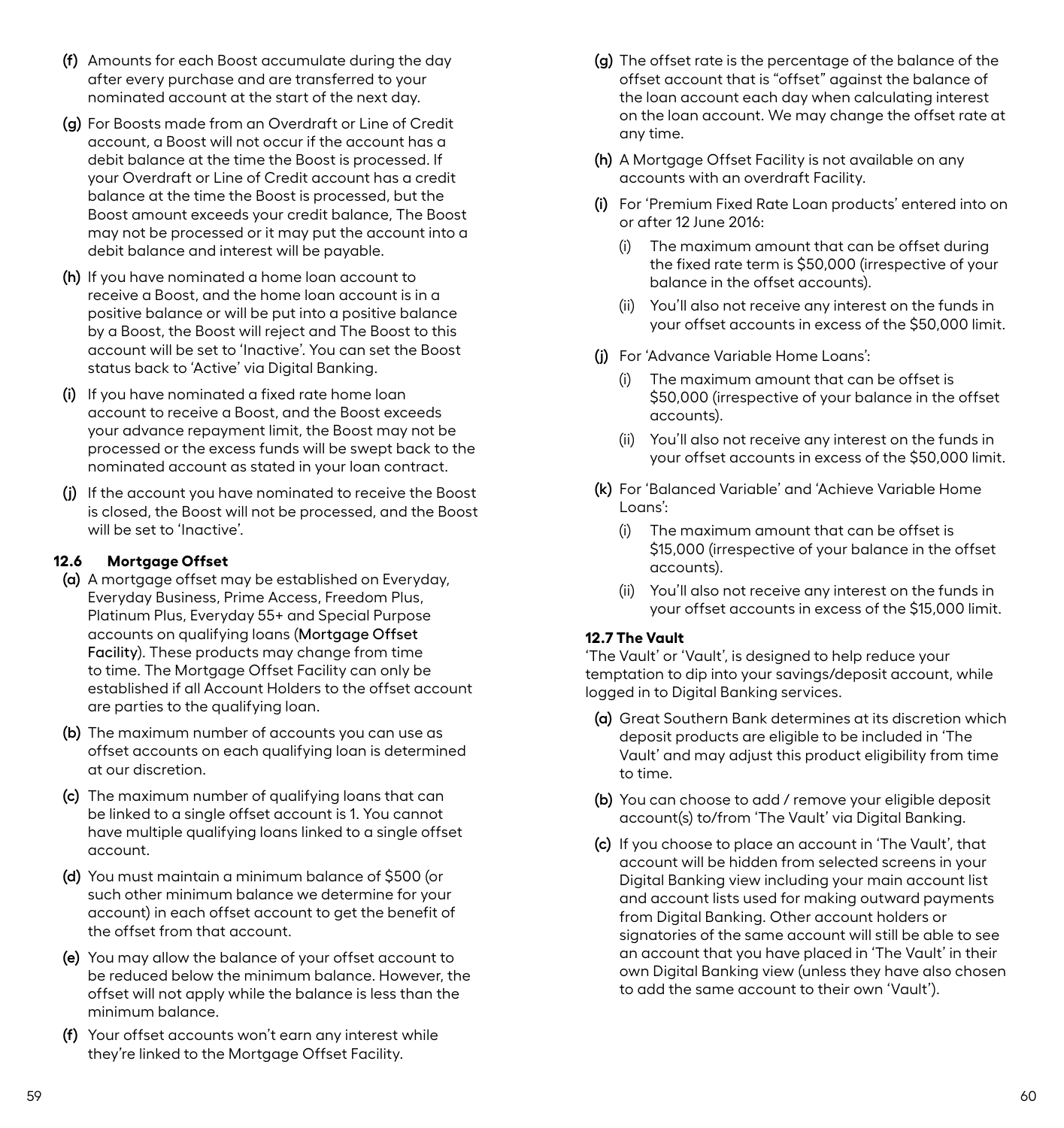- <span id="page-33-0"></span>**(d)** Adding an account to 'The Vault' does not place any transactional restrictions on your underlying deposit account, it simply hides the account from selected screens in Digital Banking. Existing payments previously established via Digital Banking prior to adding an account to 'The Vault' will continue. Equally, any payments or transactions on your account initiated outside of Digital Banking (e.g. card transactions, direct debits, inward payments/transfers) will also not be restricted as a result of adding an account to 'The Vault'.
- **(e)** While an account is in the Vault it will continue to display in Statements and eStatements. You can also check the balance of an account while it is in 'The Great Southern Bank Vault' using the "show balance" option in 'The Great Southern Bank Vault' screen in Online Banking.
- **(f)** In adding an account to 'The Great Southern Bank Vault' you can also choose to add a custom message to deter you from accessing your savings while within Great Southern Bank Digital Banking. Great Southern Bank reserves the right to amend or remove custom messages that it deems to be inappropriate.

# **13. Closing accounts, blocking transactions and combining accounts**

#### **13.1 Our right to suspend accounts and to block, freeze or refuse transactions**

- **(a)** We can delay, block, freeze or refuse a transaction or suspend an account, or suspend access to an account, without prior notice to you, where we believe:
	- (i) the transaction may breach a law or sanctions;
	- (ii) the transaction involves fraudulent or illegal activity;
	- (iii) a payment was sent to your account in error;
	- (iv) doing so will protect you or us from incurring a loss;
	- (v) the funds involved in the transaction may directly or indirectly be applied for the purposes of criminal or unlawful conduct;
	- (vi) the transaction is not in the Account Holder's interest, (for example: where we think the Account Holder is in a vulnerable position due to illness, cognitive impairment, domestic violence, elder abuse, financial abuse or other similar circumstance); or
	- (vii) the action is otherwise reasonably necessary to protect our legitimate interests (which includes our legitimate business needs, reputation, prudential requirements, materials changes to our business or systems, security requirements or to manage regulatory risk).
- **(b)** If a transaction is delayed, blocked or refused for any of the above reasons, we are not liable to you for, and you indemnify us against, any and all loss incurred by you or any other person arising from such delay, block or refusal of a transaction or application.
- **(c)** From time to time, we are required under Australian law to obtain additional information from you. If you don't provide the information within a reasonable timeframe, your account may be blocked, suspended or frozen. We are not liable to you for, and you indemnify us against, any loss or damage caused (including consequential loss) as a result of us blocking, suspending or freezing your account in these circumstances.

# **13.2 Dormant/inactive accounts**

- **(a)** If no transactions are carried out on your account for at least 12 months (other than transactions initiated by us, such as crediting interest or debiting fees and charges) we may write to you asking if you want to keep the account open. If you don't reply, we'll treat your account as dormant.
- **(b)** If your account (other than an Everyday Youth account or Youth eSaver account) remains inactive for seven years, we'll remit balances more than \$500 to the Australian Securities & Investments Commission **(ASIC)** as unclaimed monies. We can assist you in making a claim for unclaimed monies which have been remitted to ASIC from your account with GSB.
- **(c)** Fees apply to dormant/inactive accounts.

# **13.3 Closing accounts, memberships and cancelling Access Facilities**

- **(a)** You can close your GSB accounts or cancel Access Facilities at any time. You'll have to surrender or destroy your cheque book and any Cards to us. We may defer closure until sufficient funds are available to cover payment of outstanding cheques, EFT & Visa transactions and fees.
- **(b)** To close a joint account, we need consent from all Account Holders. A signatory cannot close an account.
- **(c)** If you open a new account with GSB, you have 90 days to activate your Card or make a deposit into that account. If you don't do either, we may close your account by giving you reasonable notice.
- **(d)** Additionally, we can at any time:
	- (i) close your accounts at our absolute discretion by giving you reasonable notice and paying you the balance of your account. In exceptional circumstances, we may close your account without providing notice if we think the situation is serious enough; or
	- (ii) cancel or restrict any Access Facility at any time without prior notice.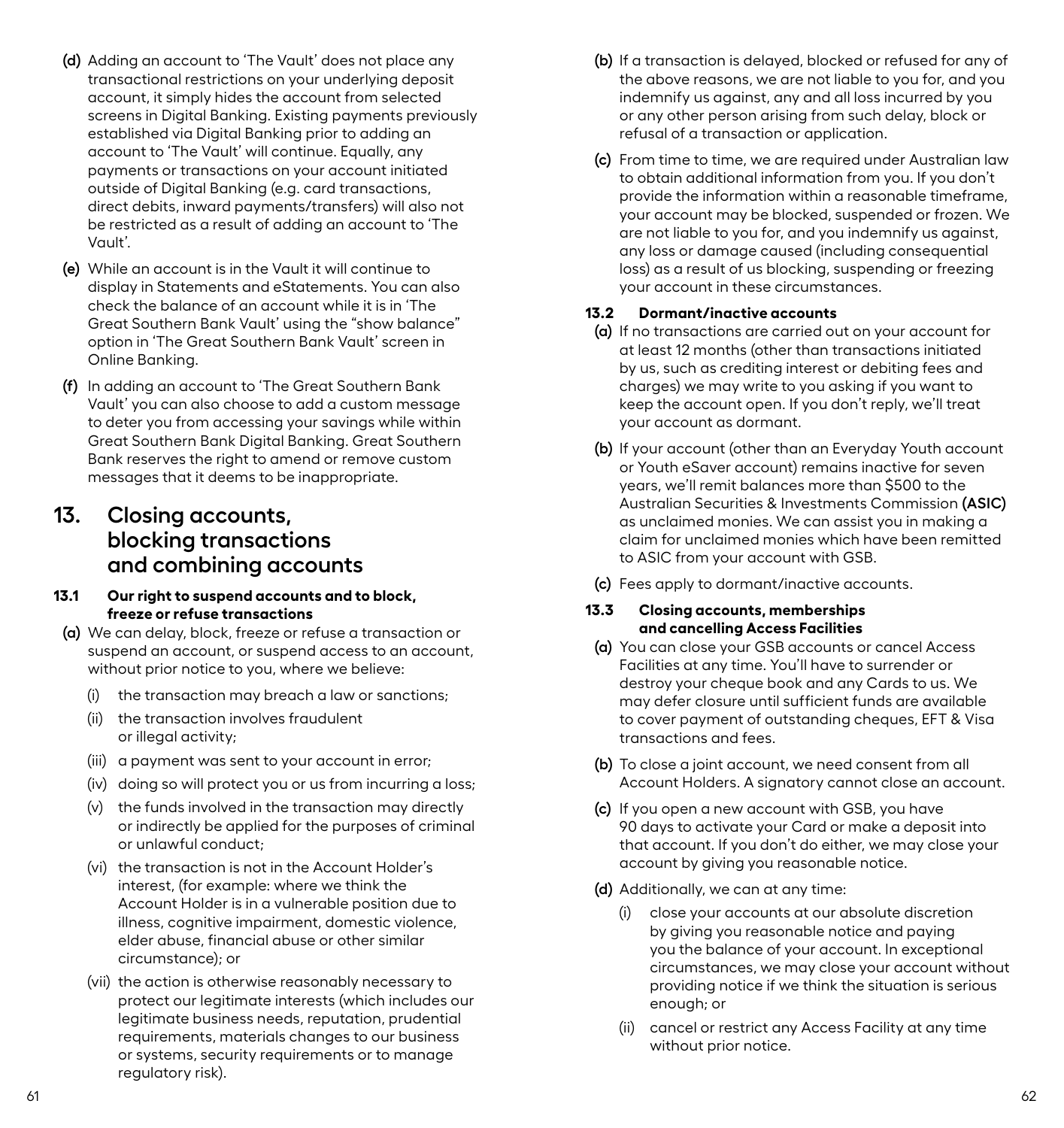<span id="page-34-0"></span>**(e)** We can also, at our discretion, terminate your membership in certain circumstances (including where you have no products with us). The CUA Constitution sets out when memberships can be terminated. A copy is available at greatsouthernbank.com.au

#### **13.4 Suspension of Digital Banking**

We may, if we reasonably consider it appropriate, suspend any Digital Banking service at any time and without prior notice to you. A notice will be placed on the GSB website if Digital Banking Services are suspended with details of the suspension. We are not liable for any loss or damage caused to you (including consequential loss) as a result of suspending any Digital Banking service.

#### **13.5 Our right to combine accounts or offset funds held**

- **(a)** We can offset the credit balance of any of your deposit accounts against any debt you owe us.
- **(b)** We can also transfer funds from one of your GSB accounts to another, where the accounts are held in the same name. Generally, we would only do this where, for example, one of your accounts becomes overdrawn, or payment of any amount is overdue on a loan account in the same name.
- **(c)** However, we won't do this offset if:
	- (i) we know that the funds are not held in the same capacity (e.g. where you have funds in a personal savings account and funds in a savings account where you act on behalf of your child); or
	- (ii) your debt to us arises from some business with us other than banking.
- **(d)** In instances where we are bound by a specific code (such as the *Code of Operation* issued by Services Australia), there may be limits on the extent to which funds from your various accounts may be transferred.
- **(e)** However you should not assume that we'll automatically transfer funds to an overdrawn account from an account which is in credit.

# **14. How will we contact you?**

#### **14.1 Notifying changes, providing notices and statements**

- **(a)** We may change fees, charges, interest rates and other conditions (e.g. these T&C) at any time. Subject to the law, these are the ways that we can notify you of these changes:
	- (i) notification by letter;
	- (ii) notification on or with your next statement of account;
	- (iii) notification on or with the next newsletter;
	- (iv) advertisements in the local or national media;
	- (v) notification through Digital Banking;
	- (vi) email or SMS;
	- (vii) notification by iM CUA; or
	- (viii) notification on our website.
- **(b)** If we use Digital Banking for these notices, we'll tell you when the information is available for you to retrieve. either at the time or on setting up a Facility that will have regular postings to Digital Banking.
- **(c)** You can vary your nominated email address and/ or mobile phone number at any time or cancel arrangements to receive notices by email, SMS, iM CUA or through Digital Banking.
- **(d)** The minimum notice period we'll give you for a change are as follows:

| Type of change                                                                                                                                                                  | <b>Notice</b>                           |
|---------------------------------------------------------------------------------------------------------------------------------------------------------------------------------|-----------------------------------------|
| Increasing any fee or charge                                                                                                                                                    | 20 days                                 |
| Adding a new fee or charge                                                                                                                                                      | 20 days                                 |
| Reducing the number of fee-free transactions<br>permitted on the account                                                                                                        | 20 days                                 |
| Changing the minimum balance to which an<br>account keeping fee applies                                                                                                         | 20 days                                 |
| Changing the method by which interest is<br>calculated                                                                                                                          | 20 days                                 |
| Changing the circumstances when interest is<br>credited to your account                                                                                                         | 20 days                                 |
| Changing interest rates                                                                                                                                                         | On the day<br>of change                 |
| Increasing an Account Holder's liability for losses<br>relating to transactions                                                                                                 | 20 days                                 |
| Imposing, removing or changing a daily or other<br>periodic limit applying to transactions, a Facility,<br>or electronic equipment                                              | 20 days                                 |
| A change required because of an immediate<br>need to restore or maintain the security of a<br>system or an individual account, including the<br>prevention of criminal activity | When we next<br>communicate<br>with you |
| Changing any other term or condition                                                                                                                                            | When we next<br>communicate<br>with you |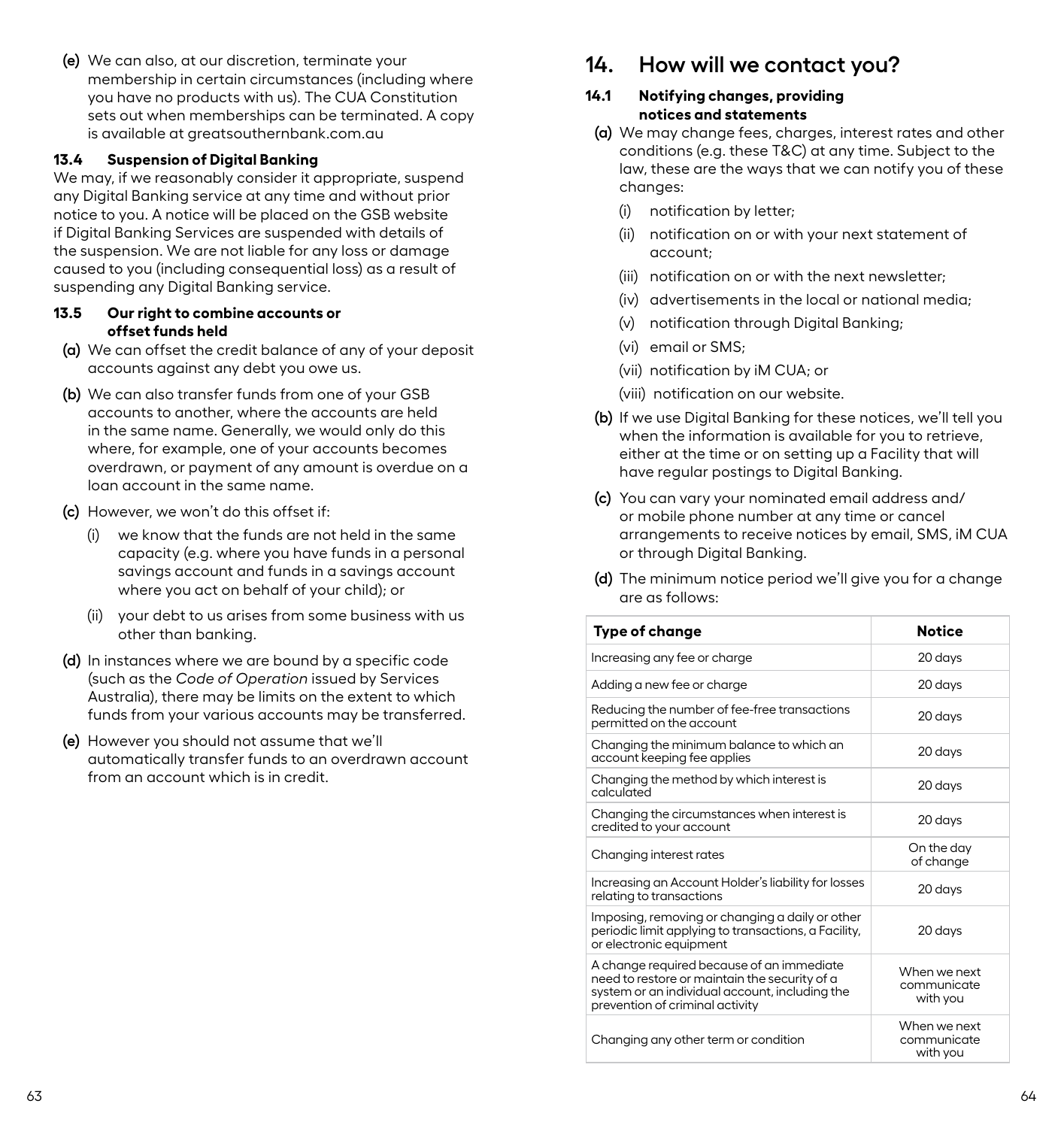# <span id="page-35-0"></span>**15. If you have a complaint or feedback**

- **(a)** To make a complaint, contact our staff at any branch, or through iM CUA, our contact centre, our website or via email and tell us that you want to make a complaint. Our staff will advise you about our complaint handling process and the timetable for handling your complaint. We also have an easy to read guide to our dispute resolution system available on our website and on request.
- **(b)** We also have a Customer Advocacy team to assist our customers with a complaint. The role of the Customer Advocacy team is to assist you in resolving complaints which are not resolved at the first instance through our front line staff. You can contact the Customer Advocacy team via email: customeradvocacy@gsb.com.au or via phone 07 3552 4743.
- **(c)** If you are not satisfied with the way in which we resolve your complaint or the speed at which we respond, please do raise this with our Customer Advocacy team. If your complaint is still unresolved please contact the Australian Financial Complaints Authority (**AFCA**), which is an independent external dispute resolution body.
- **(d)** You can contact AFCA at:

GPO Box 3, Melbourne, VIC 3001 Phone: 1800 931 678 E: info@afca.org.au W: www.afca.org.au

- **(e)** AFCA requires you to contact us in the first instance to try to resolve your complaint.
- **(f)** If you have a complaint about our compliance with the COBCOP which does not involve financial loss, you can contact:

Customer Owned Banking Code Compliance Committee PO Box 14240 Melbourne VIC 8001 Phone: 1800 931 678

**(g)** If you have any other feedback, or would like to give us a compliment, please speak to our staff at any branch or contact us through iM CUA, our contact centre, our website or via email.

# **16. Financial Claims Scheme**

Funds held in deposit accounts with GSB may be guaranteed under the Australian Government's Financial Claims Scheme, and you may be entitled to a payment under the Financial Claim Scheme subject to a limit per depositor. For further information about the Financial Claims Scheme:

- **(a)** visit the Australian Prudential Regulation Authority website at www.fcs.gov.au; or
- $65$  for the control of the control of the control of the control of the control of the control of the control of the control of the control of the control of the control of the control of the control of the control of th **(b)** phone the Australian Prudential Regulation Authority hotline on 1300 55 88 49.

# **17. Definitions**

In these T&C, these terms have the following meanings.

| Access Facility                            | Methods for you to access your account.                                                                                                                                          |
|--------------------------------------------|----------------------------------------------------------------------------------------------------------------------------------------------------------------------------------|
| Account                                    | An account you hold with us.                                                                                                                                                     |
| <b>Account Holder</b>                      | The individual, individuals or Organisation in<br>whose name the account is held.                                                                                                |
| Additional<br>Cardholder                   | A person other than the Account Holder who has<br>been nominated by an Account Holder to operate<br>the account by use of a Visa Debit Card.                                     |
| Advance<br>Repayment                       | Any additional amounts paid to your home loan<br>above the minimum repayment amount required<br>under the Offer and Loan Contract.                                               |
| Advance<br>Repayment<br>Limit              | The limit of additional repayments allowed during<br>the fixed rate period of the fixed rate home loan as<br>stated in the loan contract.                                        |
| Apple Pay,<br>Samsung Pay<br>or Google Pay | Mobile payment apps and/or Digital Wallet with<br>the corresponding names that enables access to<br>your Cards.                                                                  |
| ATM                                        | Automatic teller machine.                                                                                                                                                        |
| Automatic<br>Periodical<br>Payments        | Are established to meet minimum loan<br>repayments on GSB loans. These payments are<br>adjusted in line with interest rates and other<br>changes (such as principal reductions). |
| <b>Bank</b>                                | Means an Australian Deposit-Taking Institution,<br>including banks, credit unions, building societies<br>etc.                                                                    |
| Bank@Post                                  | The banking service provided at Australia Post<br>Offices through which you can make withdrawals,<br>deposits and balance enquiries.                                             |
| <b>Banking</b><br><b>Business Day</b>      | A day in Sydney or Melbourne when banks process<br>settlements through the Reserve Bank of Australia.                                                                            |
| <b>BPAY</b>                                | BPAY Pty Ltd (ABN 69 079 137 518) of Level 1,<br>255 George Street, Sydney NSW 2000.                                                                                             |
| <b>BPAY Cut-off</b>                        | Refer to Digital Banking for current cut-off times.                                                                                                                              |
| <b>BPAY Payment</b>                        | A transaction made through the BPAY Scheme<br>other than an NPP and OSKO Payments.                                                                                               |
| <b>BPAY Scheme</b>                         | The scheme operated by BPAY which governs the<br>way in which we provide BPAY, BPAY View and<br>Osko to you.                                                                     |
| <b>BPay View</b>                           | The electronic invoice and statement service for<br>the online delivery of invoices and statements<br>operated by the BPAY Scheme as described in<br><b>BPAY View.</b>           |
| <b>Business Hours</b>                      | The hours between 9 am to 5 pm on<br>a Business Day.                                                                                                                             |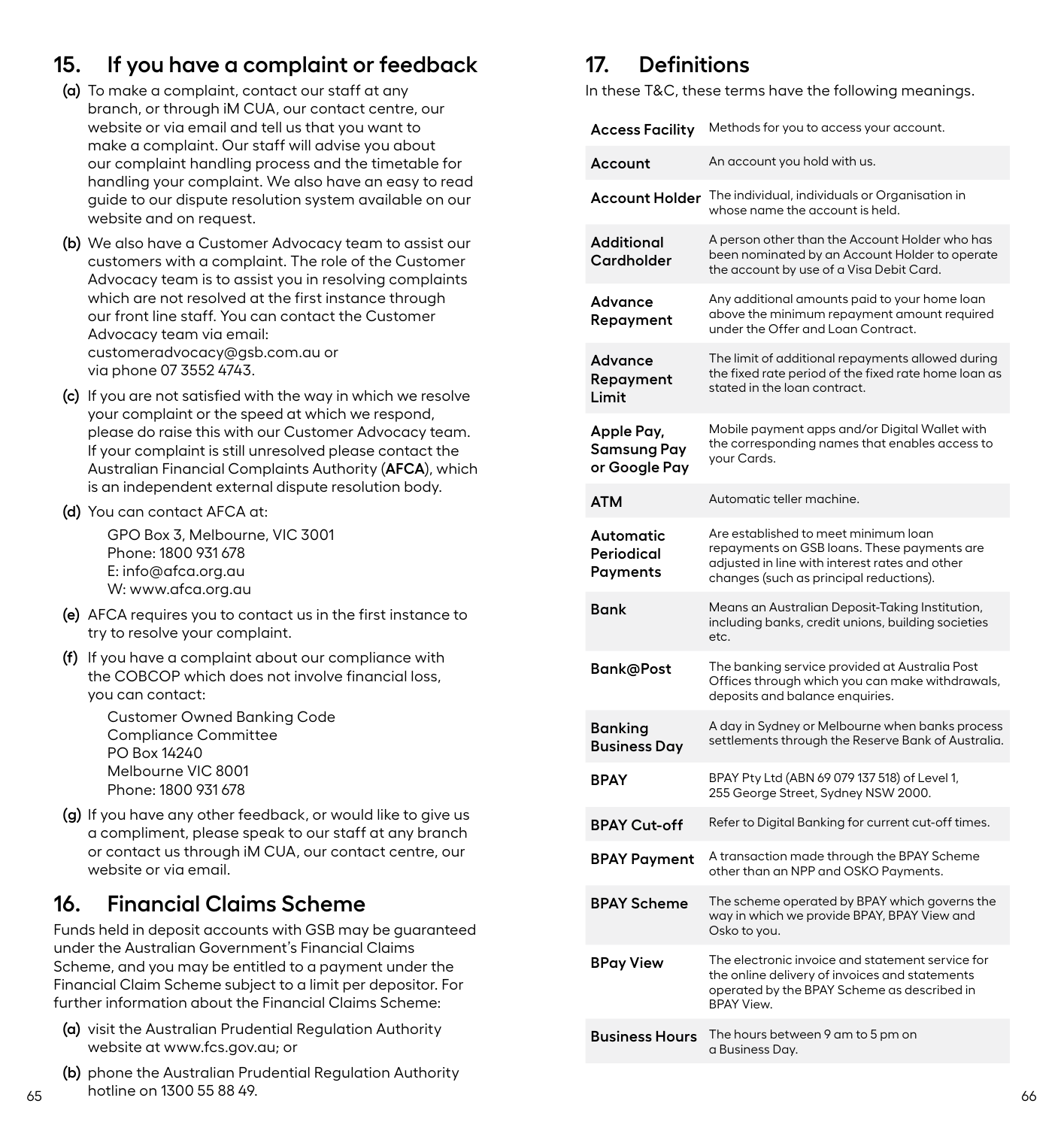| Business Day                             | A day that is not a Saturday, a Sunday<br>or a public holiday or bank holiday in the<br>place concerned.                                                                                                 |                            | ePayment                                | Electronic transactions made using any one of our<br>Cards or Facilities listed in section 10.2(c).                                                                                                                                         |
|------------------------------------------|----------------------------------------------------------------------------------------------------------------------------------------------------------------------------------------------------------|----------------------------|-----------------------------------------|---------------------------------------------------------------------------------------------------------------------------------------------------------------------------------------------------------------------------------------------|
| Card                                     | A debit card and includes our Visa Debit Card<br>and eftpos Debit Card and any digital                                                                                                                   | Code                       | ePayments                               | The ePayments Code released by the Australian<br>Securities & Investments Commission.                                                                                                                                                       |
|                                          | representation of those cards (commonly called<br>'virtual cards') issued by us.                                                                                                                         | Banking                    | Everyday                                | Any GSB account listed in section 3.2 Summary<br>of Accounts and Available Access Facilities -<br>Everyday Banking Accounts and section 3.3<br>Summary of Accounts and Available Access                                                     |
| Card Scheme                              | A payment card scheme operated by Visa, eftpos<br>Payments Australia Ltd, or any similar scheme<br>which GSB can provide to you to enable access to                                                      |                            | accounts                                | Facilities - Savings and Term Deposit Accounts                                                                                                                                                                                              |
| Card                                     | your account through the use of a Card.<br>A transaction made on your account through                                                                                                                    | Facility                   |                                         | An arrangement through which you can<br>perform transactions.                                                                                                                                                                               |
| Transaction                              | use of your Card.                                                                                                                                                                                        |                            | <b>Fast Payment</b>                     | A payment facilitated through Osko, NPP or PayTo.                                                                                                                                                                                           |
| <b>Cleared Funds</b>                     | The proceeds of:<br>(a) cheque deposits to your account (once the<br>cheque is cleared);<br>(b) direct debits against non-GSB accounts (once<br>the proceeds of the direct debit are cleared);           |                            | <b>Identifier</b>                       | Information that a User:<br>(a) knows but is not required to keep secret, and<br>(b) must provide to perform a transaction.<br>Examples include an account number, PayID<br>or customer number.                                             |
|                                          | (c) cash deposits and direct credits; and<br>(d) Card credits and/or refunds that are processed<br>using your Card once those<br>funds are no longer pending,<br>less any outstanding Card Transactions. | Event                      | Insolvency                              | In respect of a person:<br>(a) it is (or states that it is) an insolvent under<br>administration or insolvent (each as defined in<br>the Corporations Act 2001 (Cth));                                                                      |
| <b>Contactless</b><br><b>Transaction</b> | A way to pay for a purchase by tapping your Card<br>or Card/Device on a payment terminal without<br>having to sign or enter a PIN.                                                                       |                            |                                         | (b) it has had a Controller (as defined in the<br>Corporations Act 2001 (Cth)) appointed, or<br>is in liquidation, in provisional liquidation,<br>under administration or wound up or has had<br>a Receiver (as defined in the Corporations |
|                                          | Contact Centre Our general enquiries line at 133 282.                                                                                                                                                    |                            |                                         | Act 2001 (Cth)) appointed to any part of its<br>property;                                                                                                                                                                                   |
| <b>Digital Banking</b>                   | Refers to both our Online Banking and our<br>Mobile Banking services.                                                                                                                                    |                            |                                         | (c) it is subject to any arrangement, assignment,<br>moratorium or composition, protected from<br>creditors under any statute, or dissolved;                                                                                                |
| Digital Wallet                           | A facility that enables the storage and use of a<br>digital representation of your Card.                                                                                                                 |                            |                                         | (d) an application or order has been made,<br>resolution passed, proposal put forward, or any<br>other action taken, in each case in connection                                                                                             |
| <b>Direct Debit</b>                      | A "Direct Debit Request" as defined in the BECS<br>Procedures available at www.auspaynet.com.au/<br>resources/direct-entry                                                                               |                            |                                         | with that person, which is preparatory to or<br>could result in any of (a), (b) or (c) above;<br>(e) it is taken (under section 459F(1) of the                                                                                              |
| Device                                   | A device that is used by a User to perform<br>a transaction, such as phone, smart watch,                                                                                                                 |                            |                                         | Corporations Act 2001 (Cth)) to have failed to<br>comply with a statutory demand;                                                                                                                                                           |
| <b>EFT</b>                               | wearable etc.<br>Electronic funds transfer, being a transfer of<br>money from one financial institution account to                                                                                       |                            |                                         | (f) it is the subject of an event described in section<br>459C(2)(b) or section 585 of the Corporations<br>Act 2001 (Cth) (or it makes a statement from<br>which a reasonable person would deduce it is                                     |
|                                          | another, either within a single financial institution<br>or across multiple institutions, via computer-<br>based systems and made without using physical                                                 |                            |                                         | so subject);<br>(g) it is otherwise unable to pay its debts when<br>they fall due; or                                                                                                                                                       |
| ettpos                                   | currency.<br>Electronic funds transfer at the point of sale - a<br>network for facilitating EFT transactions at<br>point of sale.                                                                        |                            |                                         | (h) something having a substantially similar effect<br>to paragraphs (a) to (g) above happens in<br>connection with that person under the law<br>of any jurisdiction.                                                                       |
| eftpos Debit<br>Card                     | A debit card issued by GSB that transacts<br>via the eftpos Debit Card Card Scheme and                                                                                                                   |                            | <b>Interest Rate</b><br><b>Schedule</b> | The interest rate schedule available at a GSB<br>branch or at greatsouthernbank.com.au                                                                                                                                                      |
|                                          | branded<br>as 'eftpos Debit Card'. This can include a physical<br>or digital card.                                                                                                                       | Internet<br><b>Banking</b> |                                         | GSB's online banking Facility that enables you to<br>access your account via an internet connection.                                                                                                                                        |
|                                          |                                                                                                                                                                                                          | Service                    |                                         |                                                                                                                                                                                                                                             |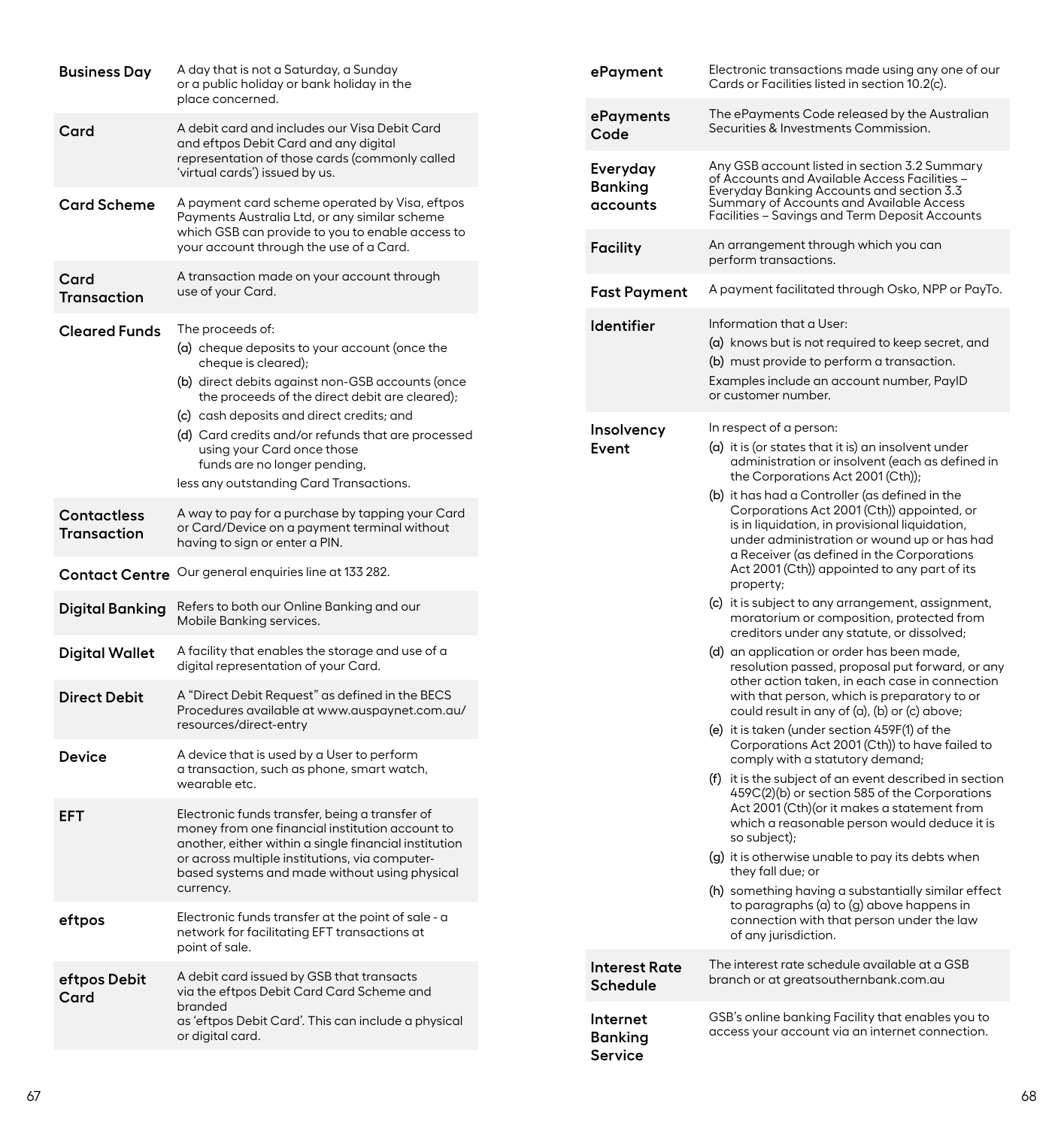| <b>Mandate</b><br>Management<br>Service | The central, secure database operated by NPP<br>Australia Ltd for Payment Agreements.                                                                                                                                                                                                                                                                                                                                                                                                                                                                          |
|-----------------------------------------|----------------------------------------------------------------------------------------------------------------------------------------------------------------------------------------------------------------------------------------------------------------------------------------------------------------------------------------------------------------------------------------------------------------------------------------------------------------------------------------------------------------------------------------------------------------|
| Mandated<br>Payment<br>Service          | Known as "PayTo", this is the NPP service which<br>enables us to process NPP Payments from your<br>Account in accordance with and on the terms set<br>out in a Payment Agreement you have established<br>with a Merchant or Payment Initiator that<br>subscribes to the service.                                                                                                                                                                                                                                                                               |
| Manual<br>Signature                     | A handwritten signature, including a signature<br>written on paper and a signature written on an<br>electronic tablet.                                                                                                                                                                                                                                                                                                                                                                                                                                         |
| Merchant                                | A merchant with whom you have established, or<br>would like to establish, a Payment Agreement.                                                                                                                                                                                                                                                                                                                                                                                                                                                                 |
| Mistaken<br>Payment                     | A payment by a User through a Pay Anyone Digital<br>Banking Facility and processed by a financial<br>institution through direct debit or direct credit<br>where funds are paid into the account of an<br>unintended recipient. This may occur because<br>the User enters or selects a BSB number and/<br>or Identifier that does not belong to the named<br>and/or intended recipient, as a result of the User's<br>error, or the User being advised of the wrong BSB<br>number and/or account number. This does not<br>include BPAY Payments or Osko payments |
| Mobile Banking<br>Service               | GSB's banking Facilities through which you can<br>access your accounts via a mobile telephone or<br>other electronic equipment.                                                                                                                                                                                                                                                                                                                                                                                                                                |
| NPP                                     | The New Payment Platform service(s) operated by<br>NPP Australia Ltd"                                                                                                                                                                                                                                                                                                                                                                                                                                                                                          |
| One Time<br>Password                    | A unique password that is issued to you for the<br>purposes of completing a transaction and which<br>can only be used for that single transaction.                                                                                                                                                                                                                                                                                                                                                                                                             |
| Online Banking                          | GSB's banking Facilities through which you can<br>access your accounts via an internet connection.                                                                                                                                                                                                                                                                                                                                                                                                                                                             |
| Organisation                            | Any of the following persons:<br>(a) a natural person (i.e. an individual) acting<br>in their capacity as a trustee, sole trader or<br>partner of a partnership;<br>(b) a body corporate in its personal capacity<br>or as a trustee;<br>(c) a government agency;<br>(d) an unincorporated body or association; or<br>(e) a firm or partnership.                                                                                                                                                                                                               |
| Osko                                    | The Osko payment service provided by BPAY.                                                                                                                                                                                                                                                                                                                                                                                                                                                                                                                     |
| Osko Payee                              | A customer who uses NPP and Osko to receive<br>NPP and Osko Payments.                                                                                                                                                                                                                                                                                                                                                                                                                                                                                          |
| Osko Payer                              | A customer who uses Osko to make NPP and Osko<br>Payments or Adjustments.                                                                                                                                                                                                                                                                                                                                                                                                                                                                                      |
|                                         |                                                                                                                                                                                                                                                                                                                                                                                                                                                                                                                                                                |

| Osko Payment<br>and/or NPP<br>Payment | Electronic payments cleared and settled by<br>participating financial institutions under the NPP.                                                                                                                                                                                                                                                                                                                                                                                                                                                                                                                                                                                                                 |  |  |
|---------------------------------------|-------------------------------------------------------------------------------------------------------------------------------------------------------------------------------------------------------------------------------------------------------------------------------------------------------------------------------------------------------------------------------------------------------------------------------------------------------------------------------------------------------------------------------------------------------------------------------------------------------------------------------------------------------------------------------------------------------------------|--|--|
| Osko<br>Adjustment                    | A transaction initiated by us or you to adjust or<br>reverse an NPP and Osko Payment which has<br>already been cleared and settled.                                                                                                                                                                                                                                                                                                                                                                                                                                                                                                                                                                               |  |  |
| Participating                         | A retailer or merchant who offers goods or<br>online merchant services for sale online, who is a participant<br>in Visa Secure.                                                                                                                                                                                                                                                                                                                                                                                                                                                                                                                                                                                   |  |  |
| Pass Code                             | A password or code that the User must keep<br>secret, that may be required to authenticate a<br>transaction or User. A Pass Code may be:<br>$(a)$ PIN;<br>(b) Digital Banking: Web Access Code or PIN;<br>(c) Telebanker Telephone Access Code;<br>(d) code generated by a security token;<br>(e) a One Time Password provided by us via SMS<br>or email to you;<br>(f) fingerprint access; or<br>(g) any other access mechanisms, including other<br>biometrics such as facial recognition.<br>A Pass Code does not include a number printed<br>on a Card/Device (e.g. a security number printed<br>on a debit Card). We may determine and change<br>the application and use of Pass Codes from time<br>to time. |  |  |
| Pay Anyone                            | A Digital Banking Facility offered by us by<br>that name.                                                                                                                                                                                                                                                                                                                                                                                                                                                                                                                                                                                                                                                         |  |  |
| PaylD                                 | A unique account Identifier used for<br>NPP Payments.                                                                                                                                                                                                                                                                                                                                                                                                                                                                                                                                                                                                                                                             |  |  |
| PayID Name                            | The name that identifies a User of the PayID<br>Service. People sending money using NPP<br>Payments will see the recipients PayID Name<br>before confirming the transaction.                                                                                                                                                                                                                                                                                                                                                                                                                                                                                                                                      |  |  |
| <b>PayID Service</b>                  | The addressing service for sending and receiving<br>NPP Payments.                                                                                                                                                                                                                                                                                                                                                                                                                                                                                                                                                                                                                                                 |  |  |
| PaylD Type                            | A type of unique Identifier used for NPP Payments.<br>PayID Types include phone numbers, email<br>addresses, and PayIDs representative of an<br>Organisation by Australian Business Number<br>(ABN), name, product, campaign or region.                                                                                                                                                                                                                                                                                                                                                                                                                                                                           |  |  |
| Payment<br>Agreement                  | An agreement established by you and an<br>approved Merchant or Payment Initiator by which<br>you authorise us to make payments from your<br>Account. Payment Agreements include Migrated<br><b>DDR Mandates.</b>                                                                                                                                                                                                                                                                                                                                                                                                                                                                                                  |  |  |
| Payment<br>Direction                  | A direction from an Osko Payer to effect an NPP<br>Payment or Adjustment.                                                                                                                                                                                                                                                                                                                                                                                                                                                                                                                                                                                                                                         |  |  |
| Payment<br>Initiator                  | An approved payment service provider who,<br>acting on behalf of you or a Merchant, is<br>authorised by you to initiate payments from your<br>Account.                                                                                                                                                                                                                                                                                                                                                                                                                                                                                                                                                            |  |  |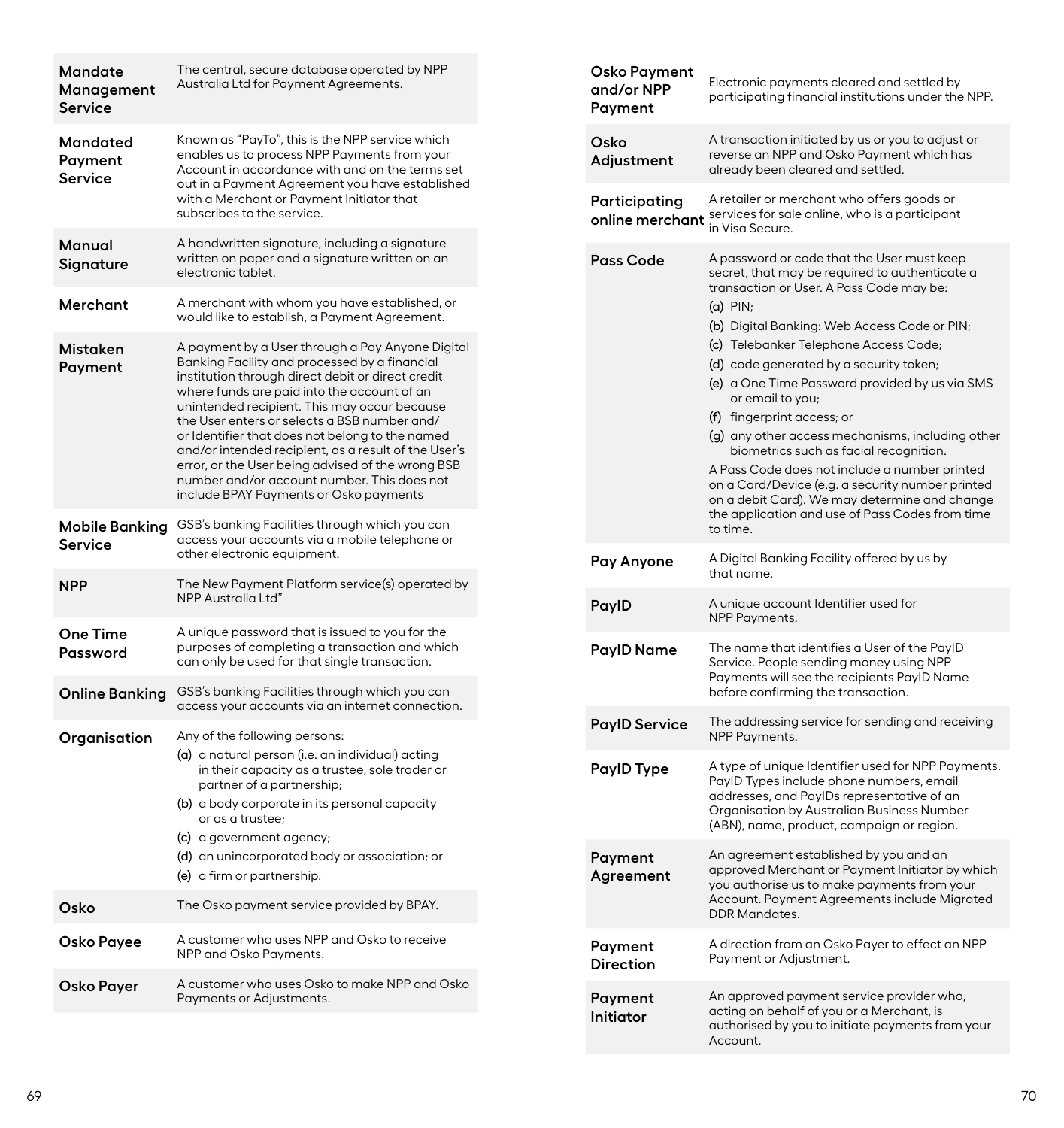| PayTo                                            | See definition of Mandated Payment Service                                                                                                                                                                                                                                                                                                                                                                                                                              |         | Terms and<br>Conditions                       | These Terms & Conditions issued by us as<br>varied from time to time, previously known as<br>the General Information, Terms & Conditions<br>Accounts and Access Facilities.                                                      |
|--------------------------------------------------|-------------------------------------------------------------------------------------------------------------------------------------------------------------------------------------------------------------------------------------------------------------------------------------------------------------------------------------------------------------------------------------------------------------------------------------------------------------------------|---------|-----------------------------------------------|----------------------------------------------------------------------------------------------------------------------------------------------------------------------------------------------------------------------------------|
| Periodical<br>Payments                           | Payments scheduled from account to account or<br>account to loan, both within GSB or externally to<br>another institution.                                                                                                                                                                                                                                                                                                                                              | and T&C |                                               |                                                                                                                                                                                                                                  |
| <b>PIN</b>                                       | Personal identification number.                                                                                                                                                                                                                                                                                                                                                                                                                                         |         |                                               | An electronic fingerprint (or other biometric)<br>recognition feature used to identify an individual<br>for transaction authentication purposes.                                                                                 |
| <b>Privacy Law</b>                               | The Privacy Act 1988 and other legislation<br>designed to promote and protect the privacy<br>of individuals and to regulate how Australian<br>Government agencies and organisations handle<br>personal information.                                                                                                                                                                                                                                                     |         | <b>Transfer ID</b>                            | A unique identification number generated by the<br>Mandate Management Service in connection<br>with a request to transfer one or more Payment<br>Agreements.                                                                     |
| <b>Privacy Policy</b>                            | Our GSB Group Privacy Policy. The Privacy Policy<br>can be found at greatsouthernbank.com.au/<br>privacy-policy, or from GSB on request.                                                                                                                                                                                                                                                                                                                                |         | <b>Unauthorised</b><br><b>Transaction</b>     | A transaction that is not authorised by a User.                                                                                                                                                                                  |
| Receiving<br>Financial<br>Institution<br>Regular | A financial institution whose customer has<br>received an online payment.<br>Either a recurring or an instalment payment                                                                                                                                                                                                                                                                                                                                                |         | User                                          | You or an individual you have authorised to<br>perform transactions on your account, including:<br>(a) a signatory to your account;<br>(b) a person you authorise us to issue an<br>additional Card to; or<br>(c) your attorney. |
| Payment<br>Arrangement                           | agreement between you (the Visa Debit<br>Cardholder) and a merchant in which you have<br>pre-authorised the merchant to bill your account<br>at predetermined intervals (e.g. monthly or<br>quarterly) or at intervals agreed by you.<br>The amount may differ or be the same for each<br>transaction.                                                                                                                                                                  |         | Visa Scheme                                   | The Card Scheme operated by Visa.                                                                                                                                                                                                |
|                                                  |                                                                                                                                                                                                                                                                                                                                                                                                                                                                         |         | Visa Secure<br>(formerly<br>Verified by Visa) | The online transaction authentication service<br>provided by Visa that we give to you in conjunction<br>with your Visa Debit Card.                                                                                               |
| <b>Scheduled</b><br>Payments                     | Is the term we refer to Periodical Payments<br>created or edited in Digital Banking.                                                                                                                                                                                                                                                                                                                                                                                    |         |                                               | Visa Debit Card The Visa Debit Card issued to you or an Additional<br>Cardholder by us. Visa Debit Card includes a<br>Visa Debit Card issued to you that is accessed via<br>a mobile payment app and/ or Digital Wallet.         |
| Schedule of<br>Fees                              | The Schedule of Fees Accounts and Access<br>Facilities available for review from our website at<br>greatsouthernbank.com.au/fees                                                                                                                                                                                                                                                                                                                                        |         | We, us, our,<br><b>GSB or CUA</b>             | Credit Union Australia Limited, trading as<br>Great Southern Bank.                                                                                                                                                               |
| Scheme                                           | A payment scheme through which transactions<br>can be made from our account including:<br>$(a)$ BPAY;<br>(b) Bank@Post;<br>(c) Visa;<br>(d) eftpos;<br>(e) BECS (Bulk Electronic Clearing System)<br>operated by Australia Payments Network Ltd<br>trading as AusPayNet)<br>(f) APCS (The Australian Paper Clearing System<br>for Cheques operated by operated by Australia<br>Payments Network Ltd trading as AusPayNet);<br>and<br>(g) the NPP (Osko, NPP and PayTo). |         | You, your<br>or yours                         | The person, persons or Organisation in whose<br>name the GSB account and Access Facility is held.                                                                                                                                |
| Sending<br>Financial<br>Institution              | A financial institution whose customer has made<br>an online payment.                                                                                                                                                                                                                                                                                                                                                                                                   |         |                                               |                                                                                                                                                                                                                                  |
| Service<br>Provider                              | A person engaged by BPAY to provide goods<br>or services to BPAY in connection with BPAY<br>payments, BPAY View or Osko.                                                                                                                                                                                                                                                                                                                                                |         |                                               |                                                                                                                                                                                                                                  |
| <b>Telebanker</b>                                | Our telephone banking service.                                                                                                                                                                                                                                                                                                                                                                                                                                          |         |                                               |                                                                                                                                                                                                                                  |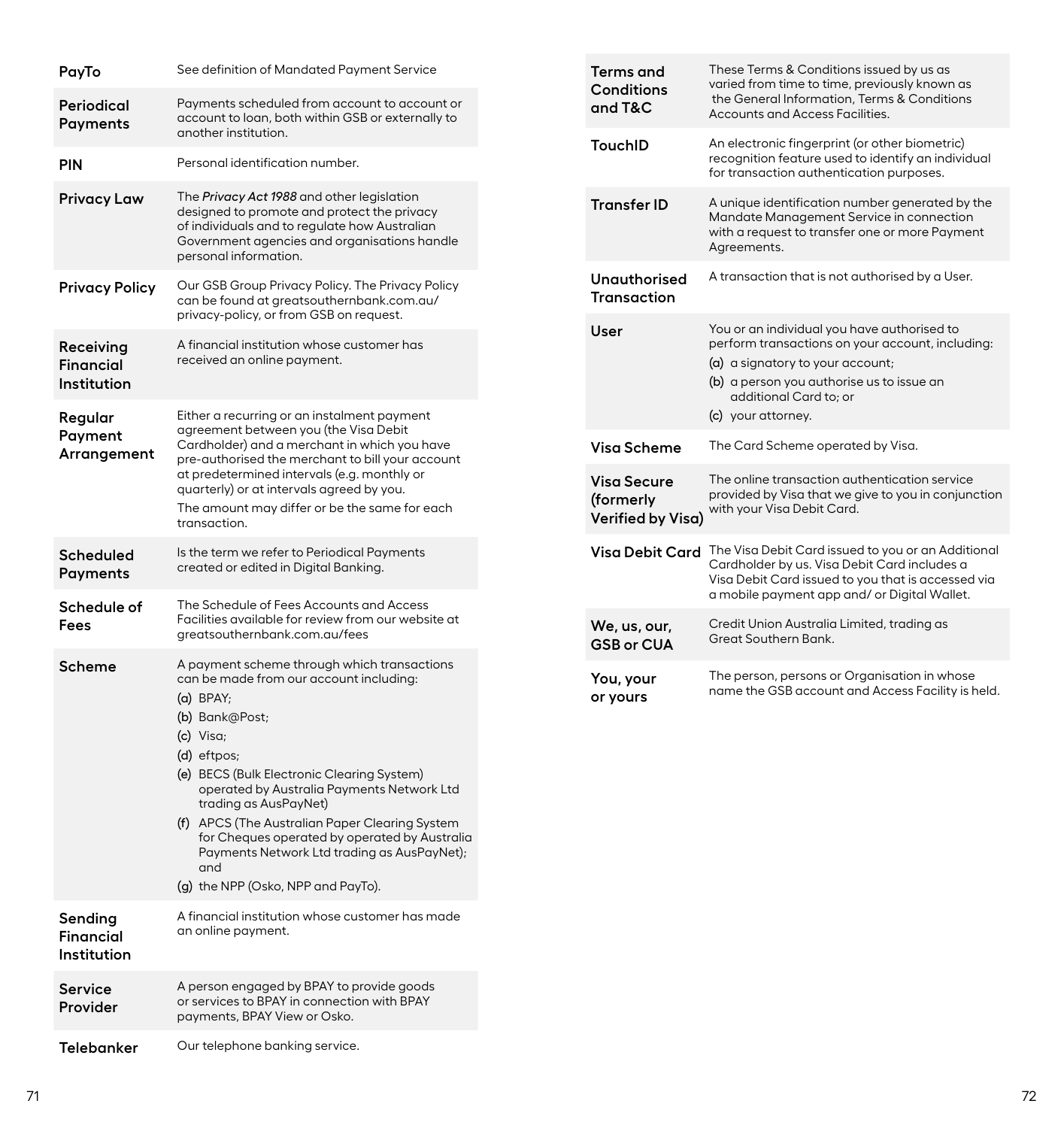# <span id="page-39-0"></span>**Schedule 1 - Visa Secure Conditions of Use**

- **(a)** The Visa Secure service is designed to provide you with improved security when your Visa Debit Card is used to make a purchase online. These Visa Secure Conditions of Use govern the Visa Secure service and form the agreement between you and us regarding the use of the service.
- **(b)** Should your Visa Debit Card have been compromised in any way, please notify us immediately as you may be liable for Unauthorised Transactions.

### **Accepting these Visa Secure Conditions of Use**

- **(a)** By completing or attempting to complete a Visa Secure transaction, you are deemed to accept these Visa Secure Conditions of Use.
- **(b)** You agree to be bound by these Visa Secure Conditions of Use each time you use Visa Secure.

### **Application of Visa Secure Conditions of Use**

**(a)** These Visa Secure Conditions of Use apply to the Visa Secure service and the Visa Secure transactions conducted on your account. If there is any inconsistency between these Visa Secure Conditions of Use and other sections of the T&C, the other sections of the T&C will apply to the extent of the inconsistency.

# **Using the Visa Secure service**

- **(a)** You may use Visa Secure to make purchases online. However, the Visa Secure services may only be available in connection with participating online merchants.
- **(b)** When making an online purchase or other transaction for which Visa Secure applies, you may be asked to provide certain information to us that allows us to validate your identity and verify that you are the Cardholder of the specified Visa Debit Card. The information that you provide may be validated against information we hold about you and may be validated against information held by third parties.
- **(c)** If you are unable to provide the requested information to validate your identity, or if the information you provide is inaccurate or incomplete, or if the authentication process otherwise fails, the merchant may not accept your Visa Debit Card or payment for that transaction and you may be unable to complete an online transaction using your Visa Debit Card.
- **(d)** In order to use Visa Secure, you must have the equipment and software necessary to make a connection to the Internet.

# **Additional Cardholders**

**(a)** Subject to the T&C, you'll be liable for all transactions conducted on your account which are undertaken by an Additional Cardholder.

**(b)** Additional Cardholders may use the Visa Secure service, but may be required to confirm their identity using the primary Account Holders' details.

### **Privacy**

**(a)** We (or our nominated service provider) may collect Personal Information about you, and may disclose Personal Information about you to others, for the purposes of providing the Visa Secure service to you.

#### **Termination of Visa Secure**

**(a)** We may discontinue, terminate or suspend (permanently or temporarily) the Visa Secure service, or any part of the Visa Secure service, without giving you prior notice. We may also change any aspect or functionality of the Visa Secure service at any time without giving you prior notice.

#### **Participating online merchant**

- **(a)** You'll know that an online merchant is a participating online merchant because you'll see the Visa Secure logo and you may be asked to verify your identity before completing an online transaction with that merchant.
- **(b)** We don't endorse or recommend in any way any participating online merchant.
- **(c)** Your correspondence or business dealings with, or participation in promotions of, online stores through Visa Secure, including payment for and delivery of related goods or services not purchased via Visa Secure, and any other terms, conditions, warranties or representations associated with such dealings, are solely between you and the online store. Except as otherwise required by law, we have no responsibility or liability whatsoever arising out of or related to those dealings or the online store's goods, services, acts or omissions.

### **Exclusion of liabilities for Visa Secure services**

- **(a)** Subject to any warranty which is imported into these Visa Secure Conditions of Use by law and which cannot be excluded, the Visa Secure service is provided by us "as is" without warranty of any kind, either express or implied, including, but not limited to, any implied warranties of merchantability, fitness for a particular purpose, title or non-infringement.
- **(b)** In relation to:
	- (i) your use of or access to (or inability to use or access) the Visa Secure services; or
	- (ii) any other failure of performance, error, omission, interruption or defect, or any loss or delay in transmission or a transaction,

if you are dissatisfied with any aspect of the Visa Secure service, other than as provided for in these T&C, your sole and exclusive remedy is to terminate participation in the Visa Secure transaction or service, as provided in these Visa Secure Conditions of Use.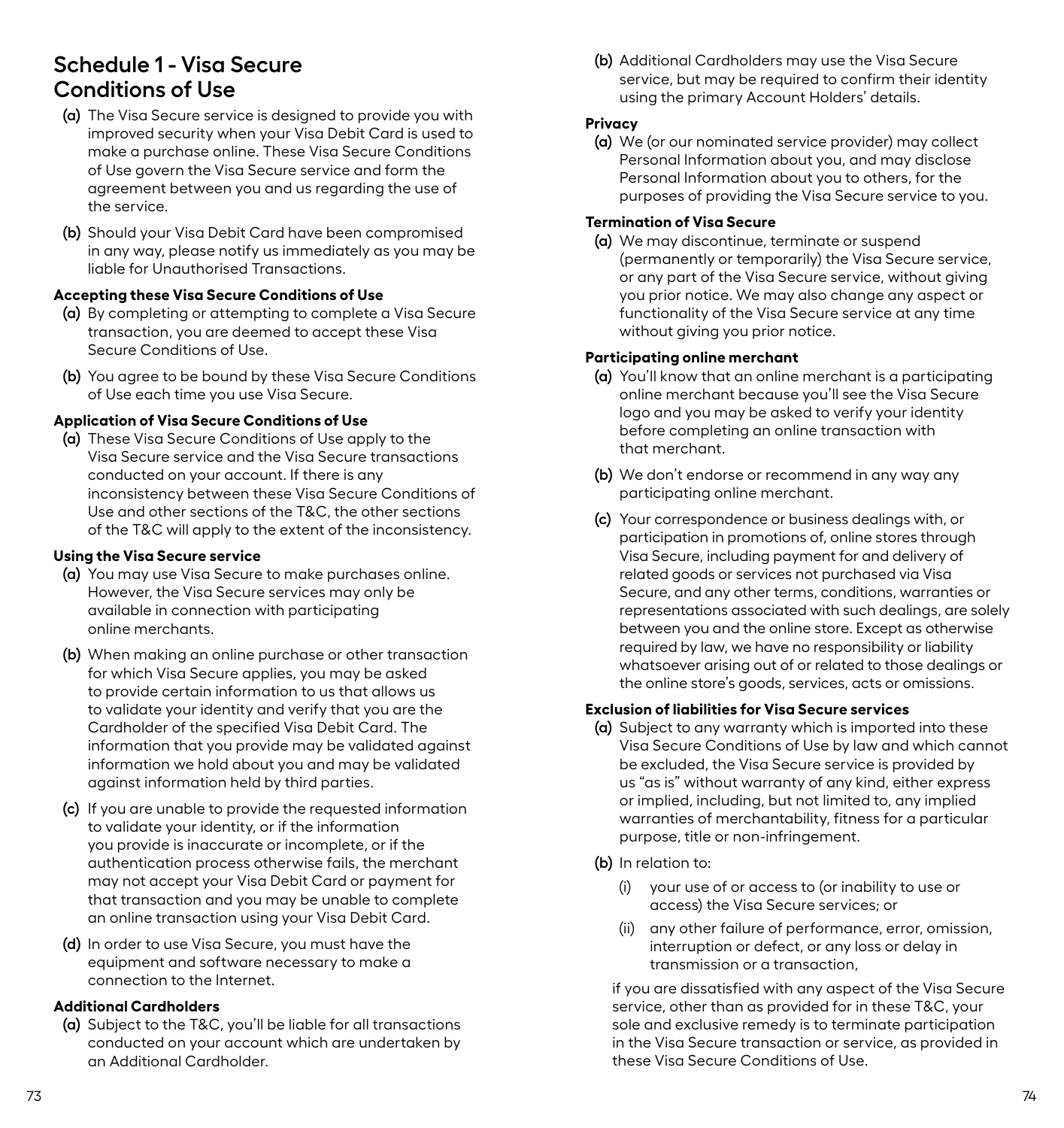#### **Your conduct**

- **(a)** Whilst using the Visa Secure service and our Internet Banking Services, you agree not to:
	- (i) impersonate any person or entity using the Visa Secure authentication process;
	- (ii) upload, post, email or otherwise transmit any material that contains software viruses or any other computer code, files or programs designed to interrupt, destroy or limit the functionality of any computer software or hardware or telecommunications equipment used by the Visa Secure service or by us;
	- (iii) spam or flood our Internet Banking Service and the Visa Secure service;
	- (iv) engineer, decompile or disassemble any portion of the Visa Secure service;
	- (v) remove any copyright, trademark, or other proprietary rights notices contained in the Visa Secure service;
	- (vi) "frame" or "mirror" any part of the Visa Secure service without our prior written authorisation;
	- (vii) use any robot, spider, site search/retrieval application, or other manual or automatic Card/ Device or process to retrieve, index, "data mine," or in any way reproduce or circumvent the navigational structure or presentation of the Visa Secure service;
	- (viii) otherwise interfere with, or disrupt the Visa Secure service or our Internet Banking Services or servers or networks connected to us or the Visa Secure service or violate these Visa Secure Conditions of Use or any requirements, procedures, policies or regulations in relation to the Visa Secure service; or
	- (ix) intentionally or unintentionally violate any applicable local, state, national or international laws or regulations relevant or applicable to the Visa Secure service.

#### **Your liability for Visa Secure transactions**

**(a)** If you breach these Visa Secure Conditions of Use, this may affect your liability for Unauthorised Transactions. If it is determined that you have contributed to the loss, you may be held liable for the transactions notwithstanding that they are unauthorised.

#### **Visa Secure errors**

**(a)** If you believe a Visa Secure transaction is wrong or unauthorised or a periodical statement contains any instances of unauthorised use or errors, you should contact us immediately.

This page has been left intentionally blank